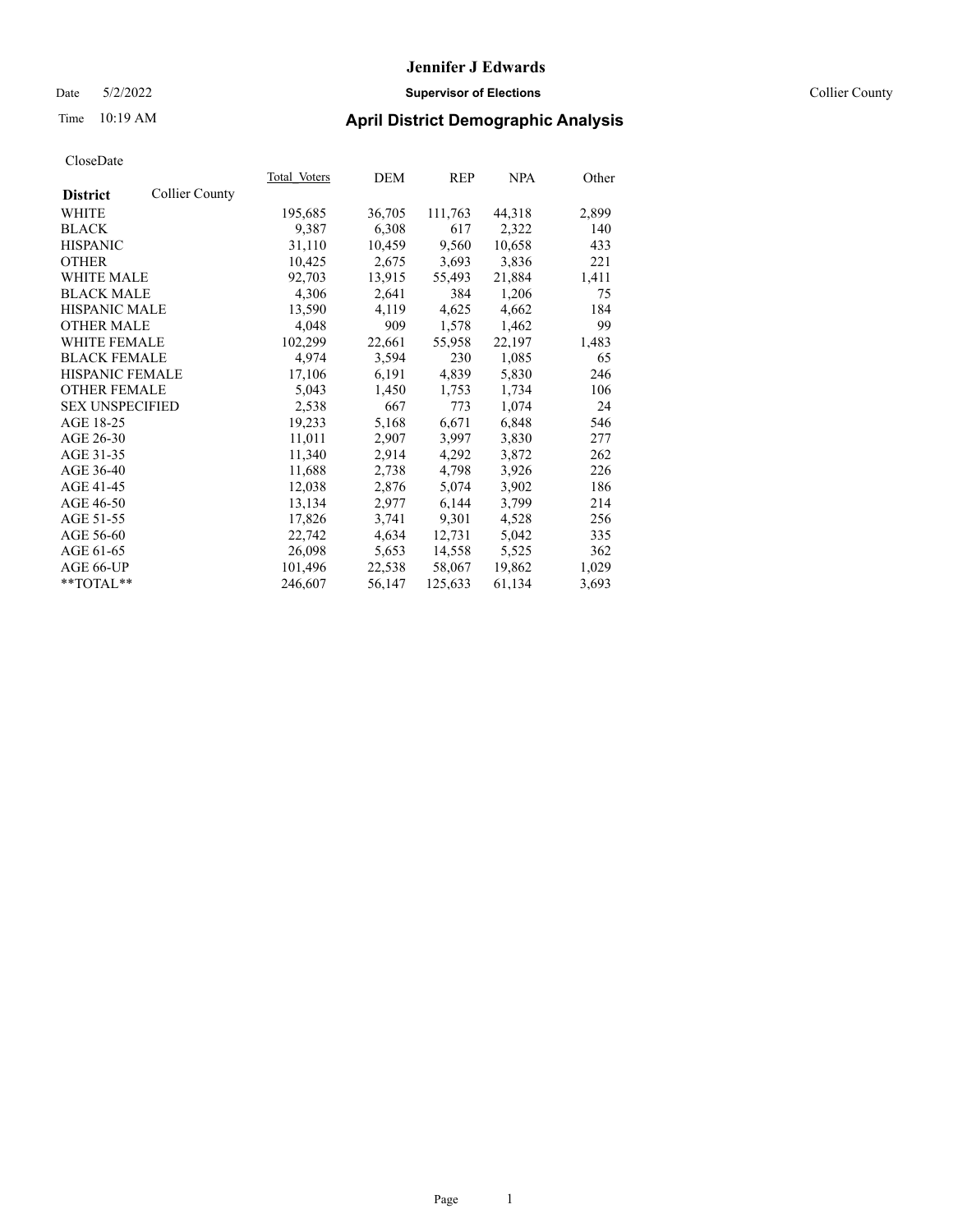Date 5/2/2022 **Supervisor of Elections** Collier County

# Time 10:19 AM **April District Demographic Analysis**

|                        | Total Voters               | DEM    | REP    | <u>NPA</u> | Other          |
|------------------------|----------------------------|--------|--------|------------|----------------|
| <b>District</b>        | 1st County Commission Dist |        |        |            |                |
| WHITE                  | 47,968                     | 9,013  | 27,674 | 10,648     | 633            |
| <b>BLACK</b>           | 1,960                      | 1,341  | 111    | 485        | 23             |
| <b>HISPANIC</b>        | 4,227                      | 1,442  | 1,220  | 1,500      | 65             |
| <b>OTHER</b>           | 1,715                      | 463    | 611    | 610        | 31             |
| WHITE MALE             | 22,961                     | 3,559  | 13,834 | 5,268      | 300            |
| <b>BLACK MALE</b>      | 894                        | 566    | 76     | 241        | 11             |
| <b>HISPANIC MALE</b>   | 1,815                      | 574    | 584    | 638        | 19             |
| <b>OTHER MALE</b>      | 659                        | 158    | 255    | 232        | 14             |
| <b>WHITE FEMALE</b>    | 24,871                     | 5,422  | 13,781 | 5,335      | 333            |
| <b>BLACK FEMALE</b>    | 1,036                      | 754    | 32     | 238        | 12             |
| HISPANIC FEMALE        | 2,355                      | 845    | 623    | 841        | 46             |
| <b>OTHER FEMALE</b>    | 831                        | 250    | 286    | 282        | 13             |
| <b>SEX UNSPECIFIED</b> | 448                        | 131    | 145    | 168        | $\overline{4}$ |
| AGE 18-25              | 2,932                      | 835    | 946    | 1,085      | 66             |
| AGE 26-30              | 1,918                      | 541    | 636    | 695        | 46             |
| AGE 31-35              | 1,770                      | 506    | 634    | 586        | 44             |
| AGE 36-40              | 1,592                      | 420    | 608    | 526        | 38             |
| AGE 41-45              | 1,698                      | 504    | 631    | 538        | 25             |
| AGE 46-50              | 2,091                      | 490    | 962    | 607        | 32             |
| AGE 51-55              | 3,510                      | 716    | 1,874  | 867        | 53             |
| AGE 56-60              | 5,361                      | 1,011  | 3,144  | 1,139      | 67             |
| AGE 61-65              | 6,834                      | 1,362  | 3,917  | 1,459      | 96             |
| AGE 66-UP              | 28,164                     | 5,874  | 16,264 | 5,741      | 285            |
| **TOTAL**              | 55,870                     | 12,259 | 29,616 | 13,243     | 752            |
|                        |                            |        |        |            |                |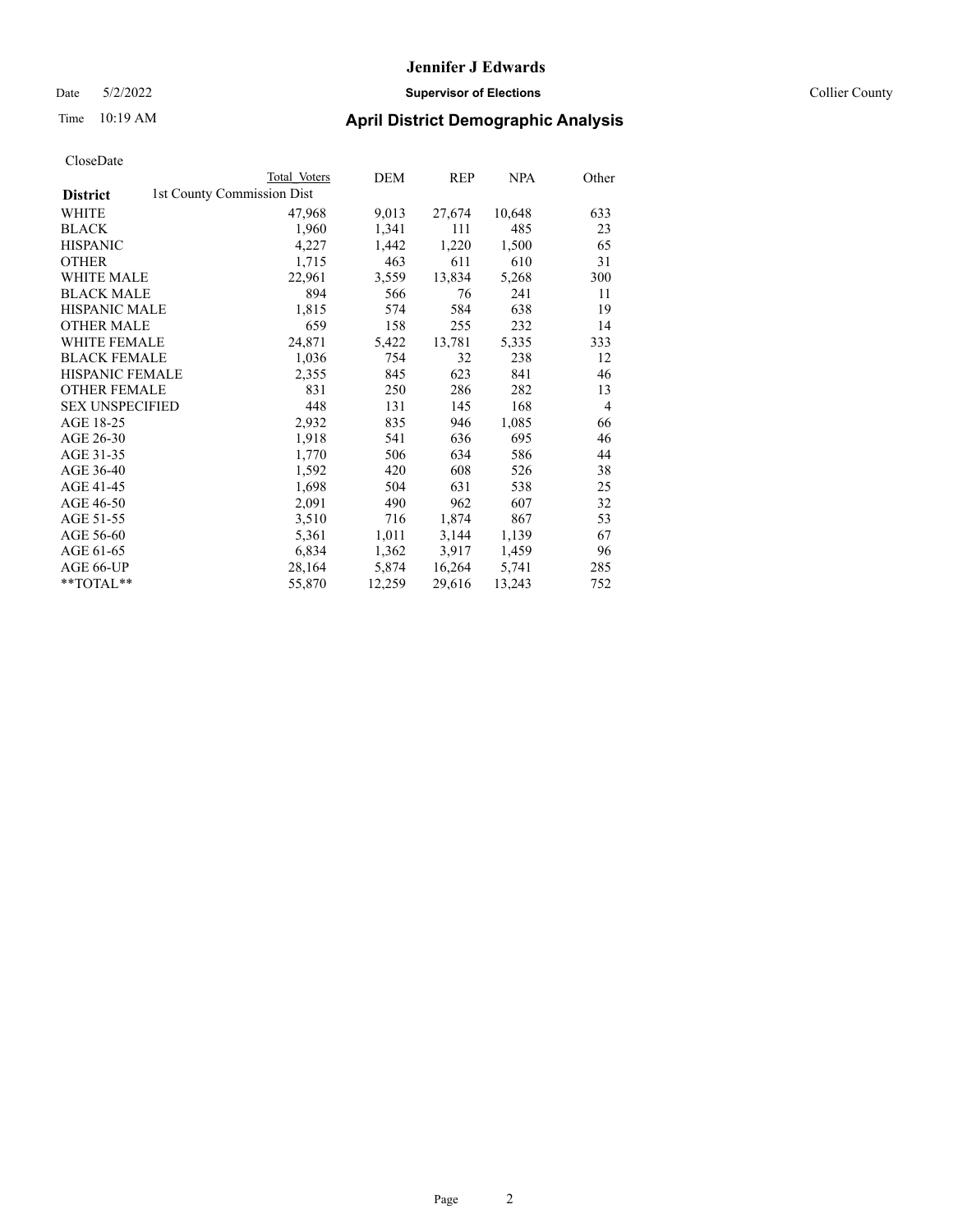Date 5/2/2022 **Supervisor of Elections** Collier County

| CloseDate |
|-----------|
|-----------|

|                        | Total Voters               | DEM    | REP    | <b>NPA</b> | Other          |
|------------------------|----------------------------|--------|--------|------------|----------------|
| <b>District</b>        | 2nd County Commission Dist |        |        |            |                |
| WHITE                  | 46,188                     | 9,139  | 26,234 | 10,140     | 675            |
| BLACK                  | 571                        | 332    | 56     | 174        | 9              |
| HISPANIC               | 2,582                      | 742    | 861    | 939        | 40             |
| OTHER                  | 2,139                      | 525    | 776    | 789        | 49             |
| WHITE MALE             | 21,224                     | 3,283  | 12,622 | 4,990      | 329            |
| BLACK MALE             | 261                        | 143    | 32     | 84         | $\overline{2}$ |
| HISPANIC MALE          | 1,094                      | 299    | 373    | 401        | 21             |
| OTHER MALE             | 857                        | 178    | 333    | 326        | 20             |
| WHITE FEMALE           | 24,805                     | 5,834  | 13,530 | 5,096      | 345            |
| <b>BLACK FEMALE</b>    | 306                        | 187    | 24     | 88         | 7              |
| HISPANIC FEMALE        | 1,464                      | 439    | 480    | 526        | 19             |
| OTHER FEMALE           | 1,068                      | 306    | 372    | 365        | 25             |
| <b>SEX UNSPECIFIED</b> | 401                        | 69     | 161    | 166        | 5              |
| AGE 18-25              | 3,127                      | 695    | 1,350  | 993        | 89             |
| AGE 26-30              | 1,733                      | 410    | 667    | 611        | 45             |
| AGE 31-35              | 1,817                      | 405    | 744    | 615        | 53             |
| AGE 36-40              | 1,984                      | 424    | 849    | 669        | 42             |
| AGE 41-45              | 2,188                      | 440    | 996    | 722        | 30             |
| AGE 46-50              | 2,424                      | 452    | 1,198  | 738        | 36             |
| AGE 51-55              | 3,357                      | 618    | 1,825  | 858        | 56             |
| AGE 56-60              | 4,425                      | 794    | 2,599  | 956        | 76             |
| AGE 61-65              | 5,350                      | 1,080  | 3,092  | 1,099      | 79             |
| AGE 66-UP              | 25,075                     | 5,420  | 14,607 | 4,781      | 267            |
| $*$ $TOTAL**$          | 51,480                     | 10,738 | 27,927 | 12,042     | 773            |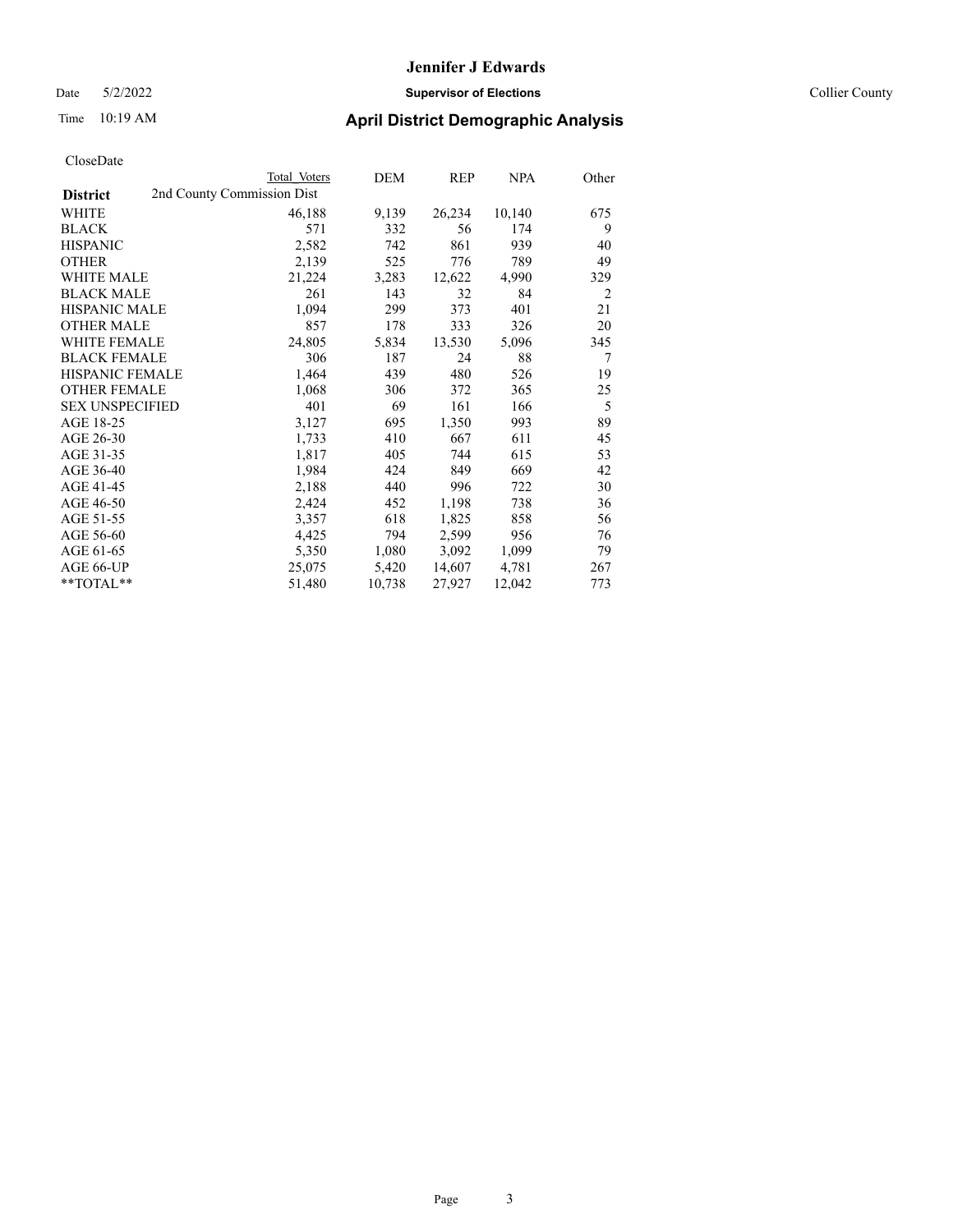Date 5/2/2022 **Supervisor of Elections** Collier County

| CloseDate |
|-----------|
|-----------|

|                                               | Total Voters | DEM    | REP    | <b>NPA</b> | Other |
|-----------------------------------------------|--------------|--------|--------|------------|-------|
| 3rd County Commission Dist<br><b>District</b> |              |        |        |            |       |
| WHITE                                         | 34,294       | 6,514  | 19,114 | 8,121      | 545   |
| <b>BLACK</b>                                  | 2,497        | 1,669  | 167    | 615        | 46    |
| <b>HISPANIC</b>                               | 7,711        | 2,570  | 2,315  | 2,721      | 105   |
| <b>OTHER</b>                                  | 2,395        | 609    | 831    | 903        | 52    |
| <b>WHITE MALE</b>                             | 16,368       | 2,524  | 9,558  | 4,020      | 266   |
| <b>BLACK MALE</b>                             | 1,137        | 683    | 106    | 323        | 25    |
| <b>HISPANIC MALE</b>                          | 3,323        | 978    | 1,104  | 1,200      | 41    |
| <b>OTHER MALE</b>                             | 930          | 207    | 356    | 346        | 21    |
| <b>WHITE FEMALE</b>                           | 17,787       | 3,962  | 9,496  | 4,050      | 279   |
| <b>BLACK FEMALE</b>                           | 1,327        | 964    | 61     | 281        | 21    |
| <b>HISPANIC FEMALE</b>                        | 4,265        | 1,553  | 1,181  | 1,468      | 63    |
| <b>OTHER FEMALE</b>                           | 1,186        | 339    | 399    | 422        | 26    |
| <b>SEX UNSPECIFIED</b>                        | 574          | 152    | 166    | 250        | 6     |
| AGE 18-25                                     | 4,419        | 1,201  | 1,399  | 1,678      | 141   |
| AGE 26-30                                     | 2,246        | 598    | 791    | 787        | 70    |
| AGE 31-35                                     | 2,462        | 661    | 885    | 861        | 55    |
| AGE 36-40                                     | 2,629        | 636    | 1,071  | 875        | 47    |
| AGE 41-45                                     | 2,861        | 707    | 1,164  | 941        | 49    |
| AGE 46-50                                     | 2,954        | 719    | 1,322  | 858        | 55    |
| AGE 51-55                                     | 3,705        | 826    | 1,852  | 974        | 53    |
| AGE 56-60                                     | 4,299        | 968    | 2,232  | 1,039      | 60    |
| AGE 61-65                                     | 4,621        | 1,070  | 2,491  | 1,004      | 56    |
| AGE 66-UP                                     | 16,700       | 3,975  | 9,220  | 3,343      | 162   |
| $*$ TOTAL $*$                                 | 46,897       | 11,362 | 22,427 | 12,360     | 748   |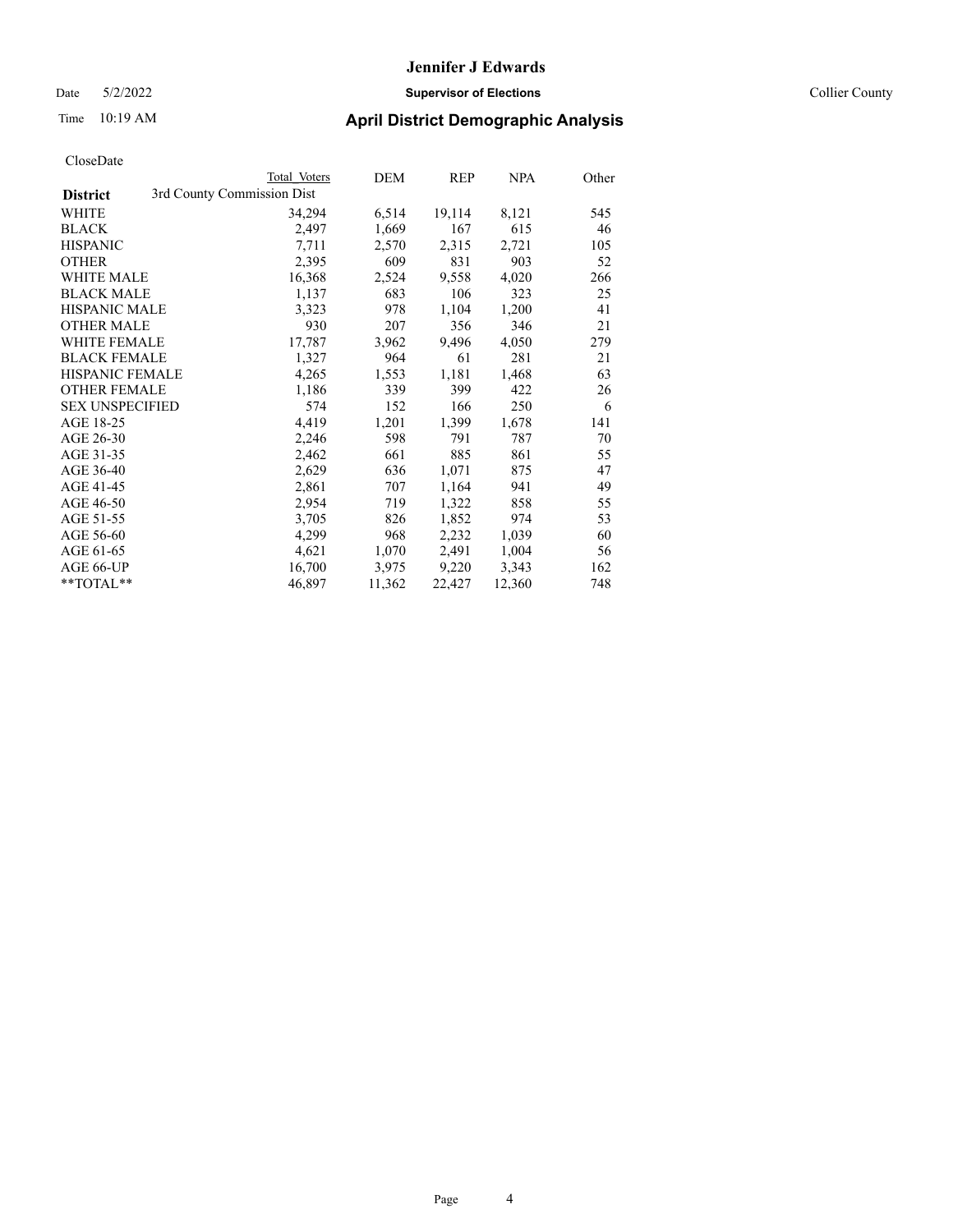Date 5/2/2022 **Supervisor of Elections** Collier County

| CloseDate |
|-----------|
|-----------|

|                        | Total Voters               | DEM    | REP    | <b>NPA</b> | Other |
|------------------------|----------------------------|--------|--------|------------|-------|
| <b>District</b>        | 4th County Commission Dist |        |        |            |       |
| WHITE                  | 40,517                     | 7,800  | 22,957 | 9,131      | 629   |
| BLACK                  | 1,036                      | 664    | 76     | 283        | 13    |
| HISPANIC               | 3,391                      | 1,152  | 997    | 1,186      | 56    |
| OTHER                  | 1,854                      | 458    | 672    | 683        | 41    |
| WHITE MALE             | 18,974                     | 2,897  | 11,282 | 4,479      | 316   |
| BLACK MALE             | 506                        | 304    | 45     | 150        | 7     |
| HISPANIC MALE          | 1,486                      | 472    | 486    | 499        | 29    |
| OTHER MALE             | 736                        | 174    | 286    | 258        | 18    |
| WHITE FEMALE           | 21,402                     | 4,872  | 11,616 | 4,605      | 309   |
| BLACK FEMALE           | 515                        | 350    | 31     | 128        | 6     |
| HISPANIC FEMALE        | 1,861                      | 661    | 504    | 670        | 26    |
| <b>OTHER FEMALE</b>    | 884                        | 229    | 329    | 303        | 23    |
| <b>SEX UNSPECIFIED</b> | 434                        | 115    | 123    | 191        | 5     |
| AGE 18-25              | 3,206                      | 817    | 1,222  | 1,061      | 106   |
| AGE 26-30              | 1,835                      | 451    | 690    | 647        | 47    |
| AGE 31-35              | 1,782                      | 468    | 621    | 644        | 49    |
| AGE 36-40              | 1,791                      | 415    | 715    | 626        | 35    |
| AGE 41-45              | 1,791                      | 399    | 763    | 593        | 36    |
| AGE 46-50              | 2,127                      | 474    | 997    | 624        | 32    |
| AGE 51-55              | 3,135                      | 596    | 1,673  | 825        | 41    |
| AGE 56-60              | 4,349                      | 825    | 2,441  | 1,001      | 82    |
| AGE 61-65              | 5,135                      | 1,090  | 2,817  | 1,138      | 90    |
| AGE 66-UP              | 21,647                     | 4,539  | 12,763 | 4,124      | 221   |
| $*$ $TOTAL**$          | 46,798                     | 10,074 | 24,702 | 11,283     | 739   |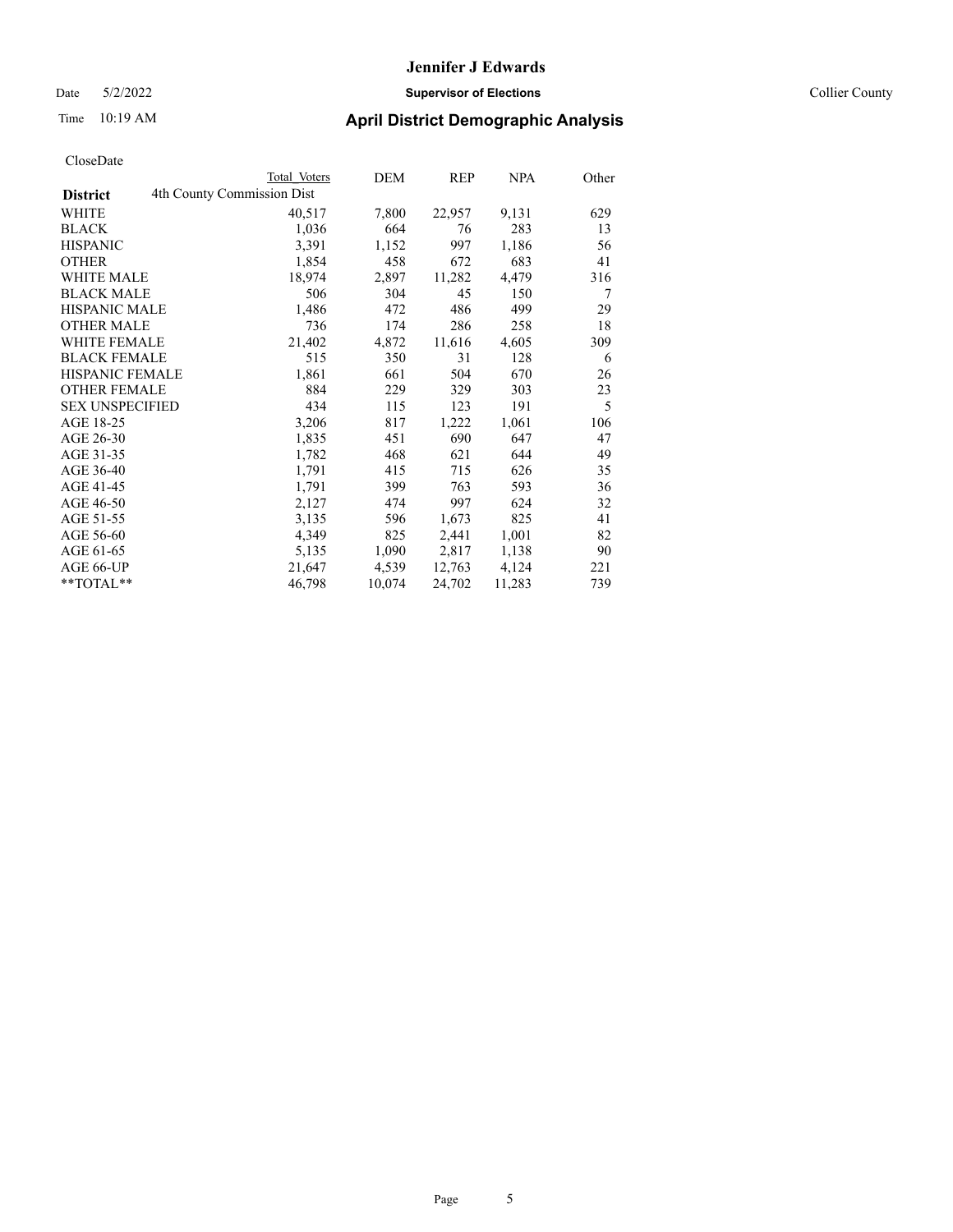Date 5/2/2022 **Supervisor of Elections** Collier County

| CloseDate |
|-----------|
|-----------|

|                                               | Total Voters | DEM    | <b>REP</b> | <b>NPA</b> | Other |
|-----------------------------------------------|--------------|--------|------------|------------|-------|
| 5th County Commission Dist<br><b>District</b> |              |        |            |            |       |
| WHITE                                         | 26,718       | 4,239  | 15,784     | 6,278      | 417   |
| <b>BLACK</b>                                  | 3,323        | 2,302  | 207        | 765        | 49    |
| <b>HISPANIC</b>                               | 13,199       | 4,553  | 4,167      | 4,312      | 167   |
| <b>OTHER</b>                                  | 2,322        | 620    | 803        | 851        | 48    |
| <b>WHITE MALE</b>                             | 13,176       | 1,652  | 8,197      | 3,127      | 200   |
| <b>BLACK MALE</b>                             | 1,508        | 945    | 125        | 408        | 30    |
| <b>HISPANIC MALE</b>                          | 5,872        | 1,796  | 2,078      | 1,924      | 74    |
| <b>OTHER MALE</b>                             | 866          | 192    | 348        | 300        | 26    |
| <b>WHITE FEMALE</b>                           | 13,434       | 2,571  | 7,535      | 3,111      | 217   |
| <b>BLACK FEMALE</b>                           | 1,790        | 1,339  | 82         | 350        | 19    |
| <b>HISPANIC FEMALE</b>                        | 7,161        | 2,693  | 2,051      | 2,325      | 92    |
| <b>OTHER FEMALE</b>                           | 1,074        | 326    | 367        | 362        | 19    |
| <b>SEX UNSPECIFIED</b>                        | 681          | 200    | 178        | 299        | 4     |
| AGE 18-25                                     | 5,549        | 1,620  | 1,754      | 2,031      | 144   |
| AGE 26-30                                     | 3,279        | 907    | 1,213      | 1,090      | 69    |
| AGE 31-35                                     | 3,509        | 874    | 1,408      | 1,166      | 61    |
| AGE 36-40                                     | 3,692        | 843    | 1,555      | 1,230      | 64    |
| AGE 41-45                                     | 3,500        | 826    | 1,520      | 1,108      | 46    |
| AGE 46-50                                     | 3,538        | 842    | 1,665      | 972        | 59    |
| AGE 51-55                                     | 4,119        | 985    | 2,077      | 1,004      | 53    |
| AGE 56-60                                     | 4,308        | 1,036  | 2,315      | 907        | 50    |
| AGE 61-65                                     | 4,158        | 1,051  | 2,241      | 825        | 41    |
| AGE 66-UP                                     | 9,910        | 2,730  | 5,213      | 1,873      | 94    |
| $*$ TOTAL $*$                                 | 45,562       | 11,714 | 20,961     | 12,206     | 681   |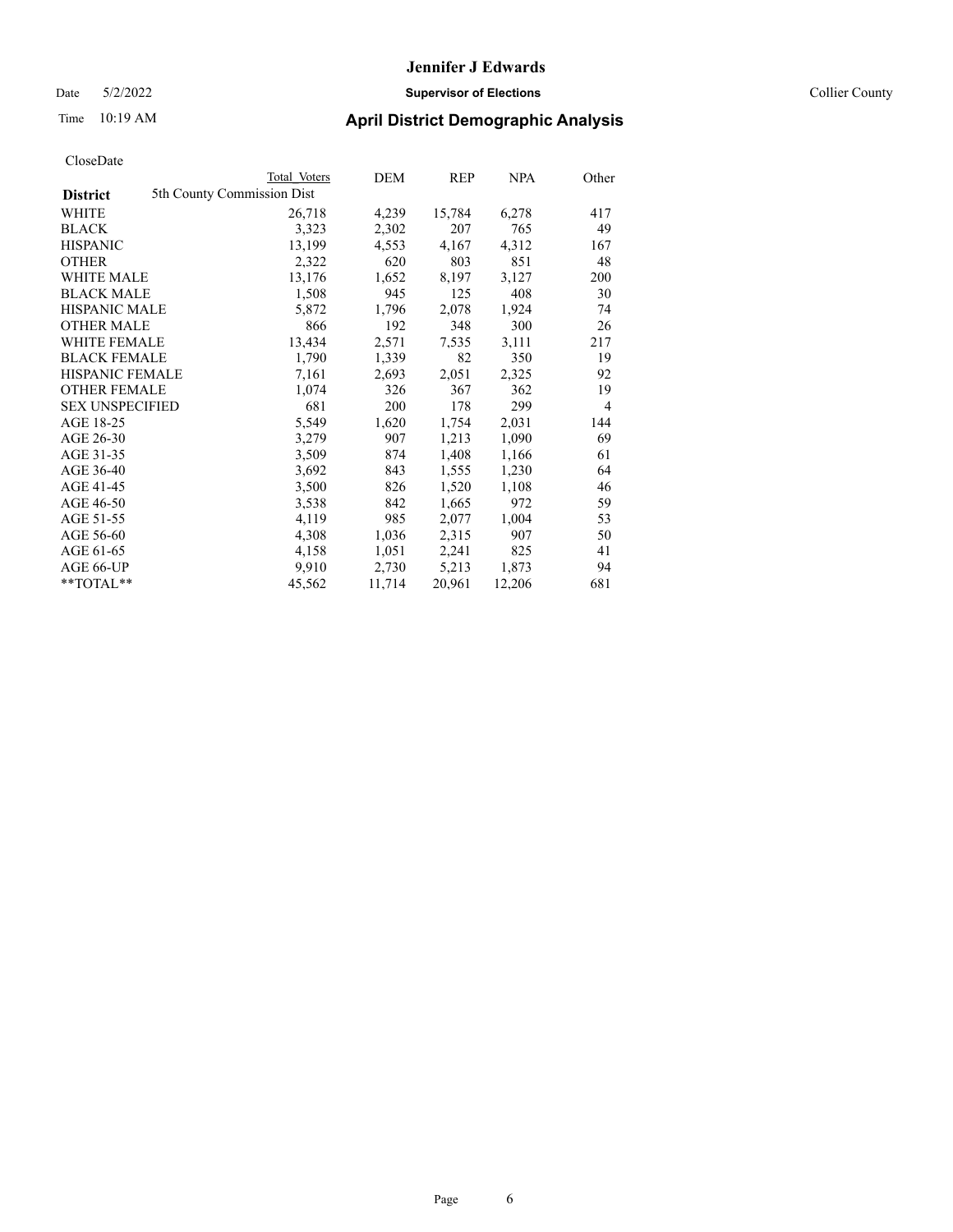#### Date 5/2/2022 **Supervisor of Elections** Collier County

|                        |                         | Total Voters   | DEM            | REP            | <b>NPA</b> | Other            |
|------------------------|-------------------------|----------------|----------------|----------------|------------|------------------|
| <b>District</b>        | Port of the Islands CID |                |                |                |            |                  |
| <b>WHITE</b>           |                         | 613            | 88             | 369            | 148        | 8                |
| <b>BLACK</b>           |                         | 4              | 4              | $\mathbf{0}$   | $\theta$   | $\boldsymbol{0}$ |
| <b>HISPANIC</b>        |                         | 31             | 3              | 18             | 10         | 0                |
| <b>OTHER</b>           |                         | 11             | 1              | 6              | 3          | 1                |
| <b>WHITE MALE</b>      |                         | 313            | 31             | 195            | 81         | 6                |
| <b>BLACK MALE</b>      |                         | $\overline{2}$ | $\overline{c}$ | $\theta$       | $\theta$   | $\theta$         |
| <b>HISPANIC MALE</b>   |                         | 16             | 1              | 11             | 4          | 0                |
| <b>OTHER MALE</b>      |                         | 4              | $\theta$       | 1              | 3          | $\boldsymbol{0}$ |
| <b>WHITE FEMALE</b>    |                         | 297            | 56             | 173            | 66         | $\overline{2}$   |
| <b>BLACK FEMALE</b>    |                         | $\mathfrak{D}$ | 2              | $\mathbf{0}$   | $\Omega$   | $\mathbf{0}$     |
| <b>HISPANIC FEMALE</b> |                         | 15             | $\overline{2}$ | 7              | 6          | $\theta$         |
| <b>OTHER FEMALE</b>    |                         | 5              | $\theta$       | 4              | 0          | 1                |
| <b>SEX UNSPECIFIED</b> |                         | 5              | $\overline{2}$ | $\overline{2}$ |            | $\overline{0}$   |
| AGE 18-25              |                         | 20             | 5              | 7              | 7          | 1                |
| AGE 26-30              |                         | 13             | 1              | 9              | 1          | $\overline{2}$   |
| AGE 31-35              |                         | 11             | $\overline{2}$ | 5              | 4          | $\mathbf{0}$     |
| AGE 36-40              |                         | 17             | $\overline{2}$ | 9              | 5          | 1                |
| AGE 41-45              |                         | 22             | 3              | 10             | 9          | $\theta$         |
| AGE 46-50              |                         | 27             | 1              | 15             | 10         | 1                |
| AGE 51-55              |                         | 46             | 3              | 31             | 12         | $\theta$         |
| AGE 56-60              |                         | 58             | 8              | 37             | 13         | $\theta$         |
| AGE 61-65              |                         | 87             | 10             | 56             | 20         | 1                |
| AGE 66-UP              |                         | 358            | 61             | 214            | 80         | 3                |
| **TOTAL**              |                         | 659            | 96             | 393            | 161        | 9                |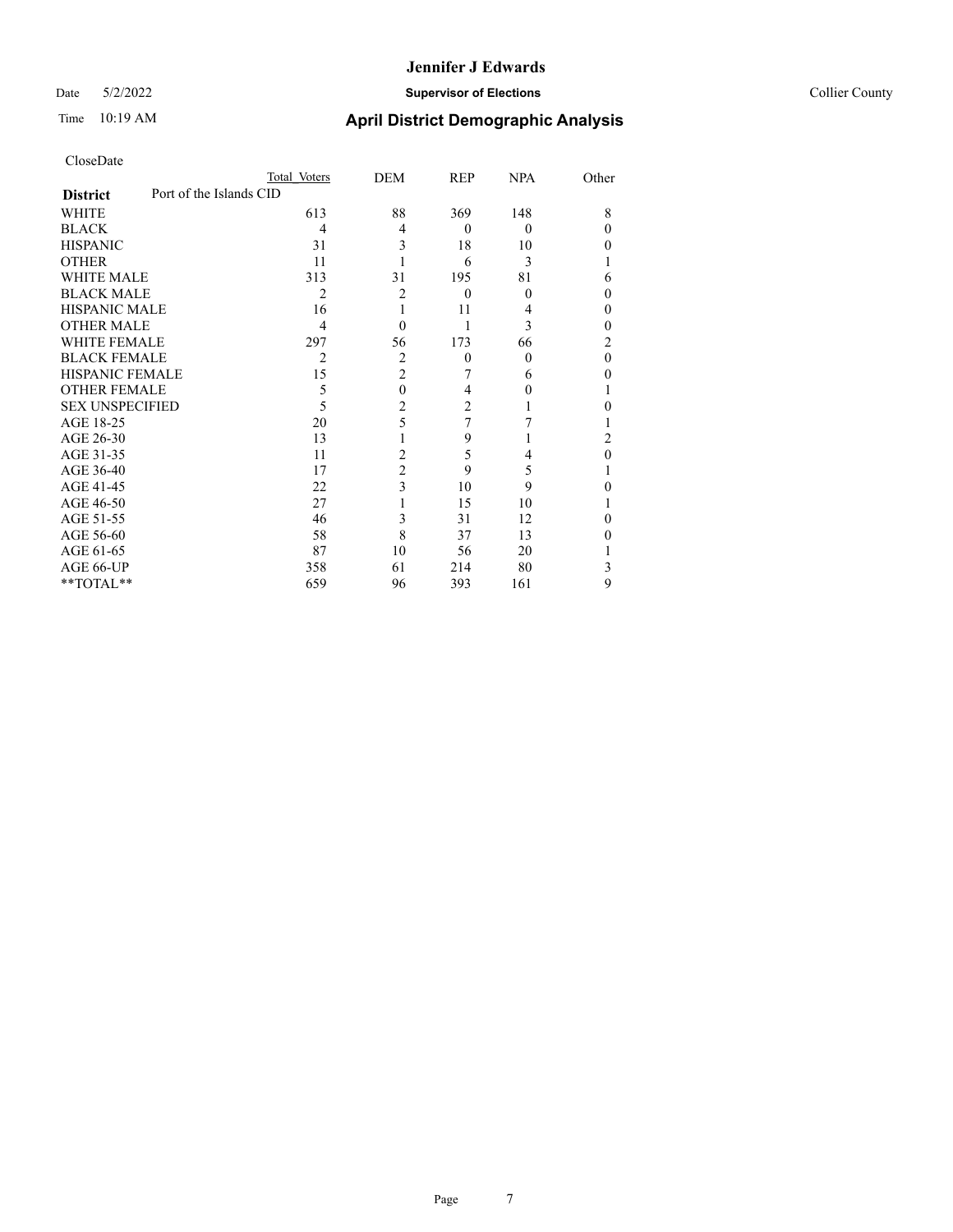#### Date 5/2/2022 **Supervisor of Elections** Collier County

# Time 10:19 AM **April District Demographic Analysis**

|                        |               | Total Voters | DEM      | REP      | <b>NPA</b> | Other |
|------------------------|---------------|--------------|----------|----------|------------|-------|
| <b>District</b>        | Key Marco CDD |              |          |          |            |       |
| WHITE                  |               | 58           | 10       | 36       | 10         | 2     |
| <b>BLACK</b>           |               | 0            | $\Omega$ | 0        | 0          | 0     |
| <b>HISPANIC</b>        |               | $\theta$     | $\theta$ | $\theta$ |            | 0     |
| <b>OTHER</b>           |               |              | 0        | 0        |            |       |
| <b>WHITE MALE</b>      |               | 28           | 4        | 17       |            | 2     |
| <b>BLACK MALE</b>      |               | 0            | 0        | 0        |            | 0     |
| <b>HISPANIC MALE</b>   |               |              | 0        | 0        |            | 0     |
| <b>OTHER MALE</b>      |               |              | 0        | $\theta$ |            | 0     |
| WHITE FEMALE           |               | 30           | 6        | 19       |            |       |
| <b>BLACK FEMALE</b>    |               | $\theta$     | 0        | $\theta$ |            | 0     |
| <b>HISPANIC FEMALE</b> |               |              | 0        | 0        |            |       |
| <b>OTHER FEMALE</b>    |               |              | $\theta$ | 0        |            | 0     |
| <b>SEX UNSPECIFIED</b> |               |              |          |          |            | 0     |
| AGE 18-25              |               |              |          | 3        | 3          |       |
| AGE 26-30              |               |              |          |          | 2          |       |
| AGE 31-35              |               |              |          |          |            |       |
| AGE 36-40              |               |              | 0        | 0        |            | 0     |
| AGE 41-45              |               |              |          | 0        |            |       |
| AGE 46-50              |               |              | $\theta$ | 2        |            | 0     |
| AGE 51-55              |               | h            |          | 4        |            |       |
| AGE 56-60              |               |              |          | 5        |            | 0     |
| AGE 61-65              |               | b            |          | 3        |            |       |
| AGE 66-UP              |               | 25           | 5        | 18       |            |       |
| **TOTAL**              |               | 58           | 10       | 36       | 10         | 2     |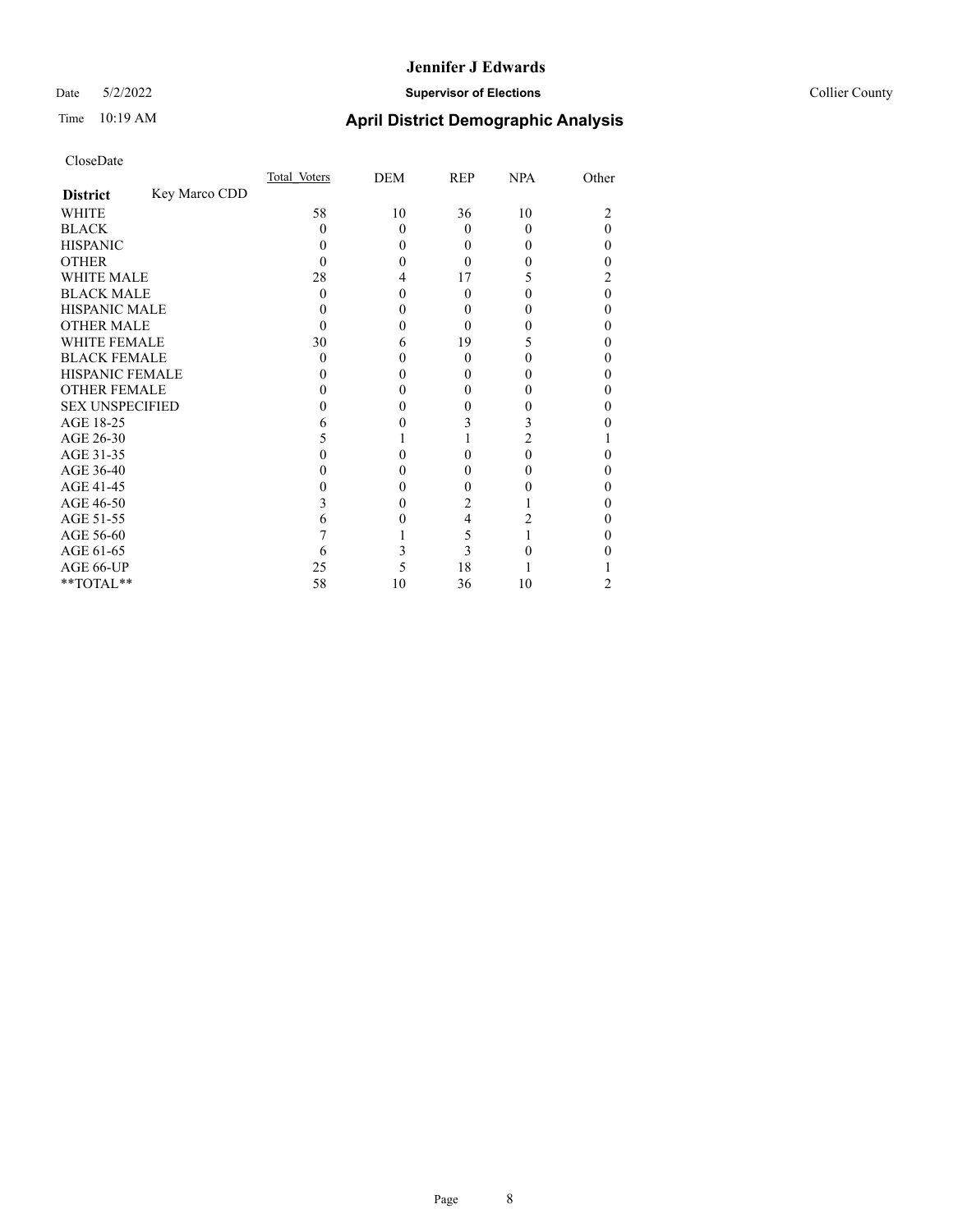#### Date 5/2/2022 **Supervisor of Elections** Collier County

# Time 10:19 AM **April District Demographic Analysis**

|                        |          | Total Voters | DEM | REP          | <b>NPA</b> | Other          |
|------------------------|----------|--------------|-----|--------------|------------|----------------|
| <b>District</b>        | Lely CDD |              |     |              |            |                |
| WHITE                  |          | 2,335        | 458 | 1,349        | 497        | 31             |
| <b>BLACK</b>           |          | 14           | 10  | 1            | 3          | $\theta$       |
| <b>HISPANIC</b>        |          | 56           | 9   | 27           | 20         | $\theta$       |
| <b>OTHER</b>           |          | 74           | 19  | 29           | 26         | $\theta$       |
| WHITE MALE             |          | 1,136        | 181 | 690          | 251        | 14             |
| <b>BLACK MALE</b>      |          | 10           | 6   | 1            | 3          | $\overline{0}$ |
| <b>HISPANIC MALE</b>   |          | 23           | 4   | 10           | 9          | 0              |
| <b>OTHER MALE</b>      |          | 35           | 5   | 18           | 12         | $\theta$       |
| WHITE FEMALE           |          | 1,196        | 277 | 657          | 245        | 17             |
| <b>BLACK FEMALE</b>    |          | 4            | 4   | $\mathbf{0}$ | $\theta$   | $\theta$       |
| <b>HISPANIC FEMALE</b> |          | 33           | 5   | 17           | 11         | 0              |
| <b>OTHER FEMALE</b>    |          | 34           | 13  | 10           | 11         | 0              |
| <b>SEX UNSPECIFIED</b> |          | 8            | 1   | 3            | 4          | 0              |
| AGE 18-25              |          | 60           | 18  | 20           | 21         |                |
| AGE 26-30              |          | 40           | 12  | 14           | 13         |                |
| AGE 31-35              |          | 36           | 9   | 15           | 12         | 0              |
| AGE 36-40              |          | 39           | 11  | 18           | 10         | 0              |
| AGE 41-45              |          | 49           | 12  | 27           | 9          |                |
| AGE 46-50              |          | 73           | 8   | 42           | 23         | $\theta$       |
| AGE 51-55              |          | 114          | 16  | 65           | 31         | 2              |
| AGE 56-60              |          | 194          | 29  | 115          | 43         | 7              |
| AGE 61-65              |          | 305          | 60  | 184          | 55         | 6              |
| AGE 66-UP              |          | 1,569        | 321 | 906          | 329        | 13             |
| **TOTAL**              |          | 2,479        | 496 | 1,406        | 546        | 31             |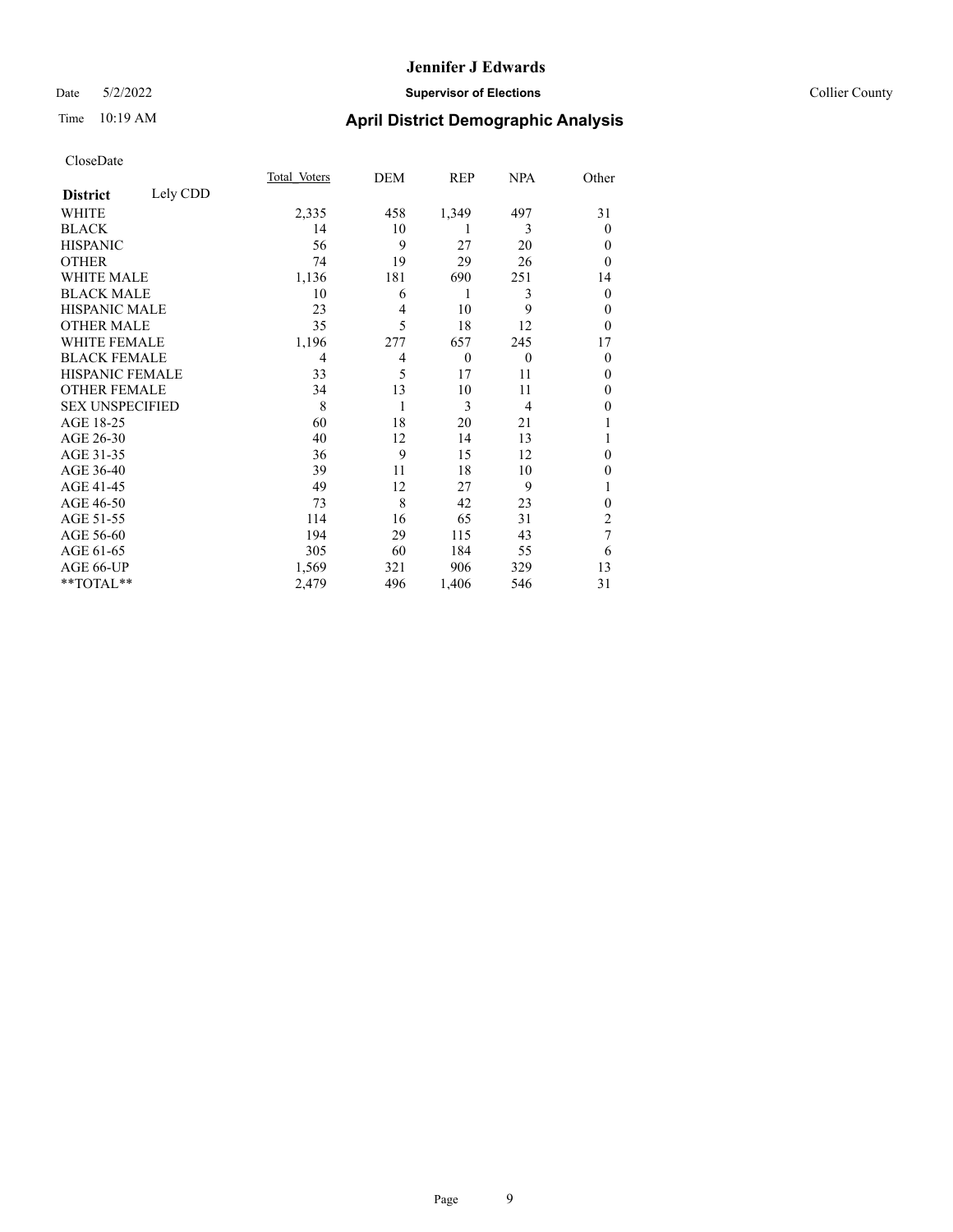#### Date 5/2/2022 **Supervisor of Elections** Collier County

| CloseDate |
|-----------|
|-----------|

|                        |                   | Total Voters | DEM | REP            | <b>NPA</b> | Other            |
|------------------------|-------------------|--------------|-----|----------------|------------|------------------|
| <b>District</b>        | Pelican Marsh CDD |              |     |                |            |                  |
| WHITE                  |                   | 2,995        | 527 | 1,826          | 608        | 34               |
| BLACK                  |                   | 24           | 14  | 1              | 9          | $\mathbf{0}$     |
| HISPANIC               |                   | 68           | 23  | 25             | 20         | $\theta$         |
| <b>OTHER</b>           |                   | 108          | 19  | 41             | 46         | $\overline{2}$   |
| WHITE MALE             |                   | 1,351        | 180 | 858            | 302        | 11               |
| BLACK MALE             |                   | 14           | 7   | 1              | 6          | $\mathbf{0}$     |
| HISPANIC MALE          |                   | 34           | 13  | 9              | 12         | $\theta$         |
| OTHER MALE             |                   | 47           | 7   | 15             | 24         | 1                |
| WHITE FEMALE           |                   | 1,637        | 347 | 962            | 305        | 23               |
| BLACK FEMALE           |                   | 10           | 7   | $\theta$       | 3          | $\boldsymbol{0}$ |
| HISPANIC FEMALE        |                   | 34           | 10  | 16             | 8          | $\mathbf{0}$     |
| OTHER FEMALE           |                   | 51           | 9   | 25             | 16         |                  |
| <b>SEX UNSPECIFIED</b> |                   | 17           | 3   | $\overline{7}$ | 7          | $\theta$         |
| AGE 18-25              |                   | 100          | 20  | 45             | 31         | 4                |
| AGE 26-30              |                   | 60           | 14  | 21             | 25         | $\theta$         |
| AGE 31-35              |                   | 63           | 17  | 20             | 24         | 2                |
| AGE 36-40              |                   | 55           | 11  | 20             | 24         | $\theta$         |
| AGE 41-45              |                   | 59           | 7   | 21             | 31         | $\mathbf{0}$     |
| AGE 46-50              |                   | 64           | 6   | 31             | 27         | $\theta$         |
| AGE 51-55              |                   | 136          | 21  | 78             | 36         |                  |
| AGE 56-60              |                   | 228          | 38  | 136            | 48         | 6                |
| AGE 61-65              |                   | 312          | 48  | 193            | 68         | 3                |
| AGE 66-UP              |                   | 2,118        | 401 | 1,328          | 369        | 20               |
| $*$ $TOTAL**$          |                   | 3,195        | 583 | 1,893          | 683        | 36               |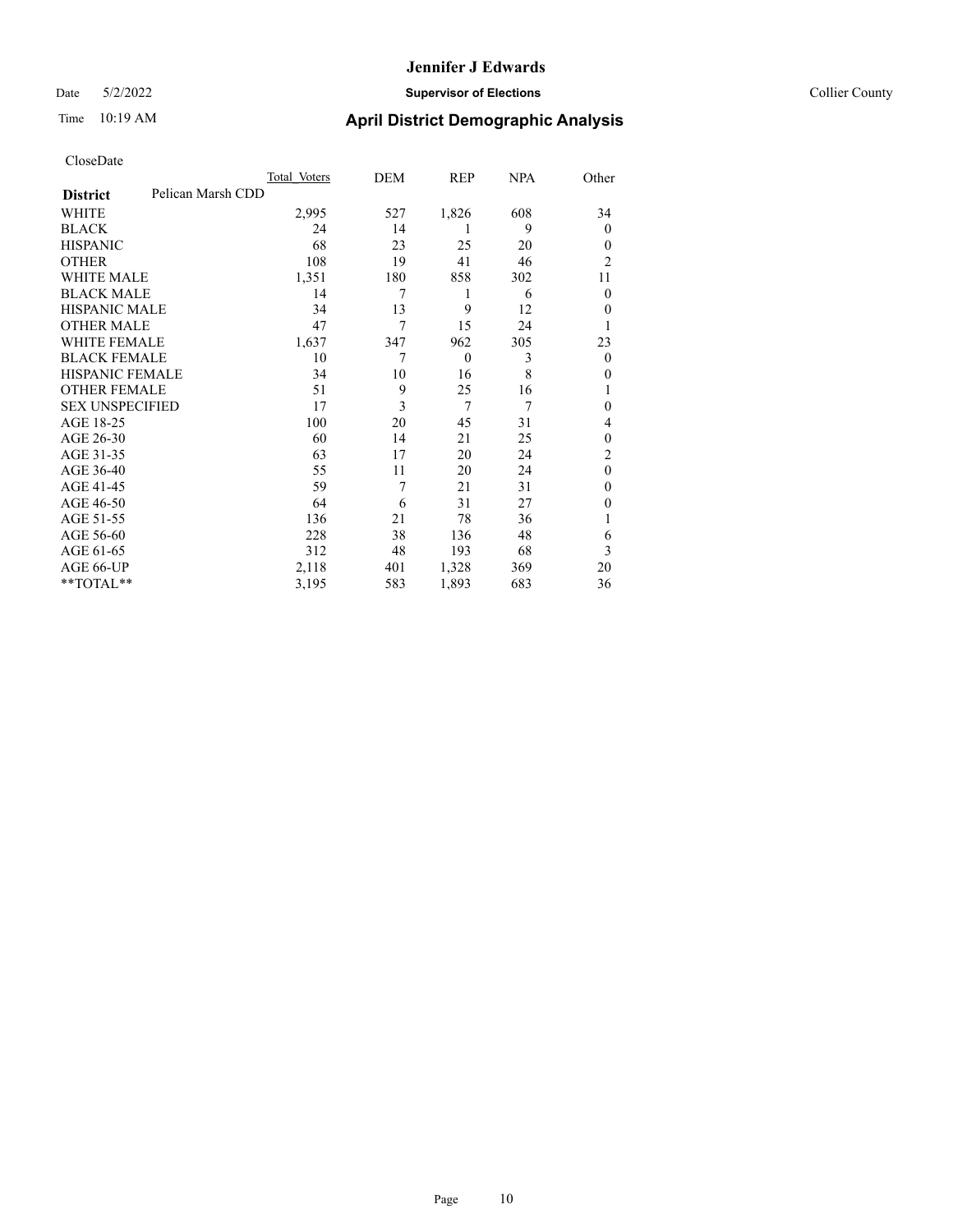Date 5/2/2022 **Supervisor of Elections** Collier County

| CloseDate |
|-----------|
|-----------|

|                        |                     | Total Voters | DEM      | REP          | <b>NPA</b> | Other |
|------------------------|---------------------|--------------|----------|--------------|------------|-------|
| <b>District</b>        | Heritage Greens CDD |              |          |              |            |       |
| WHITE                  |                     | 605          | 142      | 303          | 151        | 9     |
| <b>BLACK</b>           |                     | 5            |          | 2            | 1          |       |
| <b>HISPANIC</b>        |                     | 27           | 3        | 11           | 13         | 0     |
| <b>OTHER</b>           |                     | 30           | 7        | 14           | 9          | 0     |
| <b>WHITE MALE</b>      |                     | 268          | 49       | 144          | 72         | 3     |
| <b>BLACK MALE</b>      |                     | 2            |          |              | $\theta$   | 0     |
| <b>HISPANIC MALE</b>   |                     | 8            |          | 3            | 4          | 0     |
| <b>OTHER MALE</b>      |                     | 11           | 2        | 7            | 2          | 0     |
| <b>WHITE FEMALE</b>    |                     | 336          | 93       | 159          | 78         | 6     |
| <b>BLACK FEMALE</b>    |                     | 3            | $\theta$ |              | 1          |       |
| <b>HISPANIC FEMALE</b> |                     | 19           | 2        | 8            | 9          | 0     |
| <b>OTHER FEMALE</b>    |                     | 17           | 4        | 7            | 6          | 0     |
| <b>SEX UNSPECIFIED</b> |                     | 3            |          | $\mathbf{0}$ | 2          | 0     |
| AGE 18-25              |                     | 45           | 9        | 20           | 15         |       |
| AGE 26-30              |                     | 27           | 3        | 18           | 6          | 0     |
| AGE 31-35              |                     | 34           | 3        | 17           | 13         |       |
| AGE 36-40              |                     | 27           | 4        | 16           | 7          | 0     |
| AGE 41-45              |                     | 22           | 3        | 11           | 8          | 0     |
| AGE 46-50              |                     | 29           | 7        | 16           | 6          | 0     |
| AGE 51-55              |                     | 52           | 8        | 28           | 14         | 2     |
| AGE 56-60              |                     | 61           | 15       | 32           | 14         | 0     |
| AGE 61-65              |                     | 64           | 16       | 32           | 15         |       |
| AGE 66-UP              |                     | 306          | 85       | 140          | 76         | 5     |
| **TOTAL**              |                     | 667          | 153      | 330          | 174        | 10    |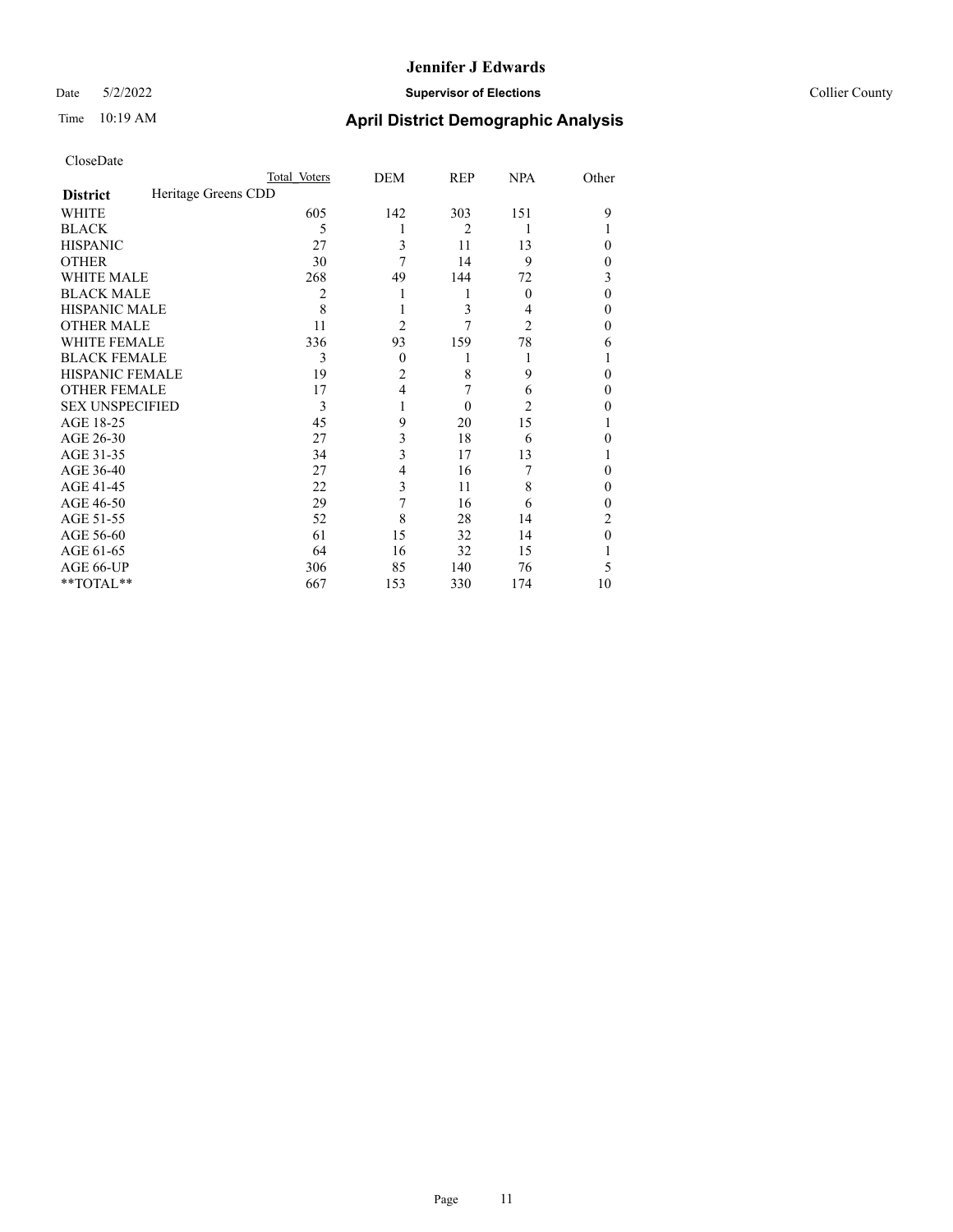#### Date 5/2/2022 **Supervisor of Elections** Collier County

| CloseDate |
|-----------|
|-----------|

|                        |                    | Total Voters | DEM | REP      | <b>NPA</b>     | Other    |
|------------------------|--------------------|--------------|-----|----------|----------------|----------|
| <b>District</b>        | Fiddlers Creek CDD |              |     |          |                |          |
| WHITE                  |                    | 1,376        | 216 | 878      | 267            | 15       |
| BLACK                  |                    |              | 5   | 1        |                | $\Omega$ |
| HISPANIC               |                    | 37           | 12  | 14       | 10             |          |
| OTHER                  |                    | 27           | 9   | 13       | 5              |          |
| WHITE MALE             |                    | 685          | 89  | 454      | 136            | 6        |
| <b>BLACK MALE</b>      |                    | 3            | 3   | $\theta$ | 0              |          |
| HISPANIC MALE          |                    | 12           | 5   | 5        |                |          |
| OTHER MALE             |                    | 7            | 2   | 3        | 2              |          |
| WHITE FEMALE           |                    | 688          | 126 | 424      | 129            | 9        |
| BLACK FEMALE           |                    | 4            | 2   |          | 1              | 0        |
| HISPANIC FEMALE        |                    | 25           | 7   | 9        | 9              |          |
| OTHER FEMALE           |                    | 17           | 6   | 9        | $\overline{c}$ | 0        |
| <b>SEX UNSPECIFIED</b> |                    | 6            | 2   |          | 3              | 0        |
| AGE 18-25              |                    | 32           | 8   | 15       | 9              | 0        |
| AGE 26-30              |                    | 18           | 3   | 10       | 5              |          |
| AGE 31-35              |                    | 15           |     | 4        | 4              |          |
| AGE 36-40              |                    | 10           | 3   | 3        | 4              | 0        |
| AGE 41-45              |                    | 11           | 2   | 5        | 4              |          |
| AGE 46-50              |                    | 31           | 6   | 16       | 9              | 0        |
| AGE 51-55              |                    | 79           | 7   | 57       | 13             | 2        |
| AGE 56-60              |                    | 136          | 11  | 98       | 27             | $\Omega$ |
| AGE 61-65              |                    | 206          | 27  | 145      | 32             | 2        |
| AGE 66-UP              |                    | 909          | 168 | 553      | 176            | 12       |
| $*$ $TOTAL**$          |                    | 1,447        | 242 | 906      | 283            | 16       |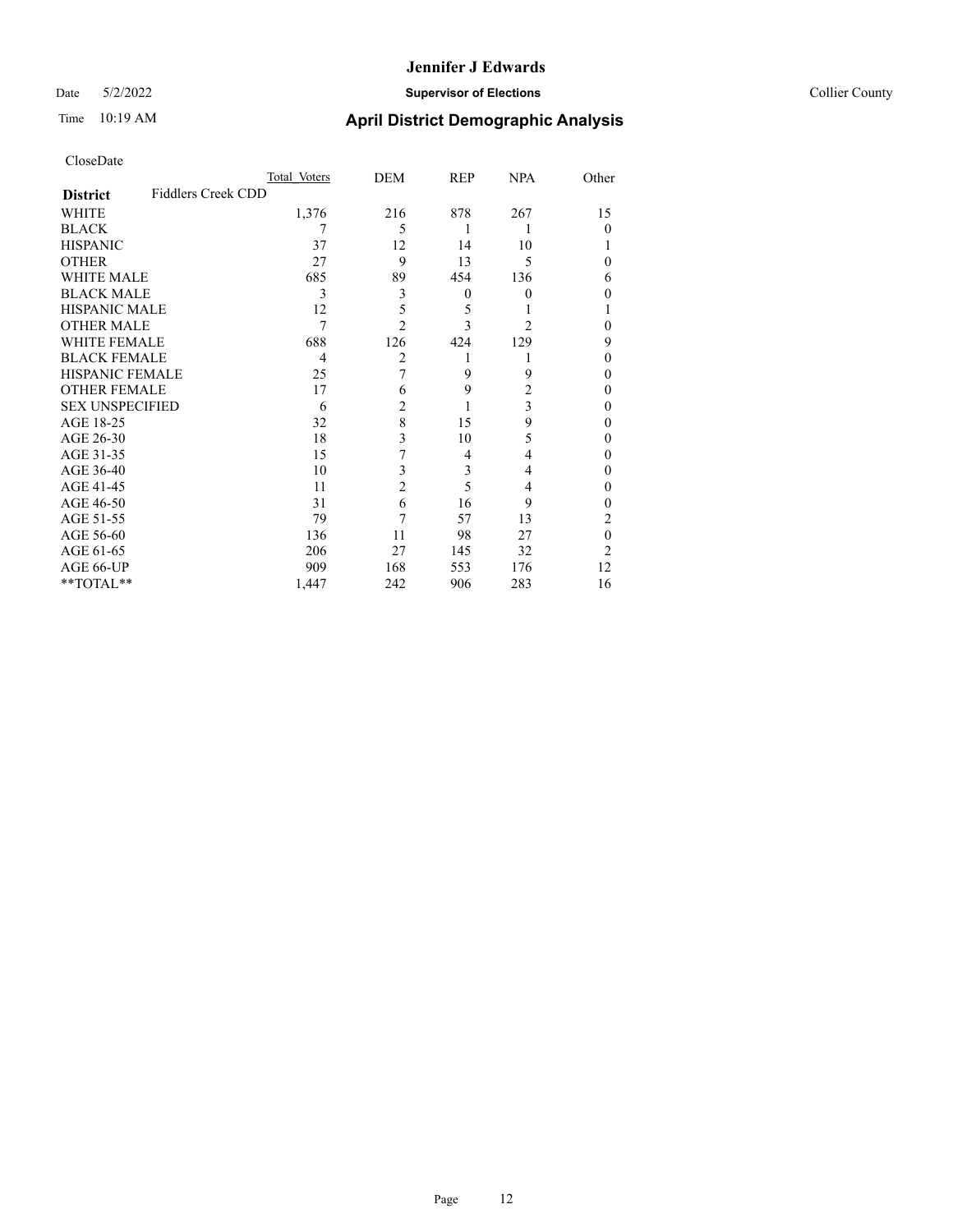Date 5/2/2022 **Supervisor of Elections** Collier County

| CloseDate |
|-----------|
|-----------|

|                        | Total Voters        | DEM      | REP | <b>NPA</b> | Other |
|------------------------|---------------------|----------|-----|------------|-------|
| <b>District</b>        | Naples Heritage CDD |          |     |            |       |
| WHITE                  | 567                 | 106      | 324 | 132        | 5     |
| <b>BLACK</b>           |                     | 0        | 0   | $\theta$   |       |
| <b>HISPANIC</b>        |                     | 0        |     | 0          |       |
| <b>OTHER</b>           | 9                   | 2        |     | 3          |       |
| <b>WHITE MALE</b>      | 276                 | 37       | 171 | 65         |       |
| <b>BLACK MALE</b>      |                     | 0        | 0   | 0          |       |
| <b>HISPANIC MALE</b>   |                     | $\theta$ |     |            |       |
| <b>OTHER MALE</b>      | 2                   | 0        |     |            | 0     |
| <b>WHITE FEMALE</b>    | 290                 | 69       | 153 | 66         |       |
| <b>BLACK FEMALE</b>    |                     | $\theta$ | 0   | 0          | 0     |
| <b>HISPANIC FEMALE</b> |                     | 0        |     |            |       |
| <b>OTHER FEMALE</b>    | h                   | 2        | 3   |            |       |
| <b>SEX UNSPECIFIED</b> | 2                   | 0        | 0   | 2          |       |
| AGE 18-25              | 4                   | 2        |     |            |       |
| AGE 26-30              | 2                   | 0        |     |            |       |
| AGE 31-35              |                     | 0        |     | 0          |       |
| AGE 36-40              |                     | $\theta$ |     |            |       |
| AGE 41-45              | 2                   |          |     |            |       |
| AGE 46-50              | 8                   | 3        | 2   |            |       |
| AGE 51-55              | 5                   |          | 3   |            |       |
| AGE 56-60              | 26                  | 5        | 8   | 13         |       |
| AGE 61-65              | 43                  | 8        | 24  | 11         |       |
| AGE 66-UP              | 484                 | 89       | 288 | 102        |       |
| **TOTAL**              | 577                 | 108      | 329 | 135        | 5     |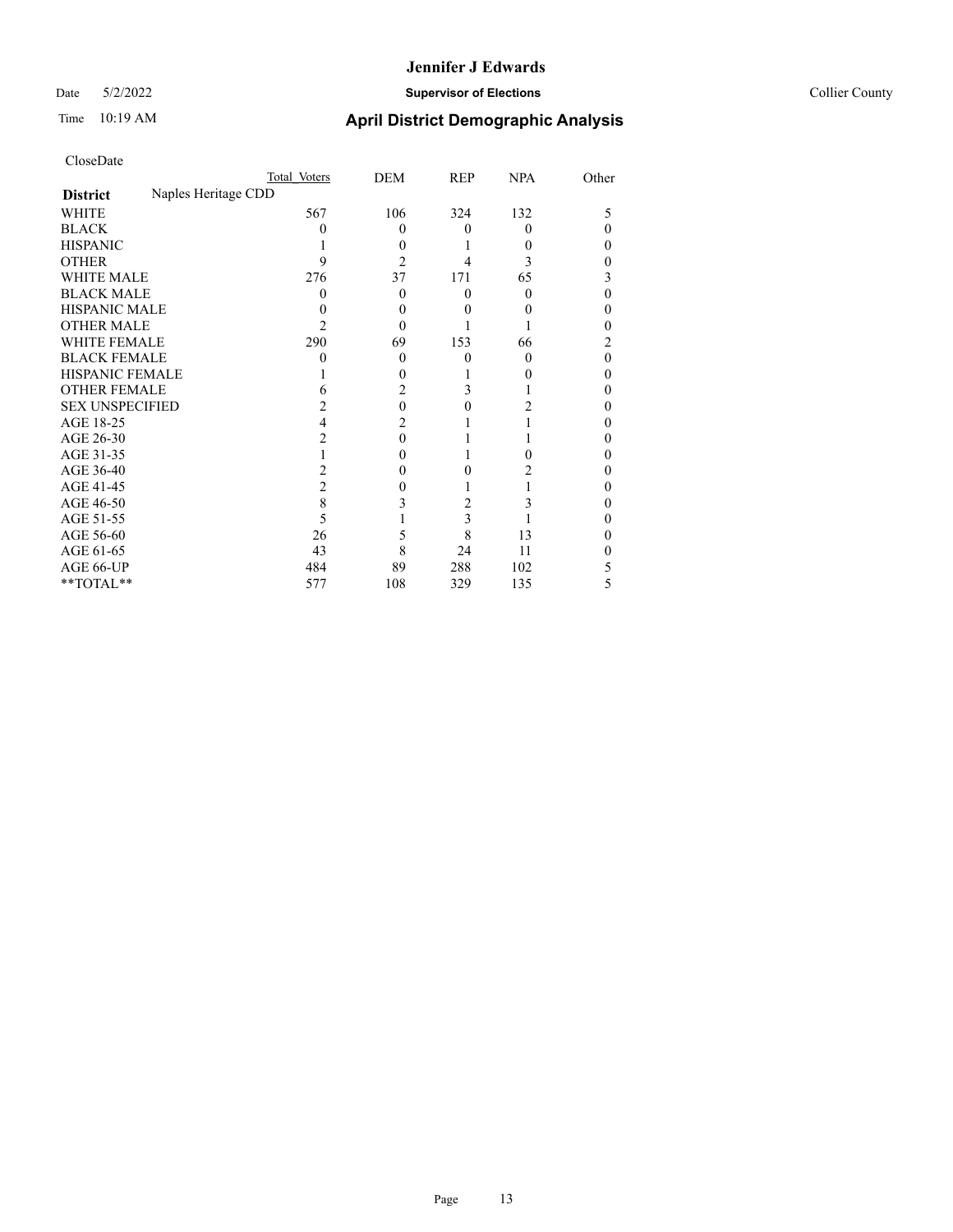Date 5/2/2022 **Supervisor of Elections** Collier County

| CloseDate |
|-----------|
|-----------|

|                        |                   | Total Voters | DEM | <b>REP</b>     | <b>NPA</b> | Other |
|------------------------|-------------------|--------------|-----|----------------|------------|-------|
| <b>District</b>        | Cedar Hammock CDD |              |     |                |            |       |
| WHITE                  |                   | 567          | 104 | 342            | 112        | 9     |
| <b>BLACK</b>           |                   | 2            | 2   | $\theta$       | $\theta$   | 0     |
| <b>HISPANIC</b>        |                   | 10           | 4   | 3              | 3          | 0     |
| <b>OTHER</b>           |                   | 10           | 4   | 2              | 3          |       |
| <b>WHITE MALE</b>      |                   | 288          | 49  | 175            | 60         | 4     |
| <b>BLACK MALE</b>      |                   | 0            | 0   | $\theta$       | 0          | 0     |
| <b>HISPANIC MALE</b>   |                   |              |     | 2              |            | 0     |
| <b>OTHER MALE</b>      |                   | 0            | 0   | $\theta$       | 0          | 0     |
| <b>WHITE FEMALE</b>    |                   | 278          | 55  | 166            | 52         | 5     |
| <b>BLACK FEMALE</b>    |                   | 2            | 2   | $\Omega$       | $\theta$   | 0     |
| <b>HISPANIC FEMALE</b> |                   | 6            | 3   |                | 2          |       |
| <b>OTHER FEMALE</b>    |                   | 5            | 3   |                | $\Omega$   |       |
| <b>SEX UNSPECIFIED</b> |                   | 6            |     | 2              | 3          | 0     |
| AGE 18-25              |                   |              |     | 4              | 2          | 0     |
| AGE 26-30              |                   |              |     | 3              | 3          | 0     |
| AGE 31-35              |                   |              |     | $\overline{c}$ | 4          | 0     |
| AGE 36-40              |                   | 3            | 2   | $\theta$       |            | 0     |
| AGE 41-45              |                   | 2            | 0   | 2              |            |       |
| AGE 46-50              |                   |              | 3   | 3              |            | 0     |
| AGE 51-55              |                   | 9            |     |                | 2          | 0     |
| AGE 56-60              |                   | 26           | 8   | 11             |            | 0     |
| AGE 61-65              |                   | 48           | 9   | 30             | 9          |       |
| AGE 66-UP              |                   | 473          | 89  | 285            | 89         | 10    |
| **TOTAL**              |                   | 589          | 114 | 347            | 118        | 10    |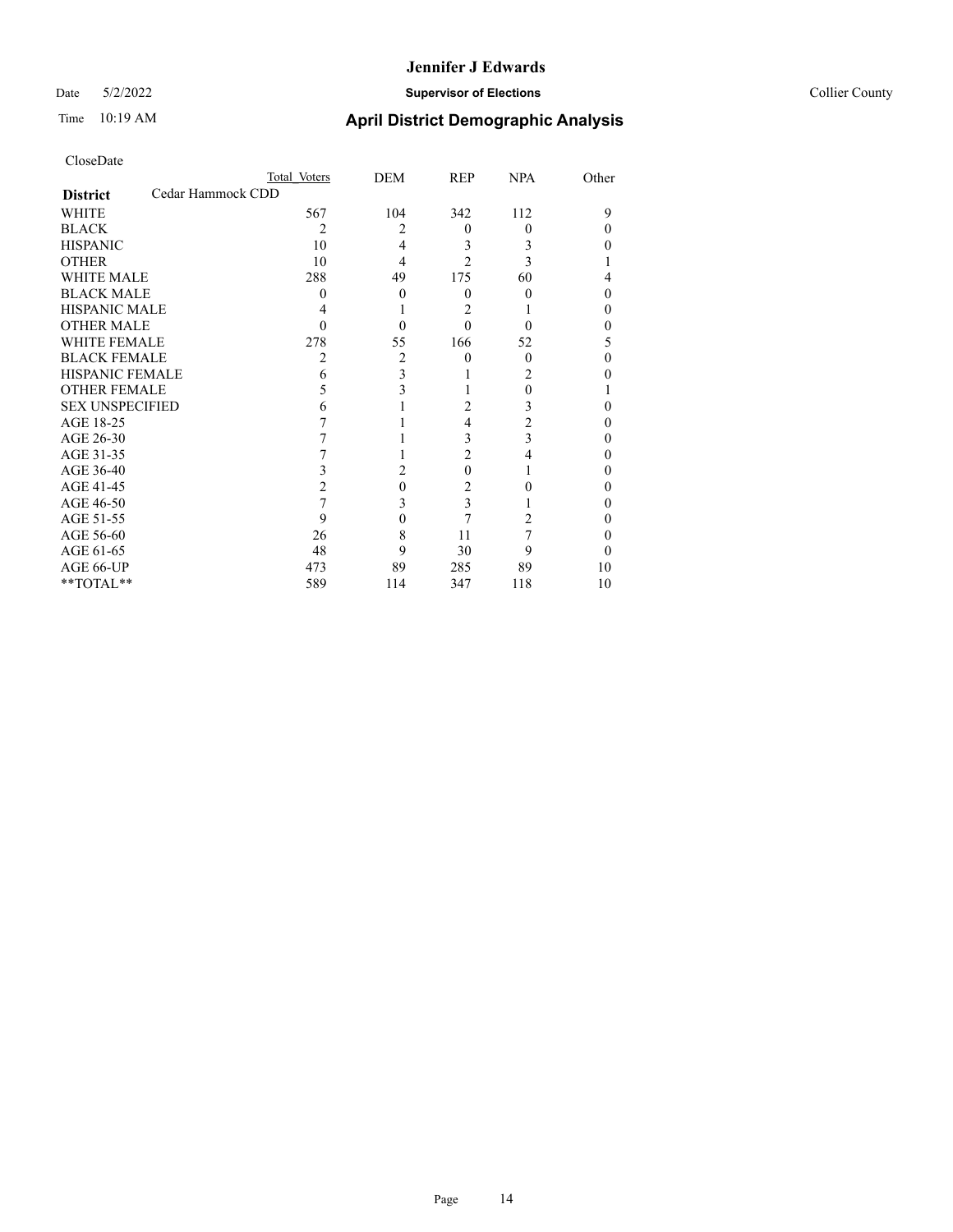Date 5/2/2022 **Supervisor of Elections** Collier County

| CloseDate |
|-----------|
|-----------|

|                        |                     | Total Voters | DEM      | REP            | <b>NPA</b>     | Other    |
|------------------------|---------------------|--------------|----------|----------------|----------------|----------|
| <b>District</b>        | Mediterra South CDD |              |          |                |                |          |
| WHITE                  |                     | 726          | 66       | 520            | 127            | 13       |
| <b>BLACK</b>           |                     | 9            | 5        | 2              | 2              | $\theta$ |
| <b>HISPANIC</b>        |                     | 6            | $\theta$ | 4              | 2              | $_{0}$   |
| <b>OTHER</b>           |                     | 27           | 5        | 14             | 8              | 0        |
| <b>WHITE MALE</b>      |                     | 374          | 25       | 276            | 67             | 6        |
| <b>BLACK MALE</b>      |                     | 3            |          |                |                | 0        |
| <b>HISPANIC MALE</b>   |                     |              | $\theta$ | 0              |                | 0        |
| OTHER MALE             |                     | 13           | $\theta$ | 9              | 4              | 0        |
| <b>WHITE FEMALE</b>    |                     | 351          | 41       | 243            | 60             |          |
| <b>BLACK FEMALE</b>    |                     | 6            | 4        |                |                | 0        |
| <b>HISPANIC FEMALE</b> |                     |              | $\theta$ | 3              |                | 0        |
| <b>OTHER FEMALE</b>    |                     | 13           | 4        | 5              | 4              | 0        |
| <b>SEX UNSPECIFIED</b> |                     | 3            |          | $\overline{2}$ | $\theta$       |          |
| AGE 18-25              |                     | 19           | 2        | 8              | 8              |          |
| AGE 26-30              |                     | 13           | 3        | 3              |                | 0        |
| AGE 31-35              |                     |              | 2        | $\overline{c}$ | 3              | 0        |
| AGE 36-40              |                     | 5            |          | $\overline{c}$ | 2              | 0        |
| AGE 41-45              |                     | 6            | 0        | $\overline{c}$ | $\overline{4}$ | 0        |
| AGE 46-50              |                     | 15           |          | 9              | 5              | 0        |
| AGE 51-55              |                     | 30           | 6        | 20             | 4              | 0        |
| AGE 56-60              |                     | 74           | 5        | 54             | 15             | 0        |
| AGE 61-65              |                     | 132          | 12       | 103            | 15             | 2        |
| AGE 66-UP              |                     | 467          | 44       | 337            | 76             | 10       |
| **TOTAL**              |                     | 768          | 76       | 540            | 139            | 13       |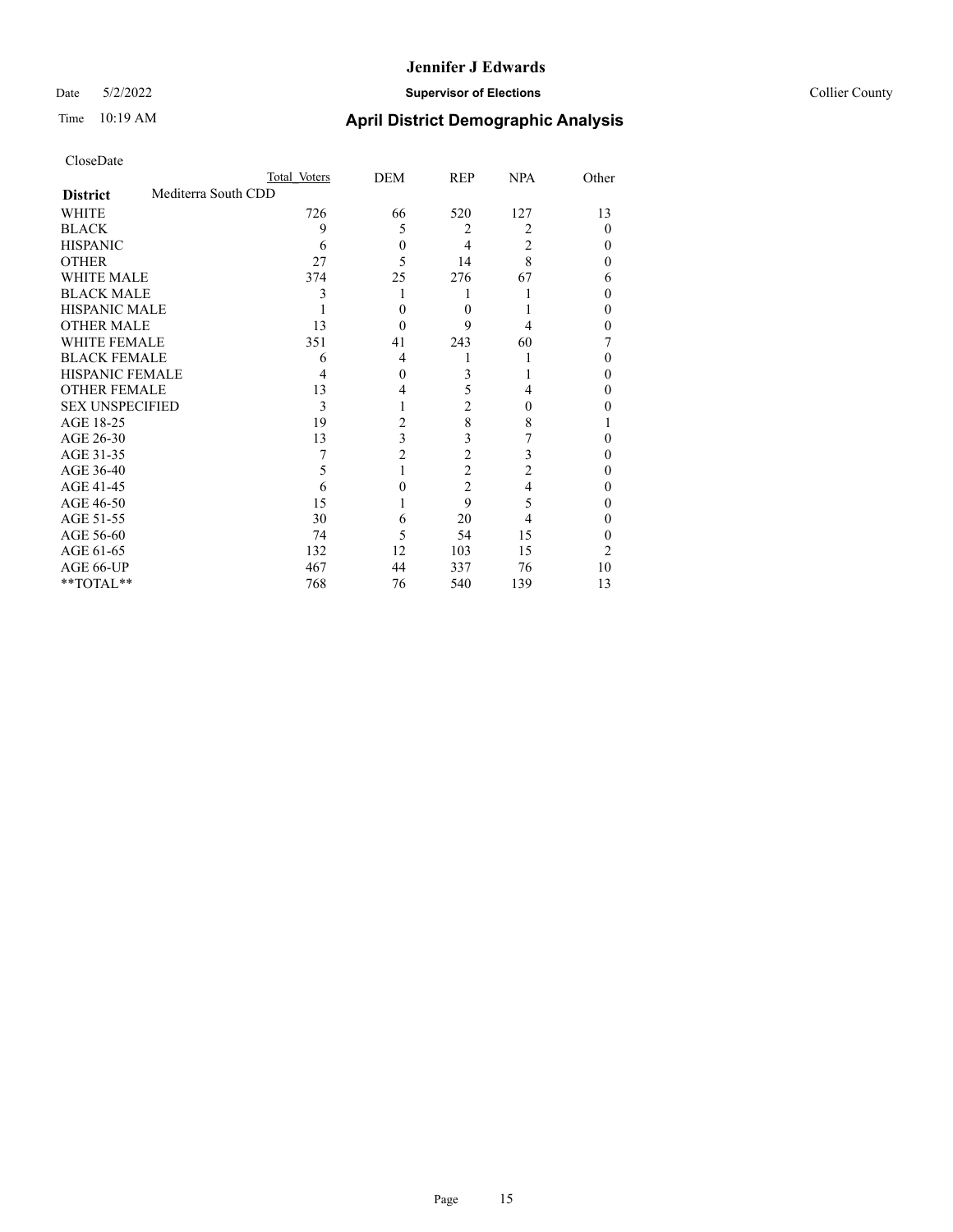#### Date 5/2/2022 **Supervisor of Elections** Collier County

# Time 10:19 AM **April District Demographic Analysis**

|                        |                | Total Voters | DEM            | REP            | <b>NPA</b> | Other    |
|------------------------|----------------|--------------|----------------|----------------|------------|----------|
| <b>District</b>        | Talis Park CDD |              |                |                |            |          |
| WHITE                  |                | 562          | 52             | 415            | 89         | 6        |
| <b>BLACK</b>           |                | 4            | 3              |                | 0          | $\Omega$ |
| <b>HISPANIC</b>        |                | 8            | $\theta$       | 8              | 0          | $\theta$ |
| <b>OTHER</b>           |                | 17           | 7              | 4              | 6          | $\theta$ |
| <b>WHITE MALE</b>      |                | 280          | 15             | 211            | 50         | 4        |
| <b>BLACK MALE</b>      |                | 2            | $\overline{2}$ | 0              | 0          | $\theta$ |
| <b>HISPANIC MALE</b>   |                | 2            | $\mathbf{0}$   | 2              | 0          | $\theta$ |
| <b>OTHER MALE</b>      |                | 7            | 3              | $\overline{2}$ | 2          | $\theta$ |
| <b>WHITE FEMALE</b>    |                | 279          | 37             | 202            | 38         | 2        |
| <b>BLACK FEMALE</b>    |                | 2            |                |                | $\Omega$   | $\theta$ |
| <b>HISPANIC FEMALE</b> |                | 6            | $\Omega$       | 6              | 0          | $\theta$ |
| <b>OTHER FEMALE</b>    |                | 9            | 4              | 2              | 3          | $\theta$ |
| <b>SEX UNSPECIFIED</b> |                | 4            | $\Omega$       | $\overline{2}$ | 2          | $\Omega$ |
| AGE 18-25              |                | 27           | 4              | 16             | 7          | $\theta$ |
| AGE 26-30              |                | 11           | 3              | 5              | 3          | $\theta$ |
| AGE 31-35              |                | 8            | 0              | 5              | 3          | 0        |
| AGE 36-40              |                | 15           | 3              | 8              | 4          | $\theta$ |
| AGE 41-45              |                | 12           |                | 7              | 2          | 2        |
| AGE 46-50              |                | 15           | $\theta$       | 14             |            | $\theta$ |
| AGE 51-55              |                | 48           | 9              | 34             | 5          | $\Omega$ |
| AGE 56-60              |                | 71           | 6              | 58             | 7          | 0        |
| AGE 61-65              |                | 118          | 9              | 91             | 15         | 3        |
| AGE 66-UP              |                | 266          | 27             | 190            | 48         |          |
| **TOTAL**              |                | 591          | 62             | 428            | 95         | 6        |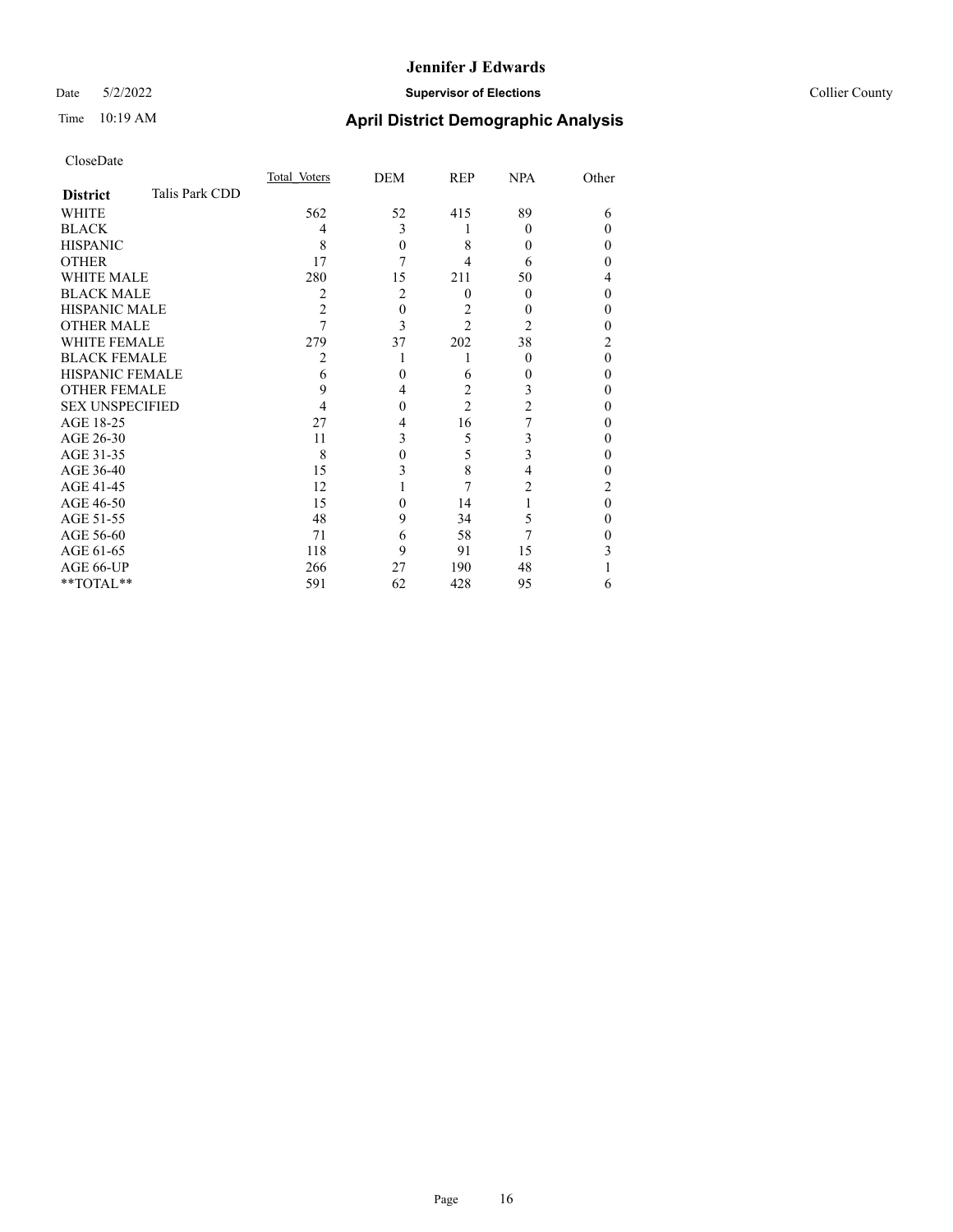Date 5/2/2022 **Supervisor of Elections** Collier County

| CloseDate |
|-----------|
|-----------|

|                   |                 | Total Voters | DEM            | REP      | <b>NPA</b>     | Other          |
|-------------------|-----------------|--------------|----------------|----------|----------------|----------------|
| <b>District</b>   | Verona Walk CDD |              |                |          |                |                |
| WHITE             |                 | 2,191        | 480            | 1,180    | 497            | 34             |
| BLACK             |                 | 10           | 7              |          | $\overline{2}$ | $\Omega$       |
| HISPANIC          |                 | 73           | 19             | 33       | 19             | 2              |
| OTHER             |                 | 53           | 15             | 23       | 14             |                |
| <b>WHITE MALE</b> |                 | 1,001        | 189            | 554      | 241            | 17             |
| BLACK MALE        |                 | 6            | 5              | 1        | $\theta$       | $\mathbf{0}$   |
| HISPANIC MALE     |                 | 29           | 7              | 12       | 8              | $\overline{2}$ |
| OTHER MALE        |                 | 26           | 6              | 11       | 8              |                |
| WHITE FEMALE      |                 | 1,183        | 290            | 621      | 255            | 17             |
| BLACK FEMALE      |                 | 4            | $\overline{2}$ | $\theta$ | $\overline{2}$ | $\theta$       |
| HISPANIC FEMALE   |                 | 44           | 12             | 21       | 11             | $\theta$       |
| OTHER FEMALE      |                 | 23           | 7              | 10       | 6              | $\theta$       |
| SEX UNSPECIFIED   |                 | 11           | 3              | 7        | 1              | $\theta$       |
| AGE 18-25         |                 | 49           | 13             | 20       | 16             | 0              |
| AGE 26-30         |                 | 36           | 7              | 23       | 6              | 0              |
| AGE 31-35         |                 | 32           | 7              | 11       | 13             |                |
| AGE 36-40         |                 | 50           | 11             | 20       | 16             | 3              |
| AGE 41-45         |                 | 46           | 12             | 19       | 14             |                |
| AGE 46-50         |                 | 59           | 9              | 27       | 22             |                |
| AGE 51-55         |                 | 110          | 23             | 62       | 24             |                |
| AGE 56-60         |                 | 177          | 28             | 100      | 44             | 5              |
| AGE 61-65         |                 | 272          | 54             | 142      | 69             | 7              |
| AGE 66-UP         |                 | 1,496        | 357            | 813      | 308            | 18             |
| **TOTAL**         |                 | 2,327        | 521            | 1,237    | 532            | 37             |
|                   |                 |              |                |          |                |                |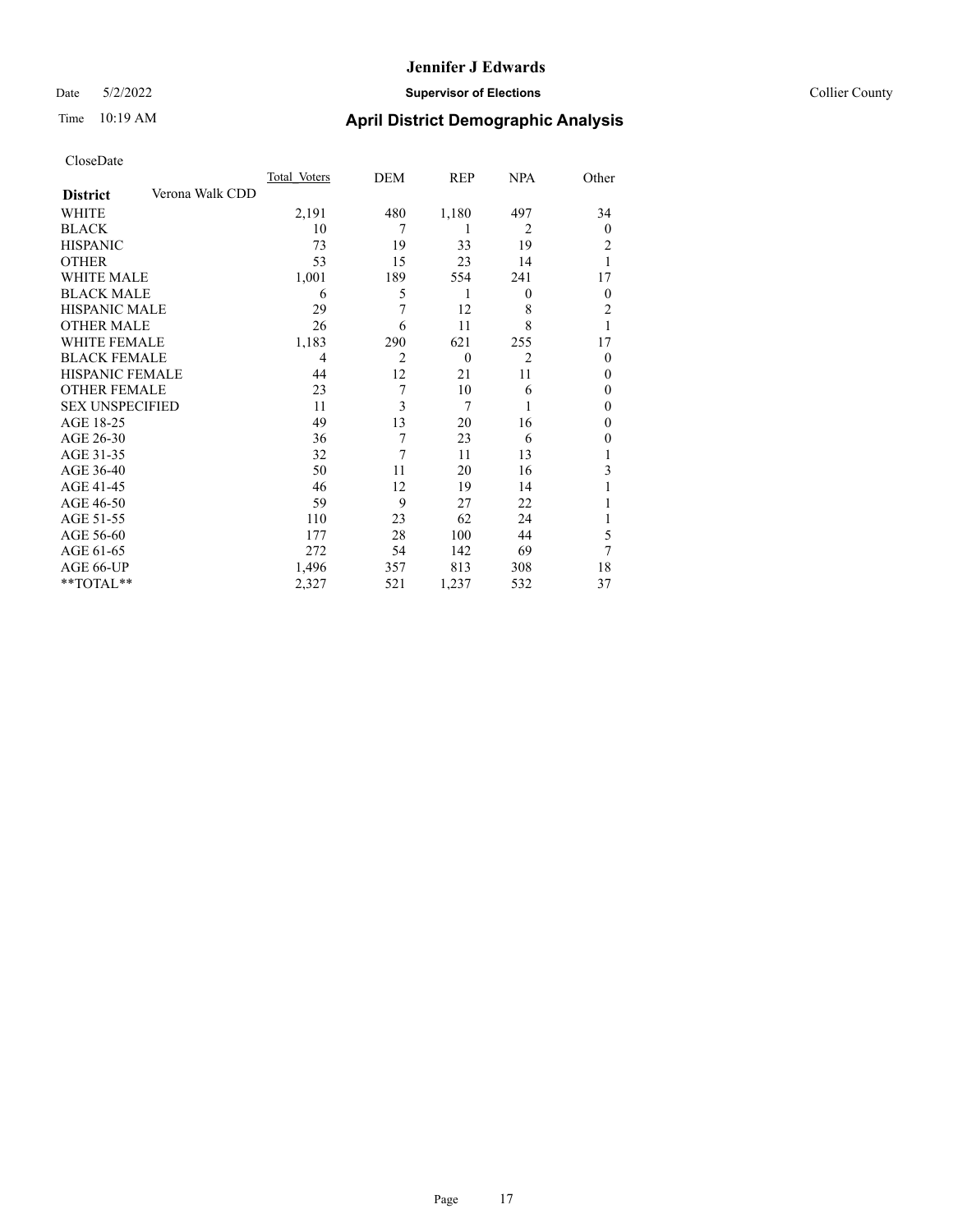#### Date 5/2/2022 **Supervisor of Elections** Collier County

# Time 10:19 AM **April District Demographic Analysis**

|                        |                        | Total Voters | DEM      | REP      | <b>NPA</b> | Other |
|------------------------|------------------------|--------------|----------|----------|------------|-------|
| <b>District</b>        | <b>Big Cypress CDD</b> |              |          |          |            |       |
| <b>WHITE</b>           |                        | $\Omega$     | $\Omega$ | $\theta$ | 0          | 0     |
| <b>BLACK</b>           |                        |              |          | 0        |            |       |
| <b>HISPANIC</b>        |                        |              | 0        | 0        |            |       |
| <b>OTHER</b>           |                        |              |          | 0        |            |       |
| <b>WHITE MALE</b>      |                        |              |          | 0        |            |       |
| <b>BLACK MALE</b>      |                        |              |          |          |            |       |
| <b>HISPANIC MALE</b>   |                        |              |          |          |            |       |
| <b>OTHER MALE</b>      |                        |              |          | 0        |            | 0     |
| <b>WHITE FEMALE</b>    |                        |              |          |          |            |       |
| <b>BLACK FEMALE</b>    |                        |              |          | 0        |            | 0     |
| <b>HISPANIC FEMALE</b> |                        |              |          |          |            |       |
| <b>OTHER FEMALE</b>    |                        |              |          | 0        |            |       |
| <b>SEX UNSPECIFIED</b> |                        |              |          | 0        |            |       |
| AGE 18-25              |                        |              |          |          |            |       |
| AGE 26-30              |                        |              |          | 0        |            |       |
| AGE 31-35              |                        |              |          | 0        |            |       |
| AGE 36-40              |                        |              |          | 0        |            | 0     |
| AGE 41-45              |                        |              |          |          |            |       |
| AGE 46-50              |                        |              |          | 0        |            |       |
| AGE 51-55              |                        |              |          | 0        |            |       |
| AGE 56-60              |                        |              |          |          |            |       |
| AGE 61-65              |                        |              |          | 0        |            |       |
| AGE 66-UP              |                        |              |          |          |            |       |
| **TOTAL**              |                        |              |          | $_{0}$   | 0          | 0     |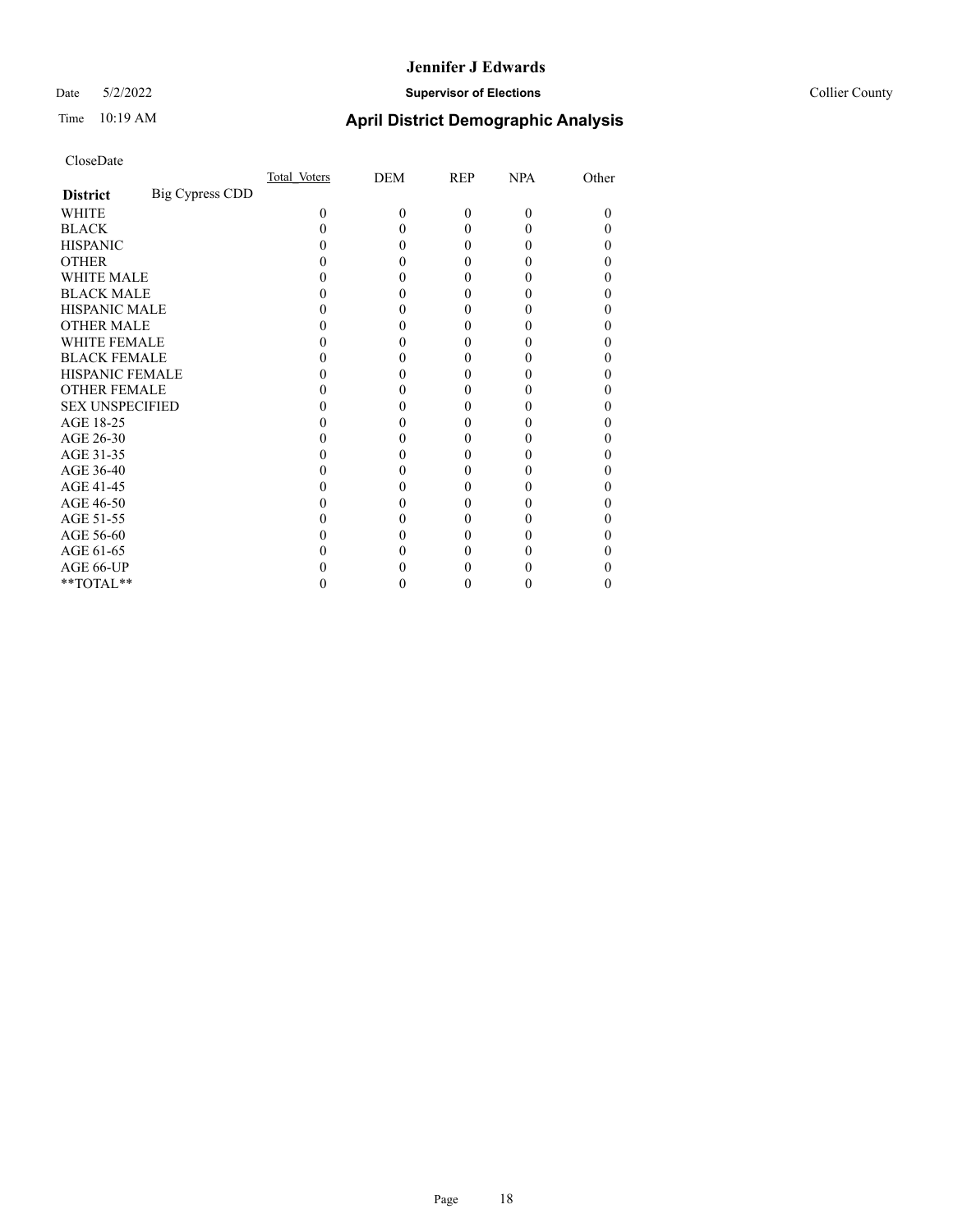#### Date 5/2/2022 **Supervisor of Elections** Collier County

# Time 10:19 AM **April District Demographic Analysis**

|                        |            | Total Voters | DEM            | REP      | <b>NPA</b> | Other    |
|------------------------|------------|--------------|----------------|----------|------------|----------|
| <b>District</b>        | Quarry CDD |              |                |          |            |          |
| WHITE                  |            | 1,011        | 116            | 676      | 205        | 14       |
| <b>BLACK</b>           |            | 10           | 9              | $\Omega$ |            | 0        |
| <b>HISPANIC</b>        |            | 13           | 3              | 3        | 7          | 0        |
| <b>OTHER</b>           |            | 46           | 3              | 31       | 11         |          |
| WHITE MALE             |            | 522          | 44             | 366      | 105        |          |
| <b>BLACK MALE</b>      |            | 5            | 5              | $\theta$ | 0          | 0        |
| <b>HISPANIC MALE</b>   |            | 3            |                |          |            | 0        |
| <b>OTHER MALE</b>      |            | 20           |                | 11       | 8          | 0        |
| WHITE FEMALE           |            | 488          | 71             | 310      | 100        |          |
| <b>BLACK FEMALE</b>    |            | 5            | 4              | $\theta$ |            | 0        |
| <b>HISPANIC FEMALE</b> |            | 9            |                | 2        | 6          | 0        |
| <b>OTHER FEMALE</b>    |            | 25           | $\overline{2}$ | 19       | 3          |          |
| <b>SEX UNSPECIFIED</b> |            | 3            | $\overline{2}$ | 1        | 0          | 0        |
| AGE 18-25              |            | 35           | 4              | 18       | 12         |          |
| AGE 26-30              |            | 23           | $\overline{2}$ | 15       | 6          | 0        |
| AGE 31-35              |            | 16           | $\overline{2}$ | 3        | 11         | 0        |
| AGE 36-40              |            | 18           |                | 9        |            |          |
| AGE 41-45              |            | 12           | 2              | 5        | 3          | 2        |
| AGE 46-50              |            | 23           |                | 18       | 4          | $\theta$ |
| AGE 51-55              |            | 57           | 3              | 40       | 13         |          |
| AGE 56-60              |            | 119          | 11             | 79       | 29         | 0        |
| AGE 61-65              |            | 187          | 18             | 125      | 43         |          |
| AGE 66-UP              |            | 590          | 87             | 398      | 96         | 9        |
| **TOTAL**              |            | 1,080        | 131            | 710      | 224        | 15       |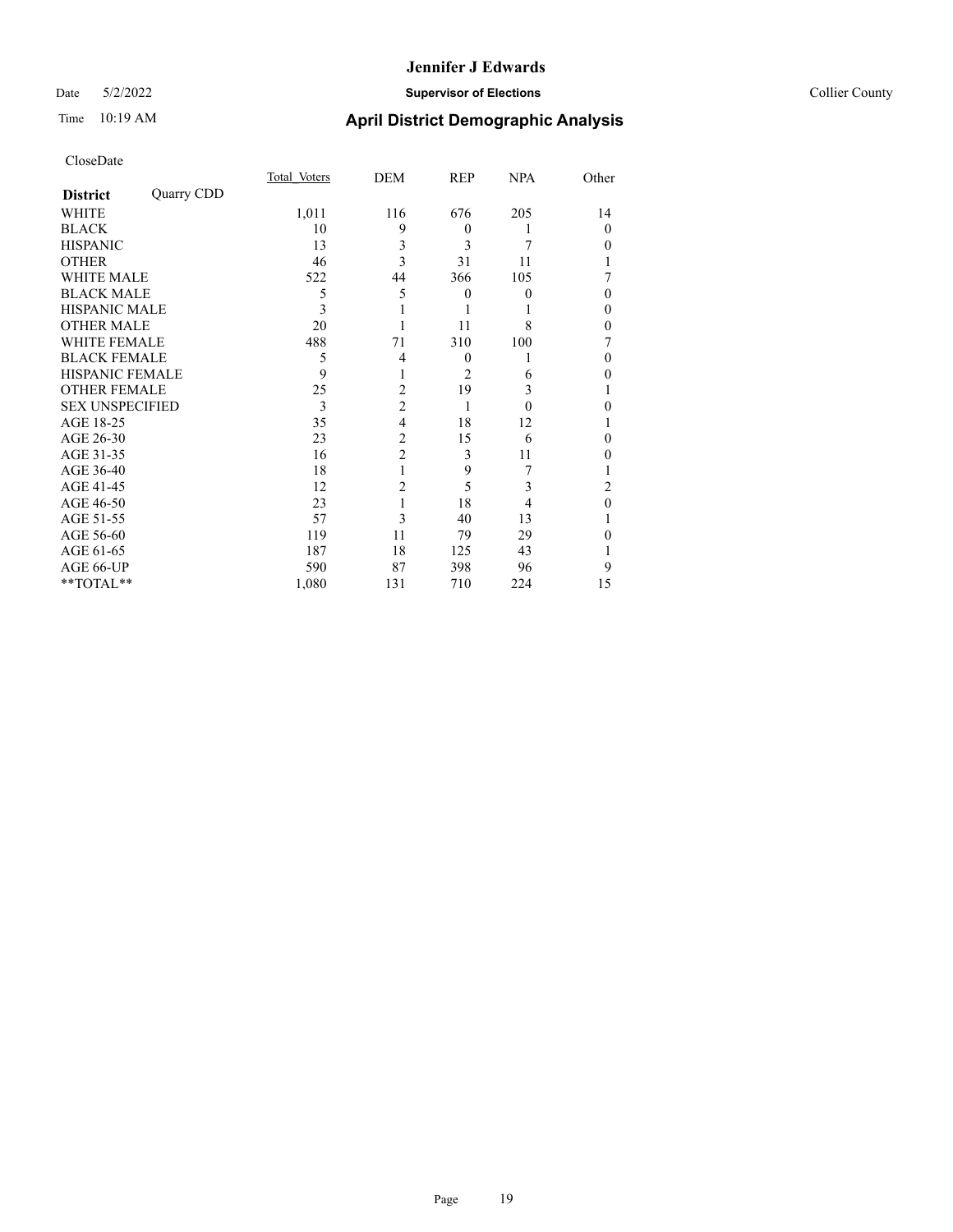#### Date 5/2/2022 **Supervisor of Elections** Collier County

# Time 10:19 AM **April District Demographic Analysis**

|                        |              | Total Voters | DEM            | REP            | <b>NPA</b> | Other    |
|------------------------|--------------|--------------|----------------|----------------|------------|----------|
| <b>District</b>        | Flow Way CDD |              |                |                |            |          |
| WHITE                  |              | 1,160        | 166            | 731            | 243        | 20       |
| <b>BLACK</b>           |              | 3            | 2              | 1              | $\theta$   | $\theta$ |
| <b>HISPANIC</b>        |              | 23           | 5              | 15             | 3          | 0        |
| <b>OTHER</b>           |              | 52           | 11             | 26             | 14         |          |
| <b>WHITE MALE</b>      |              | 567          | 52             | 383            | 123        | 9        |
| <b>BLACK MALE</b>      |              | 2            |                | 1              | $\theta$   | 0        |
| <b>HISPANIC MALE</b>   |              | 9            | $\overline{2}$ | 6              |            | 0        |
| <b>OTHER MALE</b>      |              | 21           | 5              | 9              |            | 0        |
| <b>WHITE FEMALE</b>    |              | 591          | 114            | 347            | 119        | 11       |
| <b>BLACK FEMALE</b>    |              |              |                | $\theta$       | $\theta$   | 0        |
| HISPANIC FEMALE        |              | 14           | 3              | 9              | 2          | 0        |
| <b>OTHER FEMALE</b>    |              | 28           | 6              | 14             |            |          |
| <b>SEX UNSPECIFIED</b> |              | 5            | 0              | $\overline{4}$ |            | 0        |
| AGE 18-25              |              | 52           | 7              | 26             | 16         | 3        |
| AGE 26-30              |              | 21           | 0              | 13             | 7          |          |
| AGE 31-35              |              | 24           | 8              | 5              | 10         |          |
| AGE 36-40              |              | 12           | 0              | 6              | 5          |          |
| AGE 41-45              |              | 18           | 2              | 10             | 6          | 0        |
| AGE 46-50              |              | 30           | 8              | 15             | 6          |          |
| AGE 51-55              |              | 90           | 11             | 59             | 19         |          |
| AGE 56-60              |              | 168          | 16             | 116            | 33         | 3        |
| AGE 61-65              |              | 234          | 41             | 138            | 51         | 4        |
| AGE 66-UP              |              | 589          | 91             | 385            | 107        | 6        |
| **TOTAL**              |              | 1,238        | 184            | 773            | 260        | 21       |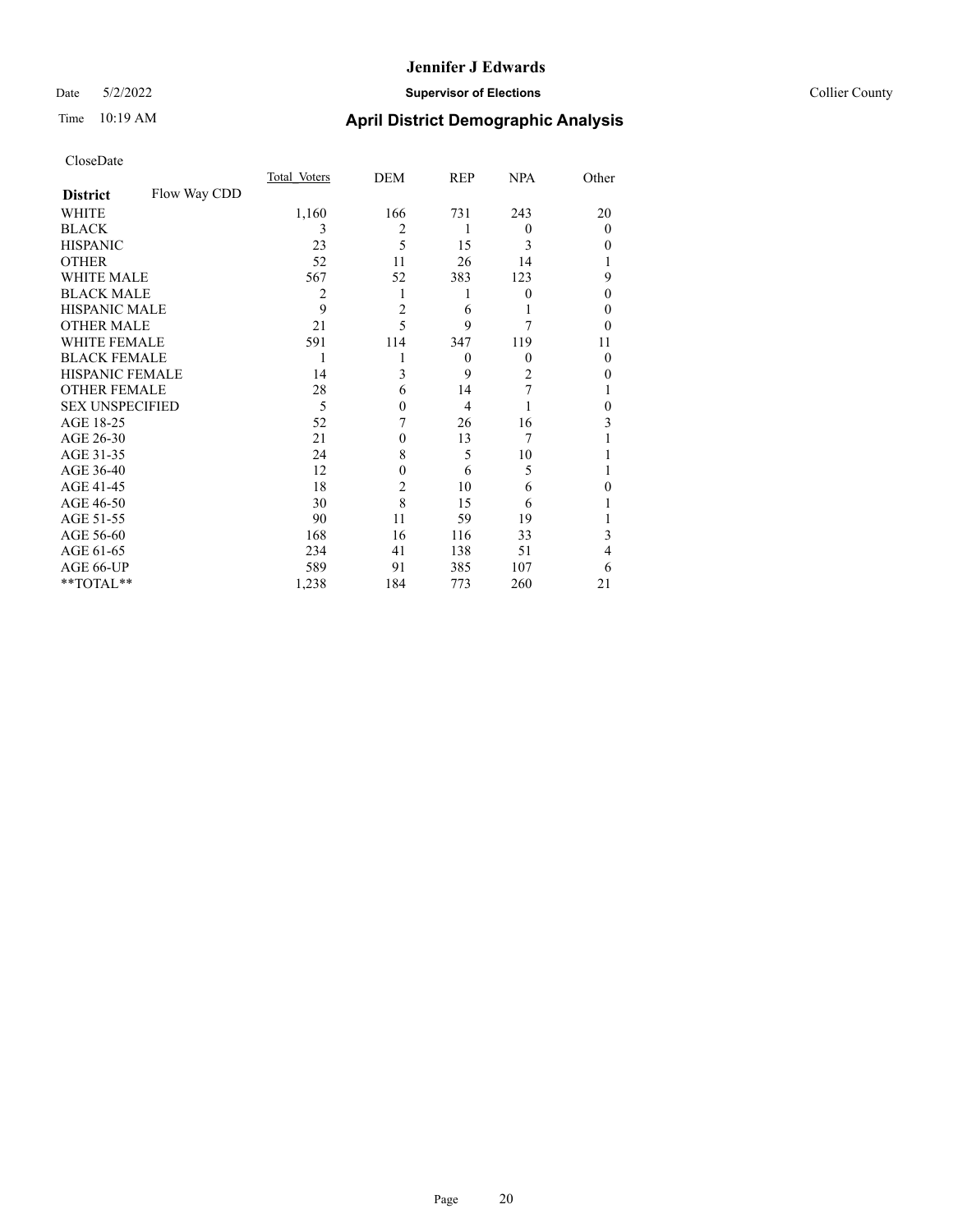#### Date 5/2/2022 **Supervisor of Elections** Collier County

| CloseDate              |                       |              |                |                |                |                |
|------------------------|-----------------------|--------------|----------------|----------------|----------------|----------------|
|                        |                       | Total Voters | DEM            | REP            | <b>NPA</b>     | Other          |
| <b>District</b>        | Wentworth Estates CDD |              |                |                |                |                |
| <b>WHITE</b>           |                       | 911          | 157            | 544            | 193            | 17             |
| <b>BLACK</b>           |                       | 4            | 3              | $\mathbf{0}$   | 1              | $\theta$       |
| <b>HISPANIC</b>        |                       | 13           | 3              | $\overline{4}$ | 6              | $\theta$       |
| <b>OTHER</b>           |                       | 36           | 7              | 16             | 11             | 2              |
| <b>WHITE MALE</b>      |                       | 465          | 67             | 284            | 104            | 10             |
| <b>BLACK MALE</b>      |                       | 3            | $\overline{2}$ | $\mathbf{0}$   | 1              | $\theta$       |
| <b>HISPANIC MALE</b>   |                       | 7            | $\overline{2}$ | 2              | 3              | $\Omega$       |
| <b>OTHER MALE</b>      |                       | 14           | 1              | 8              | 4              |                |
| <b>WHITE FEMALE</b>    |                       | 446          | 90             | 260            | 89             |                |
| <b>BLACK FEMALE</b>    |                       |              | 1              | $\mathbf{0}$   | $\mathbf{0}$   | $\theta$       |
| <b>HISPANIC FEMALE</b> |                       | 6            |                | $\overline{2}$ | 3              | $\theta$       |
| <b>OTHER FEMALE</b>    |                       | 19           | 6              | 7              | 5              |                |
| <b>SEX UNSPECIFIED</b> |                       | 3            | $\theta$       |                | $\overline{c}$ | $\theta$       |
| AGE 18-25              |                       | 22           | 4              | 12             | 6              | $\Omega$       |
| AGE 26-30              |                       | 17           | 6              | 6              | 4              |                |
| AGE 31-35              |                       | 28           | 6              | 13             | 9              | $\theta$       |
| AGE 36-40              |                       | 14           | $\overline{0}$ | 9              | 5              | $\theta$       |
| AGE 41-45              |                       | 9            | 3              | $\overline{2}$ | 4              | $\theta$       |
| AGE 46-50              |                       | 22           | $\overline{4}$ | 11             | 7              | $\theta$       |
| AGE 51-55              |                       | 61           | 5              | 40             | 13             | 3              |
| AGE 56-60              |                       | 121          | 10             | 79             | 30             | $\overline{c}$ |
| AGE 61-65              |                       | 171          | 33             | 101            | 35             | $\overline{2}$ |
| AGE 66-UP              |                       | 499          | 99             | 291            | 98             | 11             |
| **TOTAL**              |                       | 964          | 170            | 564            | 211            | 19             |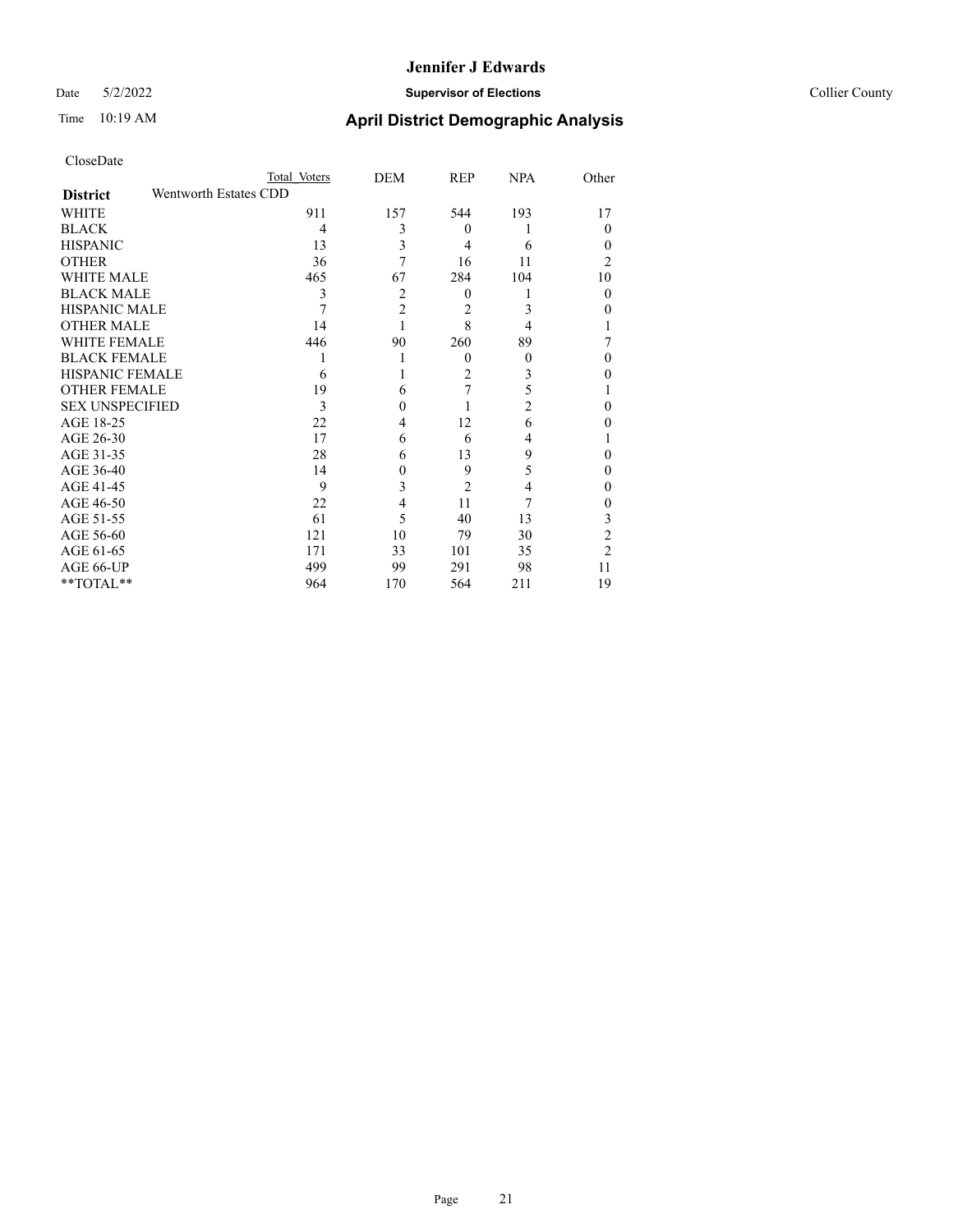Date 5/2/2022 **Supervisor of Elections** Collier County

| CloseDate |
|-----------|
|-----------|

|                        | Total Voters         | DEM            | REP            | <b>NPA</b>     | Other    |
|------------------------|----------------------|----------------|----------------|----------------|----------|
| <b>District</b>        | Fiddlers Creek 2 CDD |                |                |                |          |
| WHITE                  | 1,208                | 165            | 770            | 251            | 22       |
| <b>BLACK</b>           | 5                    | 4              | $\overline{0}$ | 1              | 0        |
| <b>HISPANIC</b>        | 18                   | $\overline{c}$ | 11             | 5              | 0        |
| <b>OTHER</b>           | 35                   | 7              | 15             | 13             | $\theta$ |
| <b>WHITE MALE</b>      | 609                  | 66             | 402            | 131            | 10       |
| <b>BLACK MALE</b>      |                      | $\theta$       | $\theta$       |                | $\theta$ |
| <b>HISPANIC MALE</b>   |                      | $\theta$       | 5              | 2              | 0        |
| OTHER MALE             | 15                   | 3              | 6              | 6              | 0        |
| <b>WHITE FEMALE</b>    | 599                  | 99             | 368            | 120            | 12       |
| <b>BLACK FEMALE</b>    | 4                    | 4              | $\theta$       | $\theta$       | $\theta$ |
| HISPANIC FEMALE        | 11                   | 2              | 6              | 3              | 0        |
| <b>OTHER FEMALE</b>    | 17                   | 4              | 7              | 6              | 0        |
| <b>SEX UNSPECIFIED</b> | 3                    | 0              | $\overline{2}$ |                | 0        |
| AGE 18-25              | 50                   |                | 25             | 17             |          |
| AGE 26-30              | 15                   | 0              | 13             | 2              | 0        |
| AGE 31-35              | 9                    | 3              | 4              | $\overline{c}$ |          |
| AGE 36-40              | 12                   | 3              |                | 7              |          |
| AGE 41-45              | 9                    |                | 5              | 3              | 0        |
| AGE 46-50              | 26                   | 5              | 14             | 7              | 0        |
| AGE 51-55              | 83                   | 7              | 51             | 22             | 3        |
| AGE 56-60              | 158                  | 7              | 115            | 32             | 4        |
| AGE 61-65              | 224                  | 34             | 150            | 37             | 3        |
| AGE 66-UP              | 680                  | 111            | 418            | 141            | 10       |
| **TOTAL**              | 1,266                | 178            | 796            | 270            | 22       |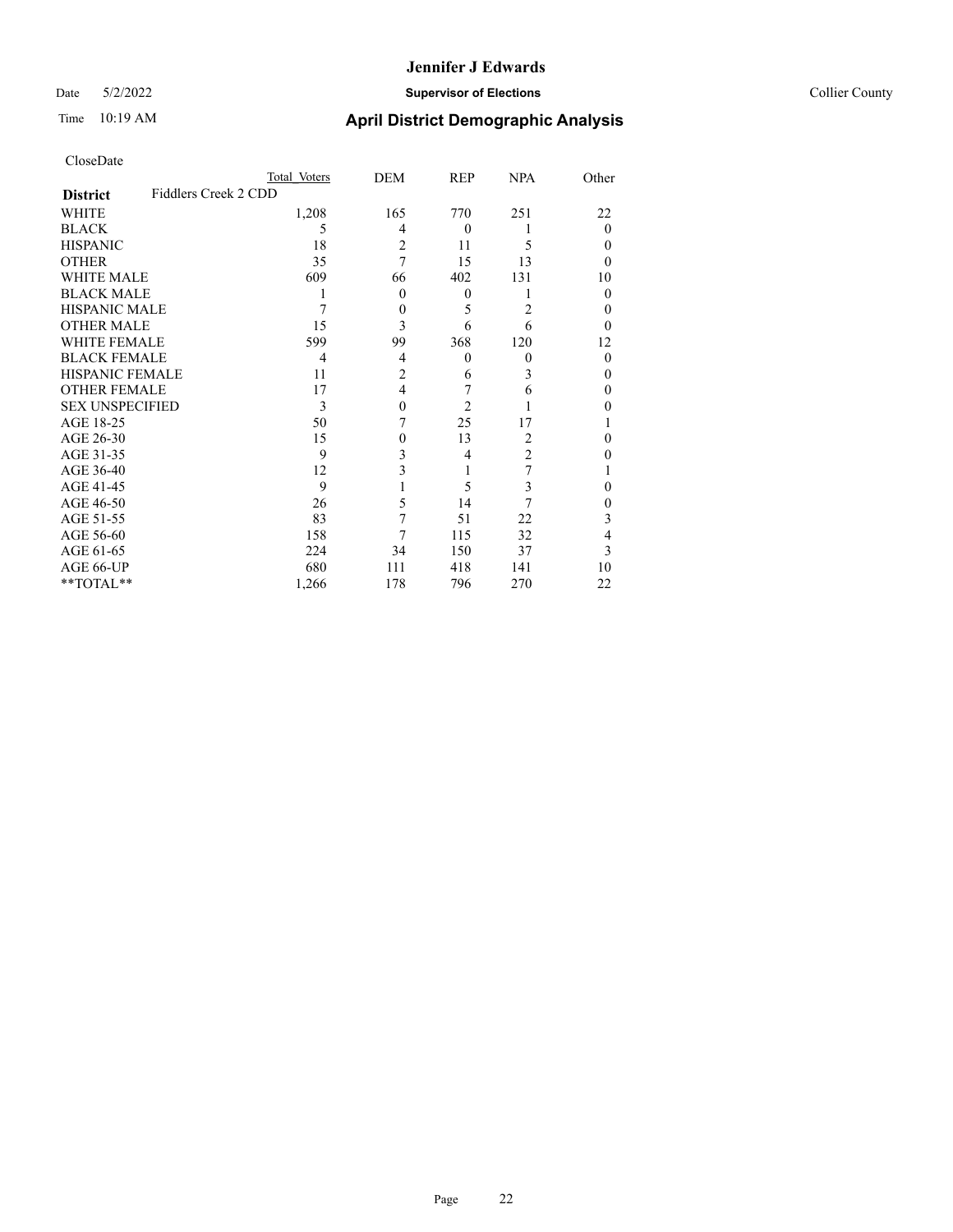#### Date 5/2/2022 **Supervisor of Elections** Collier County

| CloseDate |
|-----------|
|-----------|

|                        |                  | Total Voters | DEM | <b>REP</b>       | <b>NPA</b> | Other |
|------------------------|------------------|--------------|-----|------------------|------------|-------|
| <b>District</b>        | Heritage Bay CDD |              |     |                  |            |       |
| WHITE                  |                  | 761          | 142 | 454              | 157        | 8     |
| BLACK                  |                  | 6            | 3   | $\theta$         | 3          | 0     |
| HISPANIC               |                  | 10           |     | 6                | 3          | 0     |
| OTHER                  |                  | 19           | 3   | 12               | 4          |       |
| WHITE MALE             |                  | 381          | 55  | 236              | 84         | 6     |
| BLACK MALE             |                  | 3            | 2   | $\boldsymbol{0}$ |            |       |
| HISPANIC MALE          |                  | 5            |     | 2                | 2          |       |
| OTHER MALE             |                  | 9            |     | 5                | 3          | 0     |
| WHITE FEMALE           |                  | 379          | 87  | 218              | 72         |       |
| <b>BLACK FEMALE</b>    |                  | 3            |     | 0                | 2          | 0     |
| HISPANIC FEMALE        |                  | 5            |     | 4                |            | 0     |
| OTHER FEMALE           |                  |              |     | 5                |            |       |
| <b>SEX UNSPECIFIED</b> |                  |              |     | $\overline{2}$   |            |       |
| AGE 18-25              |                  | 14           | 3   | 7                |            |       |
| AGE 26-30              |                  | 8            | 4   | 3                |            | 0     |
| AGE 31-35              |                  | 12           | 2   | 5                |            | 2     |
| AGE 36-40              |                  | 5            | 2   | $\overline{2}$   |            | 0     |
| AGE 41-45              |                  | 6            | 0   | 4                | 2          |       |
| AGE 46-50              |                  | 8            | 0   | 3                | 4          |       |
| AGE 51-55              |                  | 33           | 4   | 21               |            |       |
| AGE 56-60              |                  | 44           | 9   | 24               | 11         |       |
| AGE 61-65              |                  | 107          | 26  | 58               | 22         |       |
| AGE 66-UP              |                  | 559          | 99  | 345              | 112        | 3     |
| $*$ $TOTAL**$          |                  | 796          | 149 | 472              | 167        | 8     |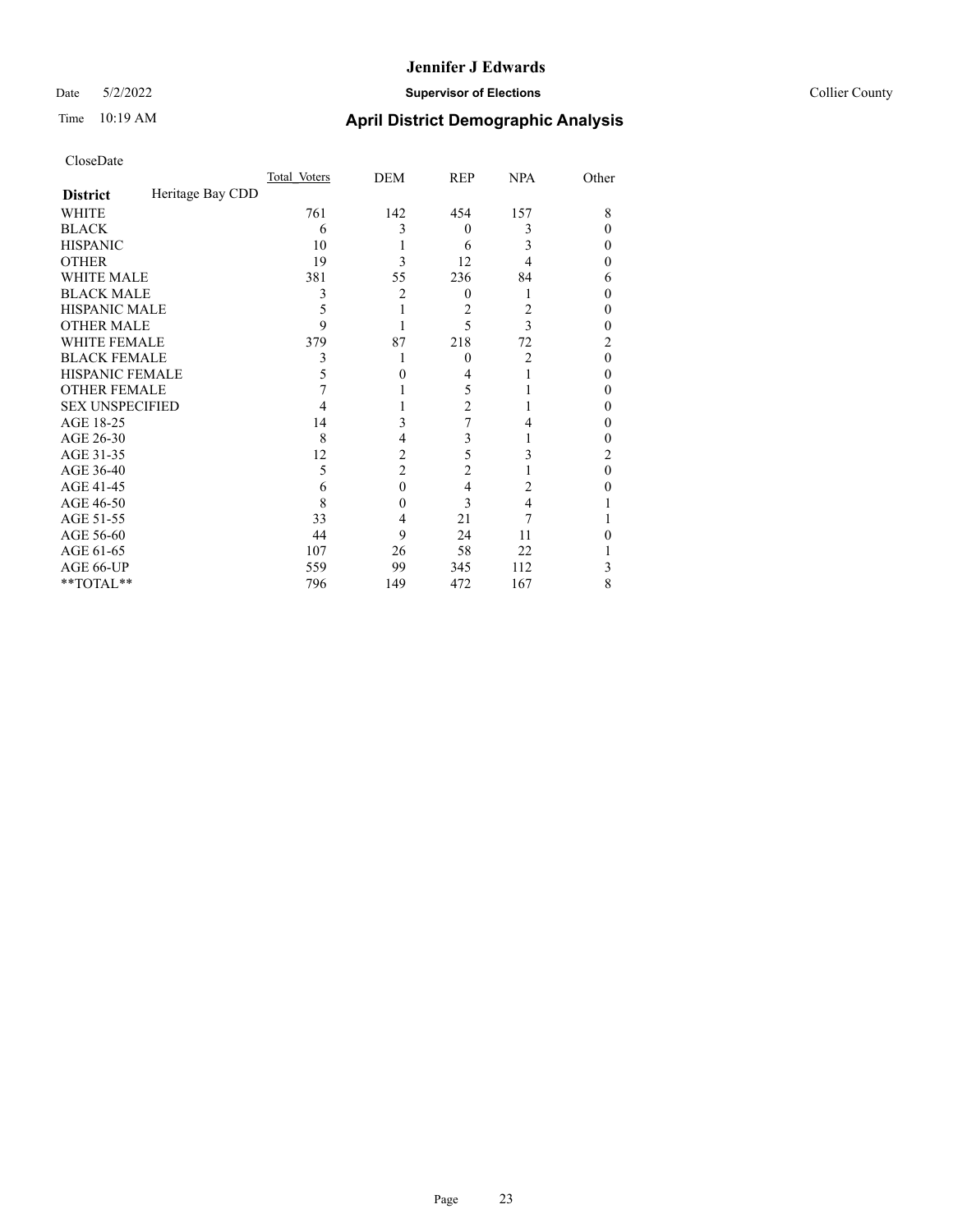#### Date 5/2/2022 **Supervisor of Elections** Collier County

| CloseDate |
|-----------|
|-----------|

|                        | Total Voters       | DEM            | <b>REP</b>     | <b>NPA</b>   | Other        |
|------------------------|--------------------|----------------|----------------|--------------|--------------|
| <b>District</b>        | Naples Reserve CDD |                |                |              |              |
| WHITE                  | 1,119              | 187            | 666            | 236          | 30           |
| <b>BLACK</b>           | 14                 | 12             | 1              | 1            | $\theta$     |
| <b>HISPANIC</b>        | 28                 | 5              | 14             | 9            | $\theta$     |
| <b>OTHER</b>           | 27                 | 3              | 15             | 6            | 3            |
| WHITE MALE             | 540                | 77             | 334            | 112          | 17           |
| <b>BLACK MALE</b>      | 5                  | 5              | $\overline{0}$ | $\mathbf{0}$ | $\theta$     |
| <b>HISPANIC MALE</b>   | 9                  |                | 4              | 4            | $\theta$     |
| <b>OTHER MALE</b>      | 9                  | $\overline{2}$ | 5              | 2            | $\theta$     |
| <b>WHITE FEMALE</b>    | 578                | 109            | 332            | 124          | 13           |
| <b>BLACK FEMALE</b>    | 9                  |                | 1              | 1            | $\theta$     |
| <b>HISPANIC FEMALE</b> | 19                 | 4              | 10             | 5            | $\theta$     |
| <b>OTHER FEMALE</b>    | 17                 |                | 9              | 4            | 3            |
| <b>SEX UNSPECIFIED</b> | $\overline{2}$     |                | 1              | $\mathbf{0}$ | $\mathbf{0}$ |
| AGE 18-25              | 56                 | 8              | 32             | 16           | 0            |
| AGE 26-30              | 27                 | 10             | 13             | 3            |              |
| AGE 31-35              | 18                 | 3              | 11             | 3            |              |
| AGE 36-40              | 26                 | 4              | 12             | 10           | 0            |
| AGE 41-45              | 25                 | 6              | 12             | 7            | $\Omega$     |
| AGE 46-50              | 49                 | 3              | 27             | 17           | 2            |
| AGE 51-55              | 103                | 13             | 73             | 13           | 4            |
| AGE 56-60              | 171                | 24             | 114            | 27           | 6            |
| AGE 61-65              | 216                | 42             | 118            | 52           | 4            |
| AGE 66-UP              | 497                | 94             | 284            | 104          | 15           |
| **TOTAL**              | 1,188              | 207            | 696            | 252          | 33           |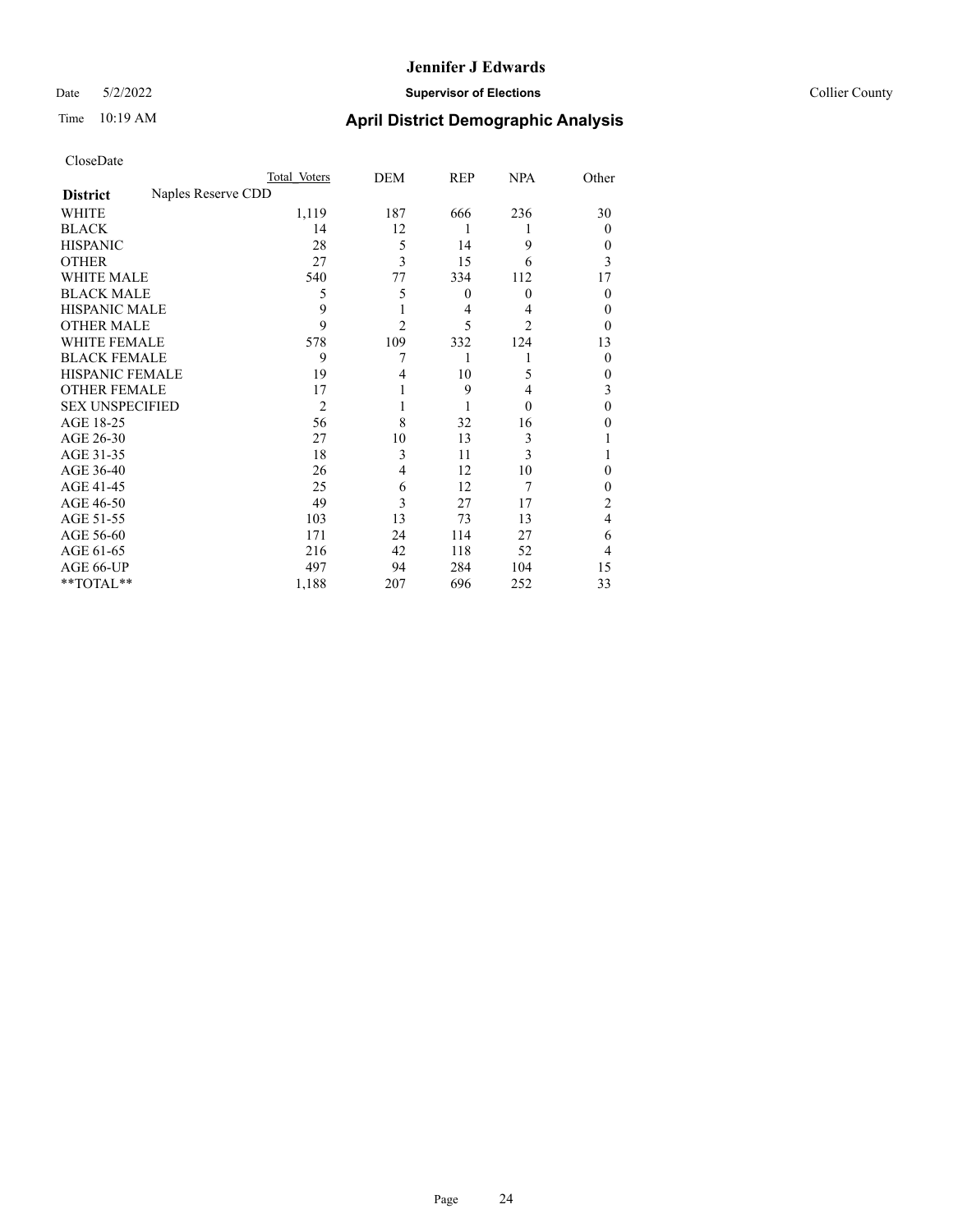#### Date 5/2/2022 **Supervisor of Elections** Collier County

| CloseDate |
|-----------|
|-----------|

|                        |                       | Total Voters | DEM | REP          | <b>NPA</b>     | Other                   |
|------------------------|-----------------------|--------------|-----|--------------|----------------|-------------------------|
| <b>District</b>        | Parklands Collier CDD |              |     |              |                |                         |
| WHITE                  |                       | 865          | 148 | 493          | 208            | 16                      |
| <b>BLACK</b>           |                       | 13           | 8   | $\theta$     | $\overline{4}$ |                         |
| <b>HISPANIC</b>        |                       | 75           | 19  | 34           | 22             | 0                       |
| <b>OTHER</b>           |                       | 89           | 24  | 33           | 31             |                         |
| <b>WHITE MALE</b>      |                       | 431          | 61  | 261          | 104            | 5                       |
| <b>BLACK MALE</b>      |                       | 6            | 3   | $\mathbf{0}$ | 3              | $\theta$                |
| <b>HISPANIC MALE</b>   |                       | 31           | 4   | 16           | 11             | 0                       |
| <b>OTHER MALE</b>      |                       | 37           | 8   | 13           | 15             |                         |
| <b>WHITE FEMALE</b>    |                       | 433          | 87  | 231          | 104            | 11                      |
| <b>BLACK FEMALE</b>    |                       | 7            | 5   | $\mathbf{0}$ | 1              |                         |
| <b>HISPANIC FEMALE</b> |                       | 41           | 14  | 17           | 10             | $\theta$                |
| <b>OTHER FEMALE</b>    |                       | 50           | 16  | 18           | 16             | 0                       |
| <b>SEX UNSPECIFIED</b> |                       | 6            | 1   | 4            | 1              | $\theta$                |
| AGE 18-25              |                       | 76           | 22  | 30           | 21             | 3                       |
| AGE 26-30              |                       | 26           | 7   | 13           | 5              |                         |
| AGE 31-35              |                       | 74           | 7   | 47           | 20             | $\theta$                |
| AGE 36-40              |                       | 130          | 22  | 69           | 38             |                         |
| AGE 41-45              |                       | 127          | 29  | 51           | 45             | 2                       |
| AGE 46-50              |                       | 88           | 16  | 47           | 22             | $\overline{\mathbf{3}}$ |
| AGE 51-55              |                       | 99           | 8   | 61           | 29             |                         |
| AGE 56-60              |                       | 105          | 23  | 62           | 19             |                         |
| AGE 61-65              |                       | 90           | 10  | 52           | 27             |                         |
| AGE 66-UP              |                       | 227          | 55  | 128          | 39             | 5                       |
| **TOTAL**              |                       | 1,042        | 199 | 560          | 265            | 18                      |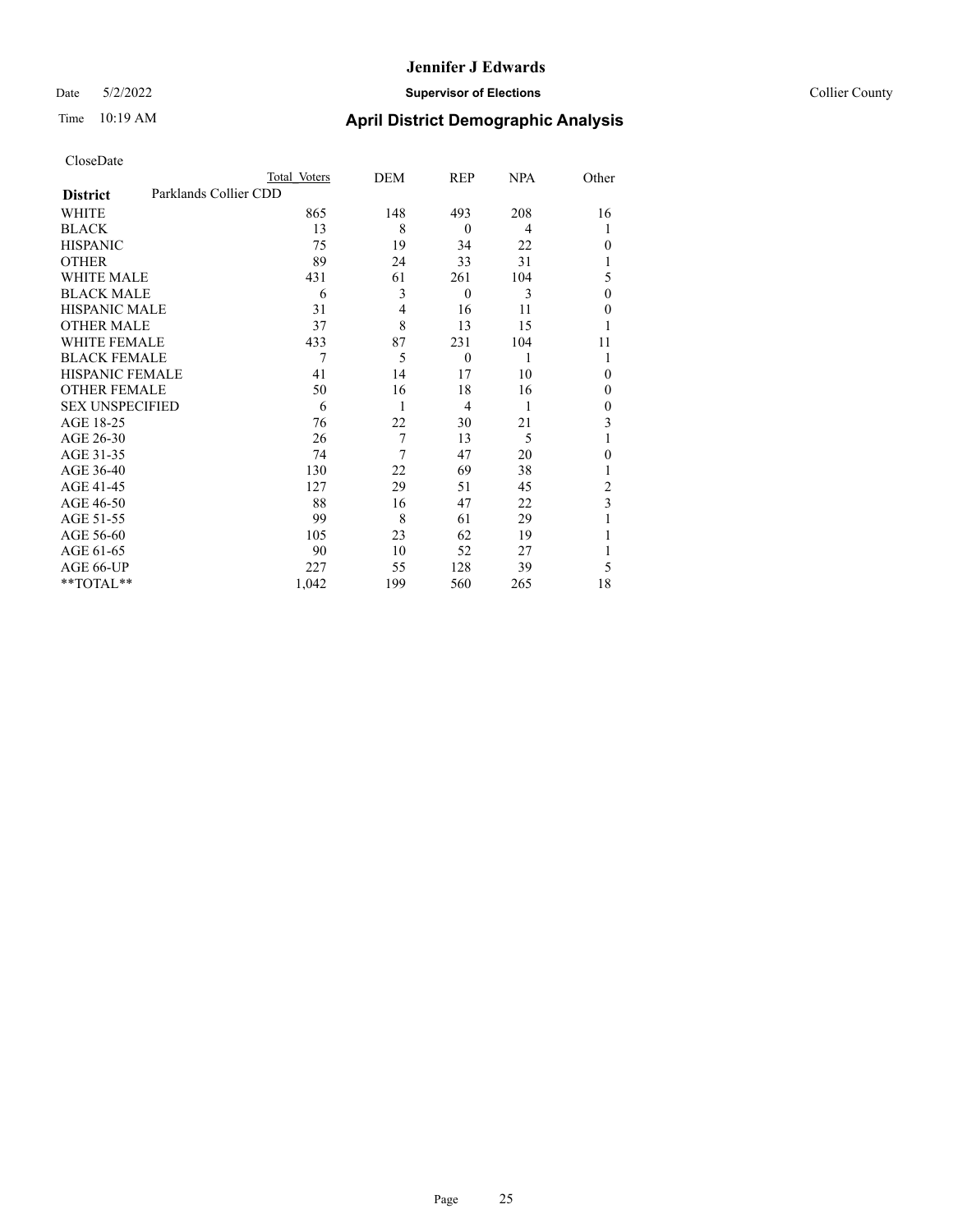Date 5/2/2022 **Supervisor of Elections** Collier County

| CloseDate |
|-----------|
|-----------|

|                                          | Total Voters | DEM   | REP   | <b>NPA</b> | Other          |
|------------------------------------------|--------------|-------|-------|------------|----------------|
| Ave Maria Stewardship<br><b>District</b> |              |       |       |            |                |
| WHITE                                    | 2,828        | 369   | 1,871 | 547        | 41             |
| <b>BLACK</b>                             | 447          | 289   | 26    | 125        | 7              |
| <b>HISPANIC</b>                          | 1,107        | 299   | 414   | 374        | 20             |
| <b>OTHER</b>                             | 252          | 52    | 124   | 72         | 4              |
| <b>WHITE MALE</b>                        | 1,391        | 141   | 953   | 273        | 24             |
| <b>BLACK MALE</b>                        | 203          | 126   | 13    | 59         | 5              |
| <b>HISPANIC MALE</b>                     | 513          | 123   | 200   | 177        | 13             |
| <b>OTHER MALE</b>                        | 92           | 15    | 50    | 26         | 1              |
| <b>WHITE FEMALE</b>                      | 1,431        | 228   | 914   | 272        | 17             |
| <b>BLACK FEMALE</b>                      | 241          | 161   | 13    | 65         | $\overline{2}$ |
| <b>HISPANIC FEMALE</b>                   | 576          | 168   | 208   | 193        | 7              |
| <b>OTHER FEMALE</b>                      | 126          | 32    | 61    | 31         | $\overline{2}$ |
| <b>SEX UNSPECIFIED</b>                   | 61           | 15    | 23    | 22         | 1              |
| AGE 18-25                                | 454          | 66    | 248   | 129        | 11             |
| AGE 26-30                                | 233          | 48    | 114   | 60         | 11             |
| AGE 31-35                                | 295          | 86    | 113   | 89         | 7              |
| AGE 36-40                                | 377          | 119   | 122   | 128        | 8              |
| AGE 41-45                                | 340          | 75    | 156   | 107        | $\overline{c}$ |
| AGE 46-50                                | 341          | 72    | 161   | 102        | 6              |
| AGE 51-55                                | 367          | 68    | 203   | 90         | 6              |
| AGE 56-60                                | 389          | 83    | 236   | 66         | 4              |
| AGE 61-65                                | 506          | 120   | 278   | 104        | 4              |
| AGE 66-UP                                | 1,332        | 272   | 804   | 243        | 13             |
| **TOTAL**                                | 4,634        | 1,009 | 2,435 | 1,118      | 72             |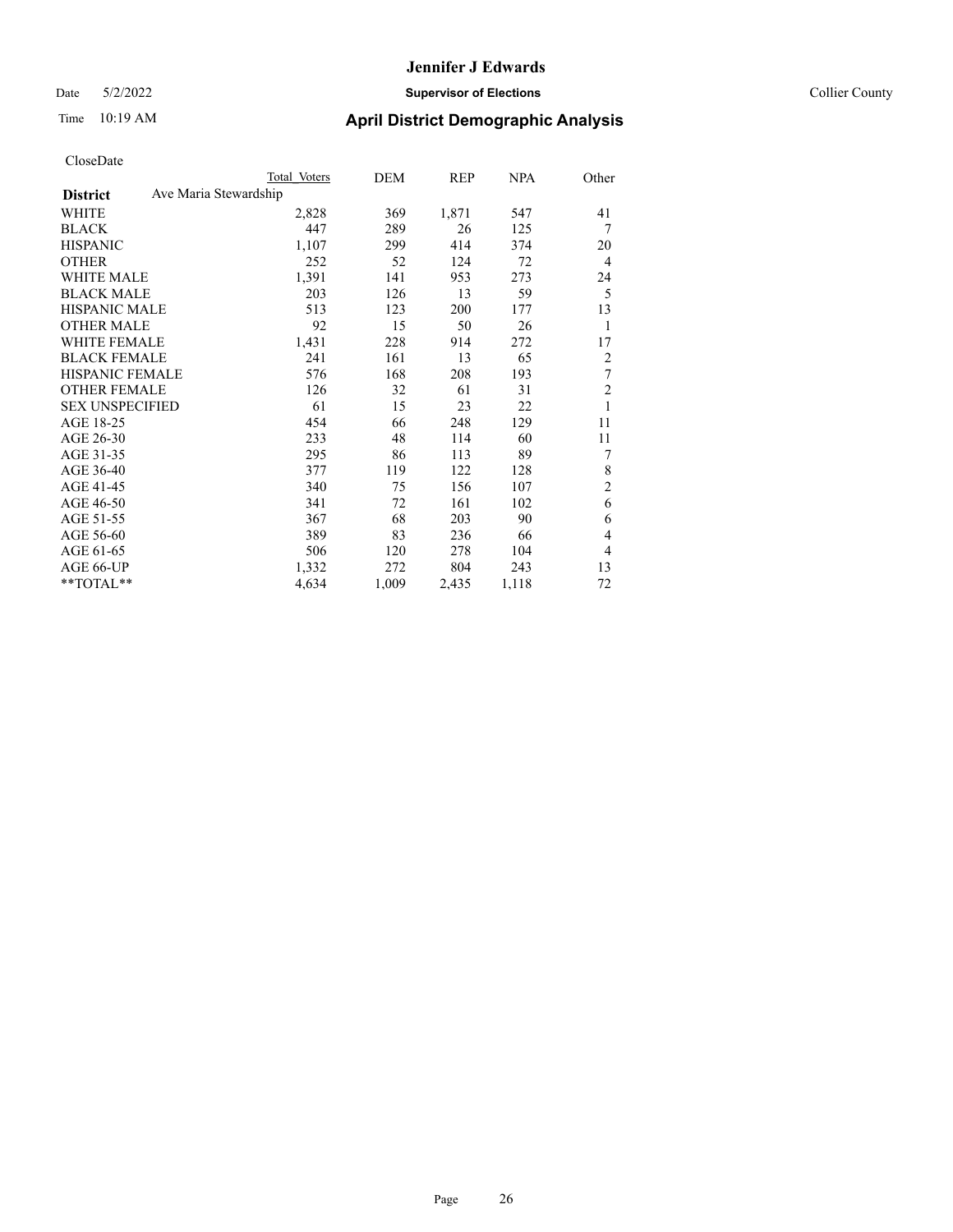#### Date 5/2/2022 **Supervisor of Elections** Collier County

| CloseDate |
|-----------|
|-----------|

|                        |                     | Total Voters | DEM      | REP | <b>NPA</b> | Other |
|------------------------|---------------------|--------------|----------|-----|------------|-------|
| <b>District</b>        | Winding Cypress CDD |              |          |     |            |       |
| WHITE                  |                     |              | $\Omega$ | 0   | 0          |       |
| <b>BLACK</b>           |                     |              |          |     |            |       |
| <b>HISPANIC</b>        |                     |              |          |     |            |       |
| <b>OTHER</b>           |                     |              |          |     |            |       |
| <b>WHITE MALE</b>      |                     |              |          |     |            |       |
| <b>BLACK MALE</b>      |                     |              |          |     |            |       |
| <b>HISPANIC MALE</b>   |                     |              |          |     |            |       |
| <b>OTHER MALE</b>      |                     |              |          |     |            |       |
| <b>WHITE FEMALE</b>    |                     |              |          |     |            |       |
| <b>BLACK FEMALE</b>    |                     |              |          |     |            |       |
| HISPANIC FEMALE        |                     |              |          |     |            |       |
| <b>OTHER FEMALE</b>    |                     |              |          |     |            |       |
| <b>SEX UNSPECIFIED</b> |                     |              |          |     |            |       |
| AGE 18-25              |                     |              |          |     |            |       |
| AGE 26-30              |                     |              |          |     |            |       |
| AGE 31-35              |                     |              |          |     |            |       |
| AGE 36-40              |                     |              |          |     |            |       |
| AGE 41-45              |                     |              |          |     |            |       |
| AGE 46-50              |                     |              |          |     |            |       |
| AGE 51-55              |                     |              |          |     |            |       |
| AGE 56-60              |                     |              |          |     |            |       |
| AGE 61-65              |                     |              |          |     |            |       |
| AGE 66-UP              |                     |              |          |     |            |       |
| **TOTAL**              |                     |              |          |     |            |       |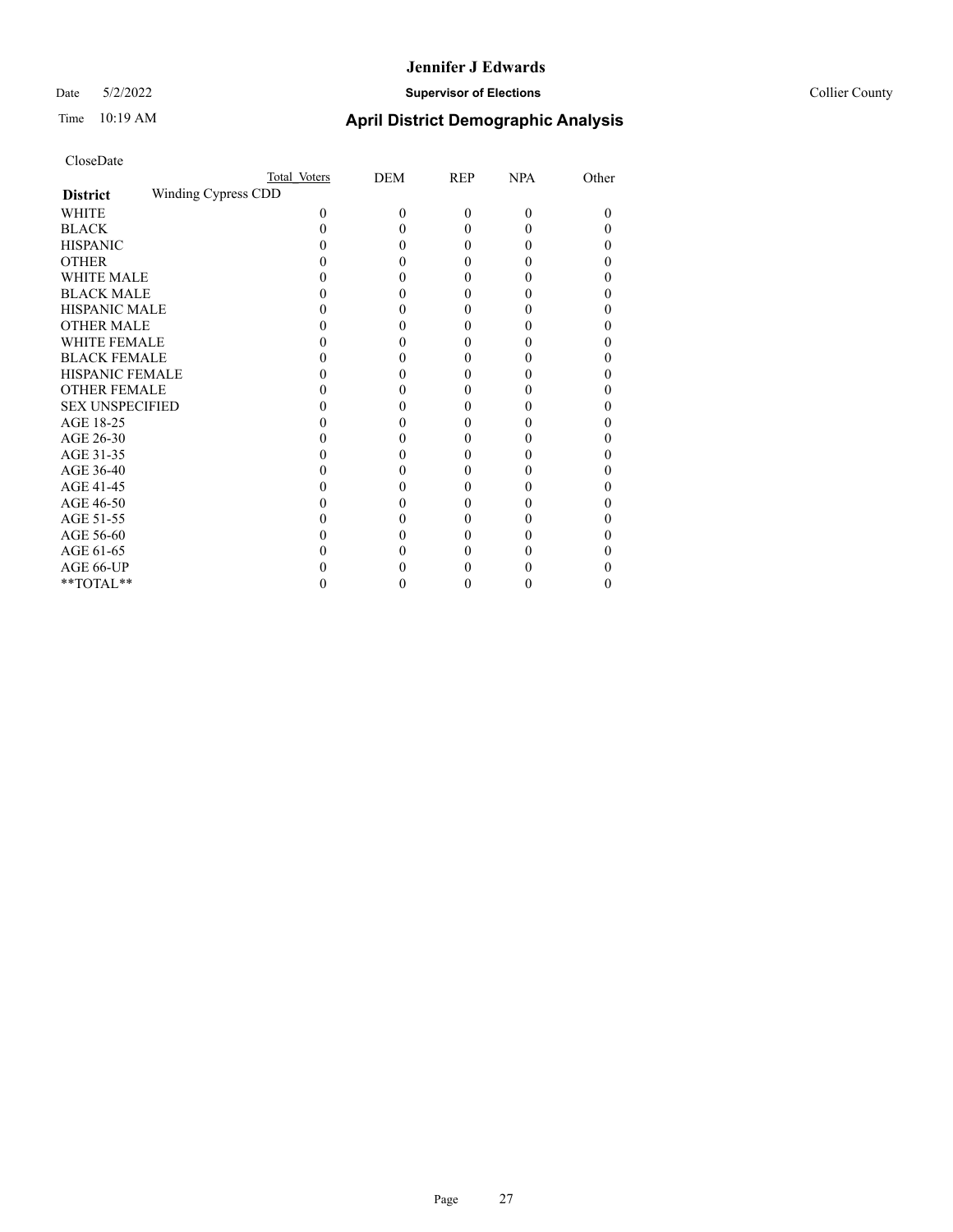#### Date 5/2/2022 **Supervisor of Elections** Collier County

| CloseDate |
|-----------|
|-----------|

|                                                 | Total Voters | DEM | <b>REP</b> | <b>NPA</b> | Other |
|-------------------------------------------------|--------------|-----|------------|------------|-------|
| 18th U.S. Congressional Dist<br><b>District</b> |              |     |            |            |       |
| WHITE                                           |              | 0   | 0          | 0          |       |
| <b>BLACK</b>                                    |              | 0   |            |            |       |
| <b>HISPANIC</b>                                 |              | 0   |            |            |       |
| <b>OTHER</b>                                    |              |     |            |            |       |
| <b>WHITE MALE</b>                               |              |     |            |            |       |
| <b>BLACK MALE</b>                               |              |     |            |            |       |
| <b>HISPANIC MALE</b>                            |              |     |            |            |       |
| <b>OTHER MALE</b>                               |              |     |            |            |       |
| <b>WHITE FEMALE</b>                             |              |     |            |            |       |
| <b>BLACK FEMALE</b>                             |              |     |            |            |       |
| <b>HISPANIC FEMALE</b>                          |              |     |            |            |       |
| <b>OTHER FEMALE</b>                             |              |     |            |            |       |
| <b>SEX UNSPECIFIED</b>                          |              |     |            |            |       |
| AGE 18-25                                       |              |     |            |            |       |
| AGE 26-30                                       |              |     |            |            |       |
| AGE 31-35                                       |              |     |            |            |       |
| AGE 36-40                                       |              |     |            |            |       |
| AGE 41-45                                       |              |     |            |            |       |
| AGE 46-50                                       |              |     |            |            |       |
| AGE 51-55                                       |              |     |            |            |       |
| AGE 56-60                                       |              |     |            |            |       |
| AGE 61-65                                       |              |     |            |            |       |
| AGE 66-UP                                       |              |     |            |            |       |
| **TOTAL**                                       |              | 0   |            | O          | 0     |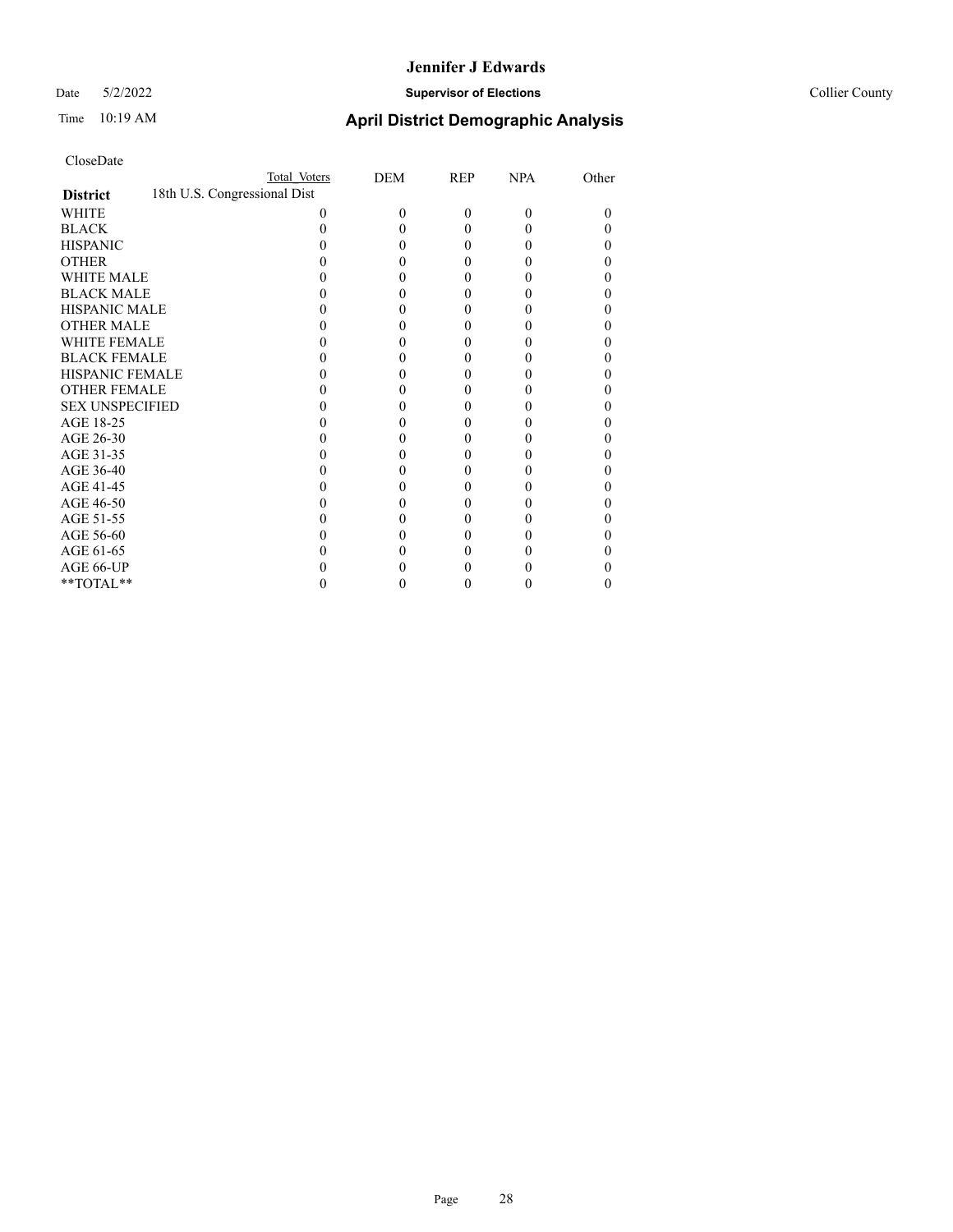Date 5/2/2022 **Supervisor of Elections** Collier County

# Time 10:19 AM **April District Demographic Analysis**

|                        | Total Voters                 | DEM    | <b>REP</b> | <u>NPA</u> | Other |
|------------------------|------------------------------|--------|------------|------------|-------|
| <b>District</b>        | 19th U.S. Congressional Dist |        |            |            |       |
| WHITE                  | 108,952                      | 20,504 | 63,006     | 23,863     | 1,579 |
| <b>BLACK</b>           | 2,839                        | 1,859  | 199        | 744        | 37    |
| <b>HISPANIC</b>        | 7,968                        | 2,594  | 2,416      | 2,836      | 122   |
| <b>OTHER</b>           | 4,580                        | 1,169  | 1,647      | 1,670      | 94    |
| WHITE MALE             | 51,175                       | 7,642  | 30,942     | 11,809     | 782   |
| <b>BLACK MALE</b>      | 1,347                        | 820    | 128        | 381        | 18    |
| <b>HISPANIC MALE</b>   | 3,451                        | 1,057  | 1,143      | 1,200      | 51    |
| <b>OTHER MALE</b>      | 1,837                        | 412    | 715        | 669        | 41    |
| <b>WHITE FEMALE</b>    | 57,420                       | 12,794 | 31,899     | 11,933     | 794   |
| <b>BLACK FEMALE</b>    | 1,453                        | 1,011  | 69         | 354        | 19    |
| HISPANIC FEMALE        | 4,413                        | 1,505  | 1,247      | 1,591      | 70    |
| <b>OTHER FEMALE</b>    | 2,208                        | 641    | 775        | 747        | 45    |
| <b>SEX UNSPECIFIED</b> | 1,035                        | 244    | 350        | 429        | 12    |
| AGE 18-25              | 7,578                        | 1,919  | 2,918      | 2,529      | 212   |
| AGE 26-30              | 4,386                        | 1,117  | 1,585      | 1,568      | 116   |
| AGE 31-35              | 4,360                        | 1,117  | 1,620      | 1,496      | 127   |
| AGE 36-40              | 4,307                        | 1,008  | 1,758      | 1,450      | 91    |
| AGE 41-45              | 4,597                        | 1,074  | 1,946      | 1,502      | 75    |
| AGE 46-50              | 5,333                        | 1,110  | 2,553      | 1,595      | 75    |
| AGE 51-55              | 8,100                        | 1,567  | 4,350      | 2,059      | 124   |
| AGE 56-60              | 11,492                       | 2,101  | 6,710      | 2,502      | 179   |
| AGE 61-65              | 14,068                       | 2,784  | 8,096      | 2,975      | 213   |
| AGE 66-UP              | 60,118                       | 12,329 | 35,732     | 11,437     | 620   |
| $*$ $TOTAL**$          | 124,339                      | 26,126 | 67,268     | 29,113     | 1,832 |
|                        |                              |        |            |            |       |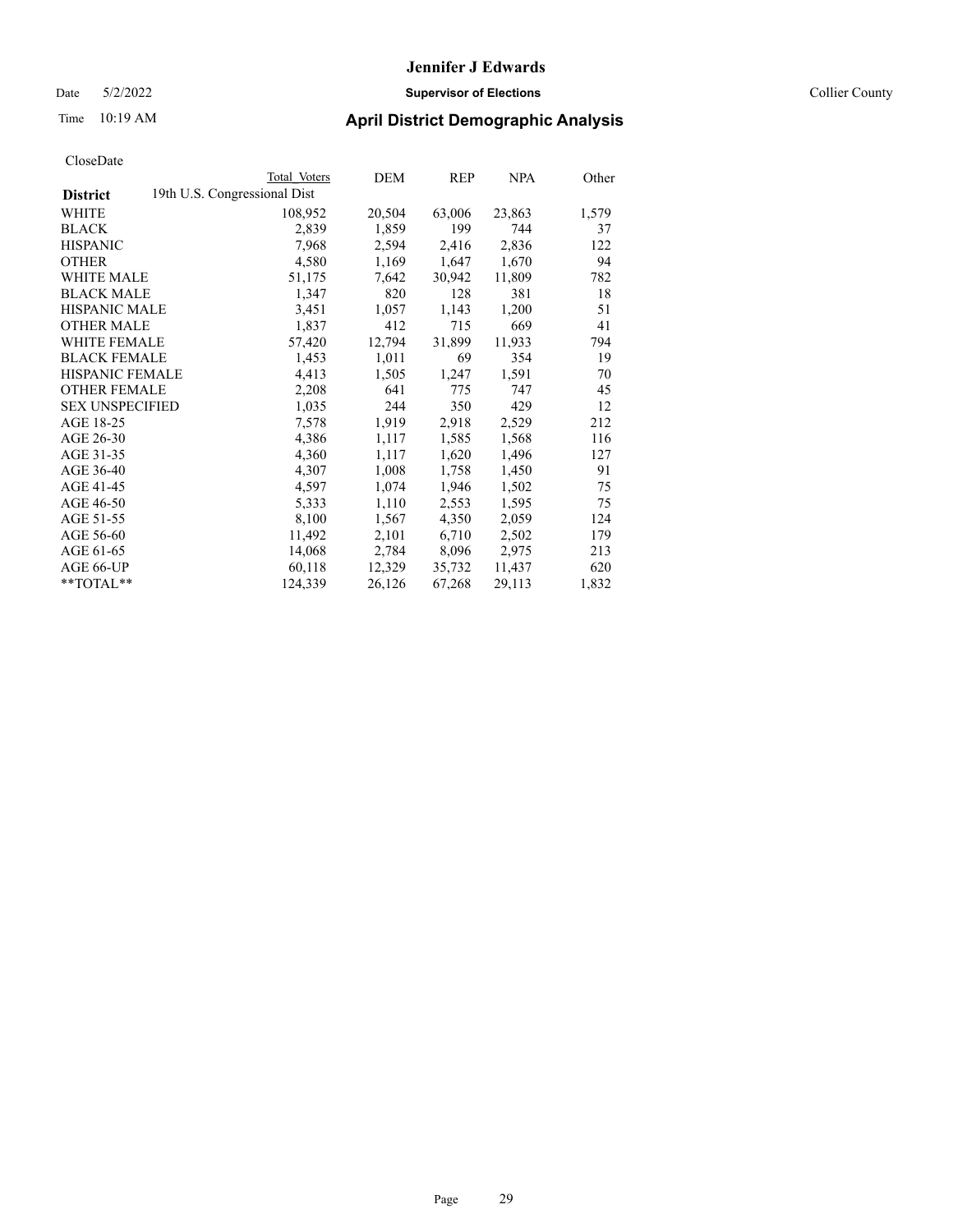Date 5/2/2022 **Supervisor of Elections** Collier County

| CloseDate |
|-----------|
|-----------|

|                        | Total Voters                 | DEM    | REP    | <b>NPA</b> | Other |
|------------------------|------------------------------|--------|--------|------------|-------|
| <b>District</b>        | 25th U.S. Congressional Dist |        |        |            |       |
| WHITE                  | 86,733                       | 16,201 | 48,757 | 20,455     | 1,320 |
| <b>BLACK</b>           | 6,548                        | 4,449  | 418    | 1,578      | 103   |
| <b>HISPANIC</b>        | 23,142                       | 7,865  | 7,144  | 7,822      | 311   |
| <b>OTHER</b>           | 5,845                        | 1,506  | 2,046  | 2,166      | 127   |
| <b>WHITE MALE</b>      | 41,528                       | 6,273  | 24,551 | 10,075     | 629   |
| <b>BLACK MALE</b>      | 2,959                        | 1,821  | 256    | 825        | 57    |
| <b>HISPANIC MALE</b>   | 10,139                       | 3,062  | 3,482  | 3,462      | 133   |
| <b>OTHER MALE</b>      | 2,211                        | 497    | 863    | 793        | 58    |
| WHITE FEMALE           | 44,879                       | 9,867  | 24,059 | 10,264     | 689   |
| <b>BLACK FEMALE</b>    | 3,521                        | 2,583  | 161    | 731        | 46    |
| HISPANIC FEMALE        | 12,693                       | 4,686  | 3,592  | 4,239      | 176   |
| <b>OTHER FEMALE</b>    | 2,835                        | 809    | 978    | 987        | 61    |
| <b>SEX UNSPECIFIED</b> | 1,503                        | 423    | 423    | 645        | 12    |
| AGE 18-25              | 11,655                       | 3,249  | 3,753  | 4,319      | 334   |
| AGE 26-30              | 6,625                        | 1,790  | 2,412  | 2,262      | 161   |
| AGE 31-35              | 6,980                        | 1,797  | 2,672  | 2,376      | 135   |
| AGE 36-40              | 7,381                        | 1,730  | 3,040  | 2,476      | 135   |
| AGE 41-45              | 7,441                        | 1,802  | 3,128  | 2,400      | 111   |
| AGE 46-50              | 7,801                        | 1,867  | 3,591  | 2,204      | 139   |
| AGE 51-55              | 9,726                        | 2,174  | 4,951  | 2,469      | 132   |
| AGE 56-60              | 11,250                       | 2,533  | 6,021  | 2,540      | 156   |
| AGE 61-65              | 12,030                       | 2,869  | 6,462  | 2,550      | 149   |
| AGE 66-UP              | 41,378                       | 10,209 | 22,335 | 8,425      | 409   |
| **TOTAL**              | 122,268                      | 30,021 | 58,365 | 32,021     | 1,861 |
|                        |                              |        |        |            |       |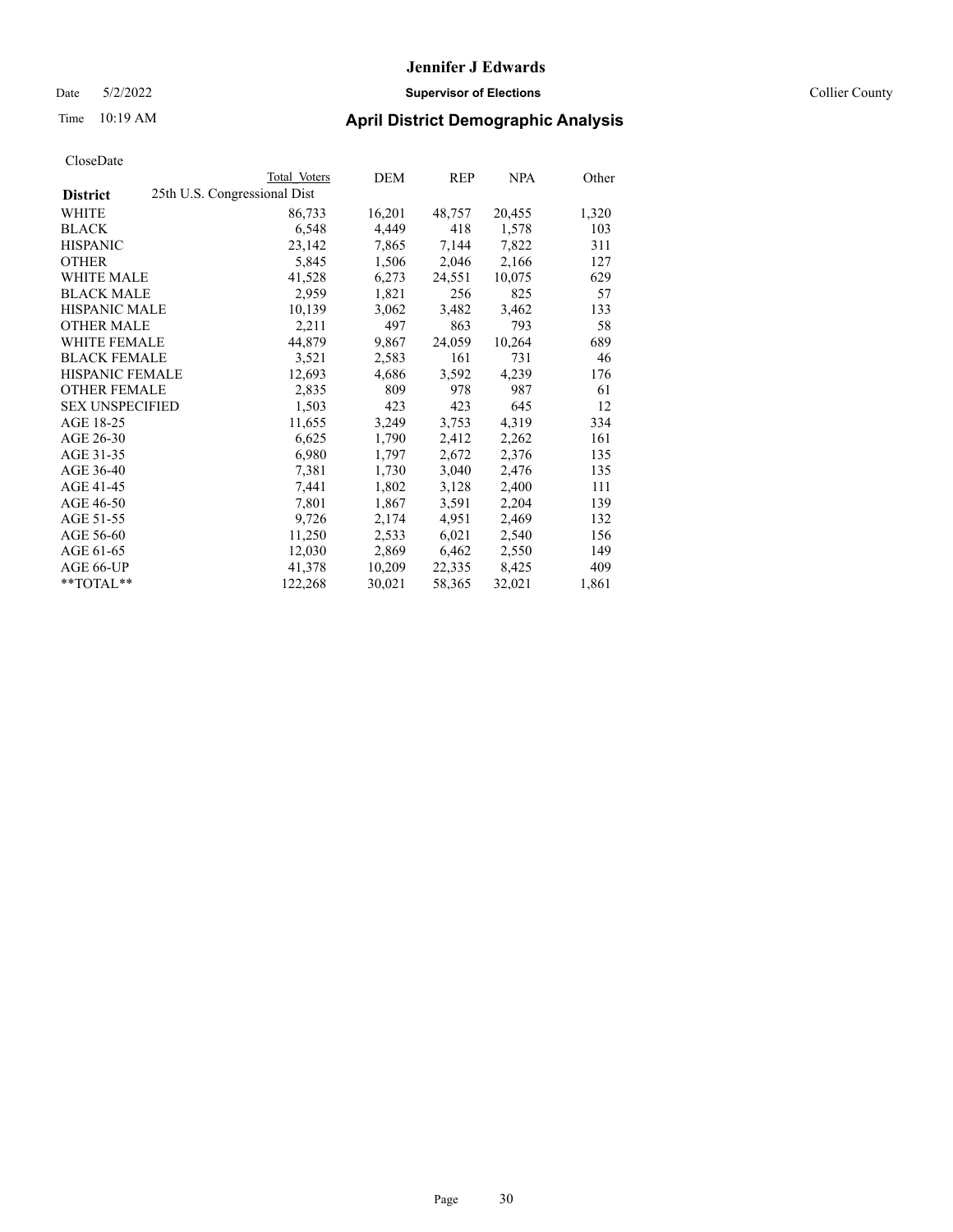#### Date 5/2/2022 **Supervisor of Elections** Collier County

| CloseDate |
|-----------|
|-----------|

|                   | Total Voters                 | DEM | <b>REP</b> | <b>NPA</b> | Other |
|-------------------|------------------------------|-----|------------|------------|-------|
| <b>District</b>   | 26th U.S. Congressional Dist |     |            |            |       |
| WHITE             |                              | 0   | 0          | 0          |       |
| BLACK             |                              |     |            |            |       |
| HISPANIC          |                              |     |            |            |       |
| <b>OTHER</b>      |                              |     |            |            |       |
| WHITE MALE        |                              |     |            |            |       |
| <b>BLACK MALE</b> |                              |     |            |            |       |
| HISPANIC MALE     |                              |     |            |            |       |
| <b>OTHER MALE</b> |                              |     |            |            |       |
| WHITE FEMALE      |                              |     |            |            |       |
| BLACK FEMALE      |                              |     |            |            |       |
| HISPANIC FEMALE   |                              |     |            |            |       |
| OTHER FEMALE      |                              |     |            |            |       |
| SEX UNSPECIFIED   |                              |     |            |            |       |
| AGE 18-25         |                              |     |            |            |       |
| AGE 26-30         |                              |     |            |            |       |
| AGE 31-35         |                              |     |            |            |       |
| AGE 36-40         |                              |     |            |            |       |
| AGE 41-45         |                              |     |            |            |       |
| AGE 46-50         |                              |     |            |            |       |
| AGE 51-55         |                              |     |            |            |       |
| AGE 56-60         |                              |     |            |            |       |
| AGE 61-65         |                              |     |            |            |       |
| AGE 66-UP         |                              |     |            |            |       |
| $*$ $TOTAL**$     |                              |     |            |            |       |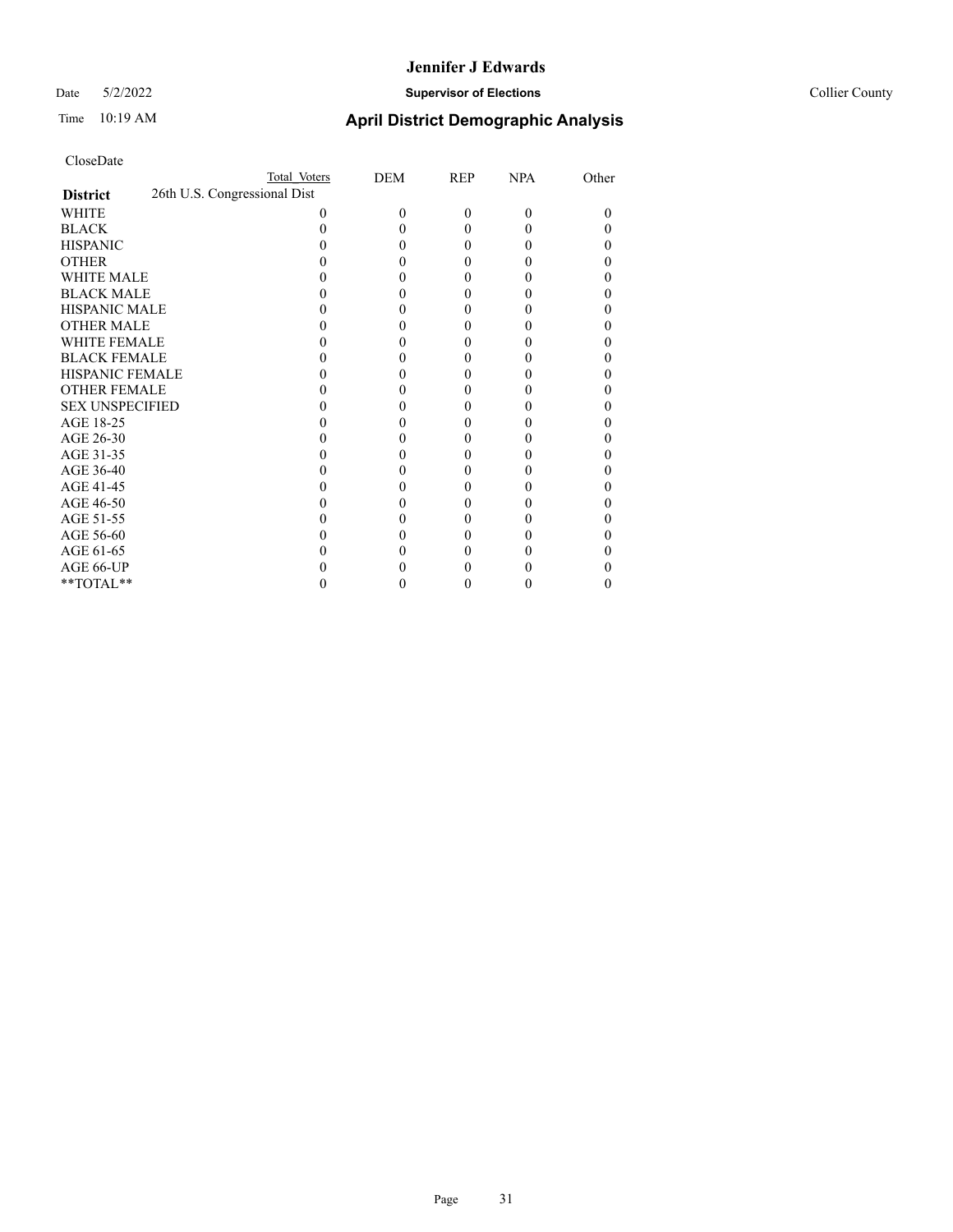#### Date 5/2/2022 **Supervisor of Elections** Collier County

# Time 10:19 AM **April District Demographic Analysis**

|                        |        | Total Voters | DEM    | <b>REP</b> | <u>NPA</u> | Other |
|------------------------|--------|--------------|--------|------------|------------|-------|
| <b>District</b>        | County |              |        |            |            |       |
| WHITE                  |        | 166,859      | 32,287 | 93,526     | 38,491     | 2,555 |
| <b>BLACK</b>           |        | 9,157        | 6,158  | 596        | 2,265      | 138   |
| <b>HISPANIC</b>        |        | 30,307       | 10,283 | 9,187      | 10,415     | 422   |
| <b>OTHER</b>           |        | 9,598        | 2,499  | 3,327      | 3,565      | 207   |
| <b>WHITE MALE</b>      |        | 78,782       | 12,240 | 46,344     | 18,966     | 1,232 |
| <b>BLACK MALE</b>      |        | 4,200        | 2,577  | 369        | 1,179      | 75    |
| <b>HISPANIC MALE</b>   |        | 13,249       | 4,054  | 4,456      | 4,561      | 178   |
| <b>OTHER MALE</b>      |        | 3,712        | 848    | 1,415      | 1,359      | 90    |
| <b>WHITE FEMALE</b>    |        | 87,481       | 19,936 | 46,912     | 19,314     | 1,319 |
| <b>BLACK FEMALE</b>    |        | 4,855        | 3,513  | 224        | 1,055      | 63    |
| HISPANIC FEMALE        |        | 16,650       | 6,081  | 4,638      | 5,690      | 241   |
| <b>OTHER FEMALE</b>    |        | 4,649        | 1,352  | 1,589      | 1,607      | 101   |
| <b>SEX UNSPECIFIED</b> |        | 2,343        | 626    | 689        | 1,005      | 23    |
| AGE 18-25              |        | 17,801       | 4,873  | 5,974      | 6,440      | 514   |
| AGE 26-30              |        | 10,357       | 2,765  | 3,727      | 3,606      | 259   |
| AGE 31-35              |        | 10,705       | 2,770  | 4,020      | 3,668      | 247   |
| AGE 36-40              |        | 11,019       | 2,612  | 4,492      | 3,705      | 210   |
| AGE 41-45              |        | 11,304       | 2,744  | 4,711      | 3,674      | 175   |
| AGE 46-50              |        | 12,190       | 2,838  | 5,612      | 3,538      | 202   |
| AGE 51-55              |        | 15,967       | 3,464  | 8,170      | 4,105      | 228   |
| AGE 56-60              |        | 19,716       | 4,230  | 10,763     | 4,433      | 290   |
| AGE 61-65              |        | 22,146       | 5,055  | 12,076     | 4,710      | 305   |
| AGE 66-UP              |        | 84,715       | 19,875 | 47,091     | 16,857     | 892   |
| $*$ $TOTAL**$          |        | 215,921      | 51,227 | 106,636    | 54,736     | 3,322 |
|                        |        |              |        |            |            |       |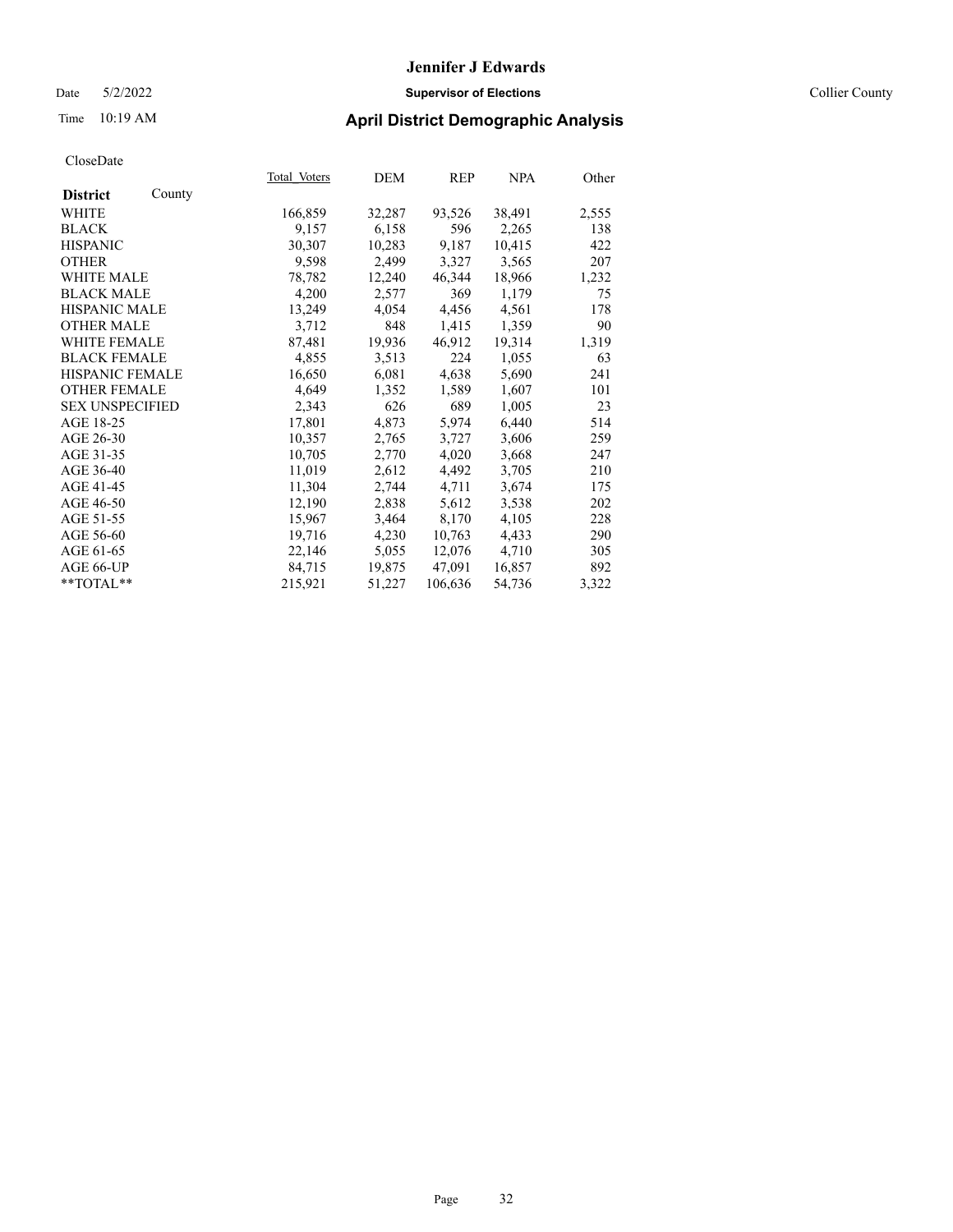#### Date 5/2/2022 **Supervisor of Elections** Collier County

# Time 10:19 AM **April District Demographic Analysis**

|                        |                | Total Voters | DEM   | REP            | NPA   | Other          |
|------------------------|----------------|--------------|-------|----------------|-------|----------------|
| <b>District</b>        | City of Naples |              |       |                |       |                |
| WHITE                  |                | 15,538       | 2,486 | 9,704          | 3,124 | 224            |
| <b>BLACK</b>           |                | 183          | 125   | 12             | 44    | 2              |
| <b>HISPANIC</b>        |                | 333          | 87    | 142            | 101   | 3              |
| <b>OTHER</b>           |                | 496          | 110   | 220            | 155   | 11             |
| WHITE MALE             |                | 7,411        | 911   | 4,835          | 1,548 | 117            |
| <b>BLACK MALE</b>      |                | 73           | 46    | 8              | 19    | $\theta$       |
| <b>HISPANIC MALE</b>   |                | 140          | 31    | 67             | 41    | 1              |
| <b>OTHER MALE</b>      |                | 201          | 38    | 100            | 57    | 6              |
| WHITE FEMALE           |                | 8,080        | 1,565 | 4,847          | 1,562 | 106            |
| <b>BLACK FEMALE</b>    |                | 105          | 74    | $\overline{4}$ | 25    | 2              |
| <b>HISPANIC FEMALE</b> |                | 190          | 55    | 74             | 59    | $\overline{2}$ |
| <b>OTHER FEMALE</b>    |                | 230          | 59    | 94             | 72    | 5              |
| <b>SEX UNSPECIFIED</b> |                | 120          | 29    | 49             | 41    | 1              |
| AGE 18-25              |                | 830          | 181   | 400            | 225   | 24             |
| AGE 26-30              |                | 357          | 78    | 148            | 121   | 10             |
| AGE 31-35              |                | 337          | 89    | 125            | 111   | 12             |
| AGE 36-40              |                | 367          | 64    | 169            | 125   | 9              |
| AGE 41-45              |                | 370          | 57    | 188            | 118   | 7              |
| AGE 46-50              |                | 477          | 84    | 261            | 125   | 7              |
| AGE 51-55              |                | 975          | 152   | 589            | 219   | 15             |
| AGE 56-60              |                | 1,542        | 216   | 964            | 328   | 34             |
| AGE 61-65              |                | 2,091        | 340   | 1,262          | 453   | 36             |
| AGE 66-UP              |                | 9,204        | 1,547 | 5,972          | 1,599 | 86             |
| **TOTAL**              |                | 16,550       | 2,808 | 10,078         | 3,424 | 240            |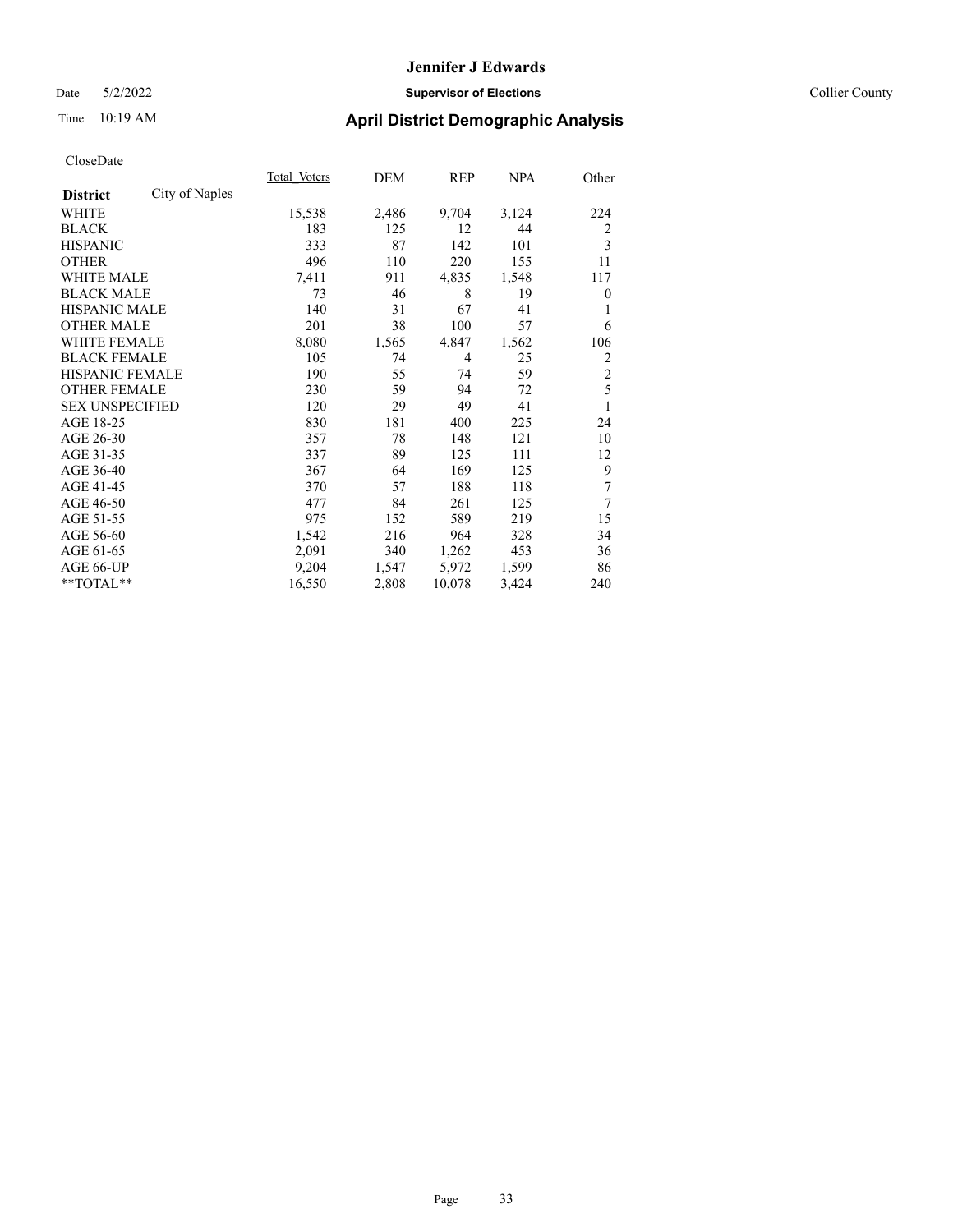#### Date 5/2/2022 **Supervisor of Elections** Collier County

# Time 10:19 AM **April District Demographic Analysis**

|                        |                 | Total Voters | DEM            | <b>REP</b> | <b>NPA</b> | Other    |
|------------------------|-----------------|--------------|----------------|------------|------------|----------|
| <b>District</b>        | Everglades City |              |                |            |            |          |
| WHITE                  |                 | 251          | 44             | 143        | 61         | 3        |
| <b>BLACK</b>           |                 | $\Omega$     | $\theta$       | $\theta$   | 0          | 0        |
| <b>HISPANIC</b>        |                 | 12           | $\theta$       |            | 5          | 0        |
| <b>OTHER</b>           |                 | 8            |                | 4          | 3          | 0        |
| WHITE MALE             |                 | 136          | 22             | 77         | 36         |          |
| <b>BLACK MALE</b>      |                 | $\theta$     | $\theta$       | $\theta$   | 0          | 0        |
| <b>HISPANIC MALE</b>   |                 |              | 0              | 2          | 2          | 0        |
| <b>OTHER MALE</b>      |                 | 5            |                | 4          | $\Omega$   | 0        |
| <b>WHITE FEMALE</b>    |                 | 115          | 22             | 66         | 25         | 2        |
| <b>BLACK FEMALE</b>    |                 | 0            | $\theta$       | $\theta$   | 0          | $\theta$ |
| <b>HISPANIC FEMALE</b> |                 | 8            | $\Omega$       | 5          | 3          | 0        |
| <b>OTHER FEMALE</b>    |                 |              | $\theta$       | 0          | 3          | $\Omega$ |
| <b>SEX UNSPECIFIED</b> |                 |              | 0              | 0          | 0          | $\Omega$ |
| AGE 18-25              |                 | 8            |                | 3          |            | $\theta$ |
| AGE 26-30              |                 | 15           | 5              | 4          | 6          | $\theta$ |
| AGE 31-35              |                 | 9            | $\overline{c}$ | 4          | 3          | 0        |
| AGE 36-40              |                 | 12           | 3              | 3          | 6          | $\theta$ |
| AGE 41-45              |                 | 13           |                | 9          | 3          | 0        |
| AGE 46-50              |                 | 18           |                | 9          |            |          |
| AGE 51-55              |                 | 19           | 4              | 10         | 5          | 0        |
| AGE 56-60              |                 | 32           | 4              | 21         |            | 0        |
| AGE 61-65              |                 | 36           | 7              | 22         |            | 0        |
| AGE 66-UP              |                 | 109          | 17             | 69         | 21         | 2        |
| **TOTAL**              |                 | 271          | 45             | 154        | 69         | 3        |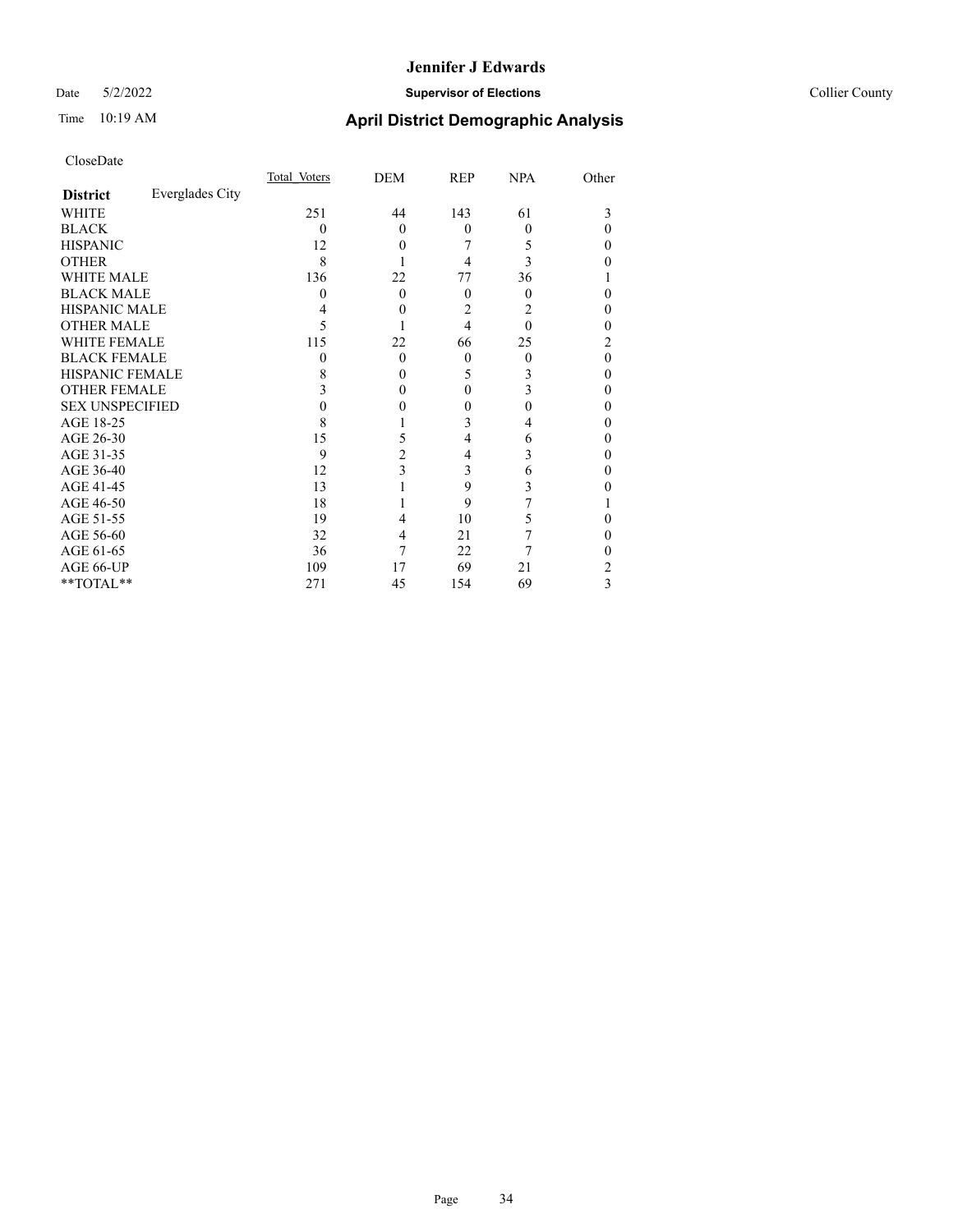#### Date 5/2/2022 **Supervisor of Elections** Collier County

# Time 10:19 AM **April District Demographic Analysis**

| <b>Total Voters</b> | DEM   | REP            | <b>NPA</b> | Other          |
|---------------------|-------|----------------|------------|----------------|
|                     |       |                |            |                |
| 13,037              | 1,888 | 8,390          | 2,642      | 117            |
| 47                  | 25    | 9              | 13         | $\theta$       |
| 458                 | 89    | 224            | 137        | 8              |
| 323                 | 65    | 142            | 113        | 3              |
| 6,374               | 742   | 4,237          | 1,334      | 61             |
| 33                  | 18    | 7              | 8          | $\overline{0}$ |
| 197                 | 34    | 100            | 58         | 5              |
| 130                 | 22    | 59             | 46         | 3              |
| 6,623               | 1,138 | 4,133          | 1,296      | 56             |
| 14                  | 7     | $\overline{2}$ | 5          | $\theta$       |
| 258                 | 55    | 122            | 78         | 3              |
| 161                 | 39    | 70             | 52         | $\mathbf{0}$   |
| 75                  | 12    | 35             | 28         | $\mathbf{0}$   |
| 594                 | 113   | 294            | 179        | 8              |
| 282                 | 59    | 118            | 97         | 8              |
| 289                 | 53    | 143            | 90         | 3              |
| 290                 | 59    | 134            | 90         | 7              |
| 351                 | 74    | 166            | 107        | 4              |
| 449                 | 54    | 262            | 129        | 4              |
| 865                 | 121   | 532            | 199        | 13             |
| 1,452               | 184   | 983            | 274        | 11             |
| 1,825               | 251   | 1,198          | 355        | 21             |
| 7,468               | 1,099 | 4,935          | 1,385      | 49             |
| 13,865              | 2,067 | 8,765          | 2,905      | 128            |
|                     |       |                |            |                |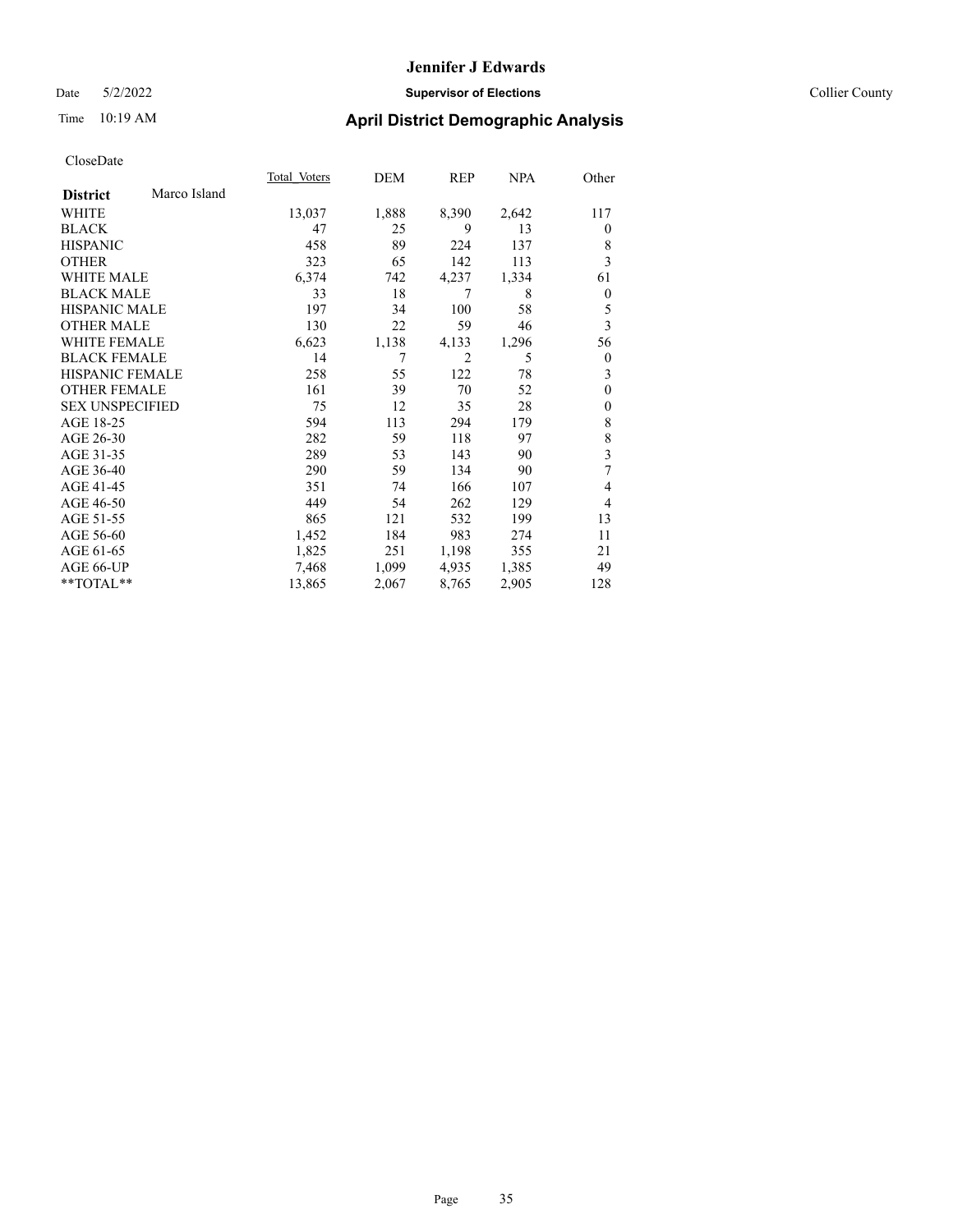Date 5/2/2022 **Supervisor of Elections** Collier County

| CloseDate |
|-----------|
|-----------|

|                        | Total Voters                | DEM    | <b>REP</b> | <b>NPA</b> | Other |
|------------------------|-----------------------------|--------|------------|------------|-------|
| <b>District</b>        | North Collier Fire District |        |            |            |       |
| WHITE                  | 80,024                      | 15,194 | 45,622     | 18,000     | 1,208 |
| <b>BLACK</b>           | 2,008                       | 1,223  | 171        | 579        | 35    |
| <b>HISPANIC</b>        | 9,184                       | 2,686  | 3,202      | 3,155      | 141   |
| <b>OTHER</b>           | 4,308                       | 1,037  | 1,588      | 1,596      | 87    |
| <b>WHITE MALE</b>      | 37,321                      | 5,533  | 22,339     | 8,863      | 586   |
| <b>BLACK MALE</b>      | 941                         | 516    | 96         | 311        | 18    |
| <b>HISPANIC MALE</b>   | 4,032                       | 1,066  | 1,538      | 1,362      | 66    |
| <b>OTHER MALE</b>      | 1,715                       | 352    | 673        | 651        | 39    |
| <b>WHITE FEMALE</b>    | 42,420                      | 9,613  | 23,152     | 9,035      | 620   |
| <b>BLACK FEMALE</b>    | 1,048                       | 696    | 75         | 260        | 17    |
| <b>HISPANIC FEMALE</b> | 5,052                       | 1,591  | 1,640      | 1,748      | 73    |
| <b>OTHER FEMALE</b>    | 2,114                       | 592    | 773        | 708        | 41    |
| <b>SEX UNSPECIFIED</b> | 881                         | 181    | 297        | 392        | 11    |
| AGE 18-25              | 7,041                       | 1,693  | 2,796      | 2,344      | 208   |
| AGE 26-30              | 3,998                       | 892    | 1,598      | 1,398      | 110   |
| AGE 31-35              | 4,279                       | 960    | 1,759      | 1,463      | 97    |
| AGE 36-40              | 4,679                       | 942    | 2,070      | 1,573      | 94    |
| AGE 41-45              | 4,920                       | 1,042  | 2,185      | 1,616      | 77    |
| AGE 46-50              | 5,291                       | 1,050  | 2,626      | 1,531      | 84    |
| AGE 51-55              | 6,902                       | 1,322  | 3,724      | 1,761      | 95    |
| AGE 56-60              | 8,409                       | 1,557  | 4,857      | 1,862      | 133   |
| AGE 61-65              | 9,675                       | 1,968  | 5,537      | 2,034      | 136   |
| AGE 66-UP              | 40,330                      | 8,714  | 23,431     | 7,748      | 437   |
| $*$ TOTAL $*$          | 95,524                      | 20,140 | 50,583     | 23,330     | 1,471 |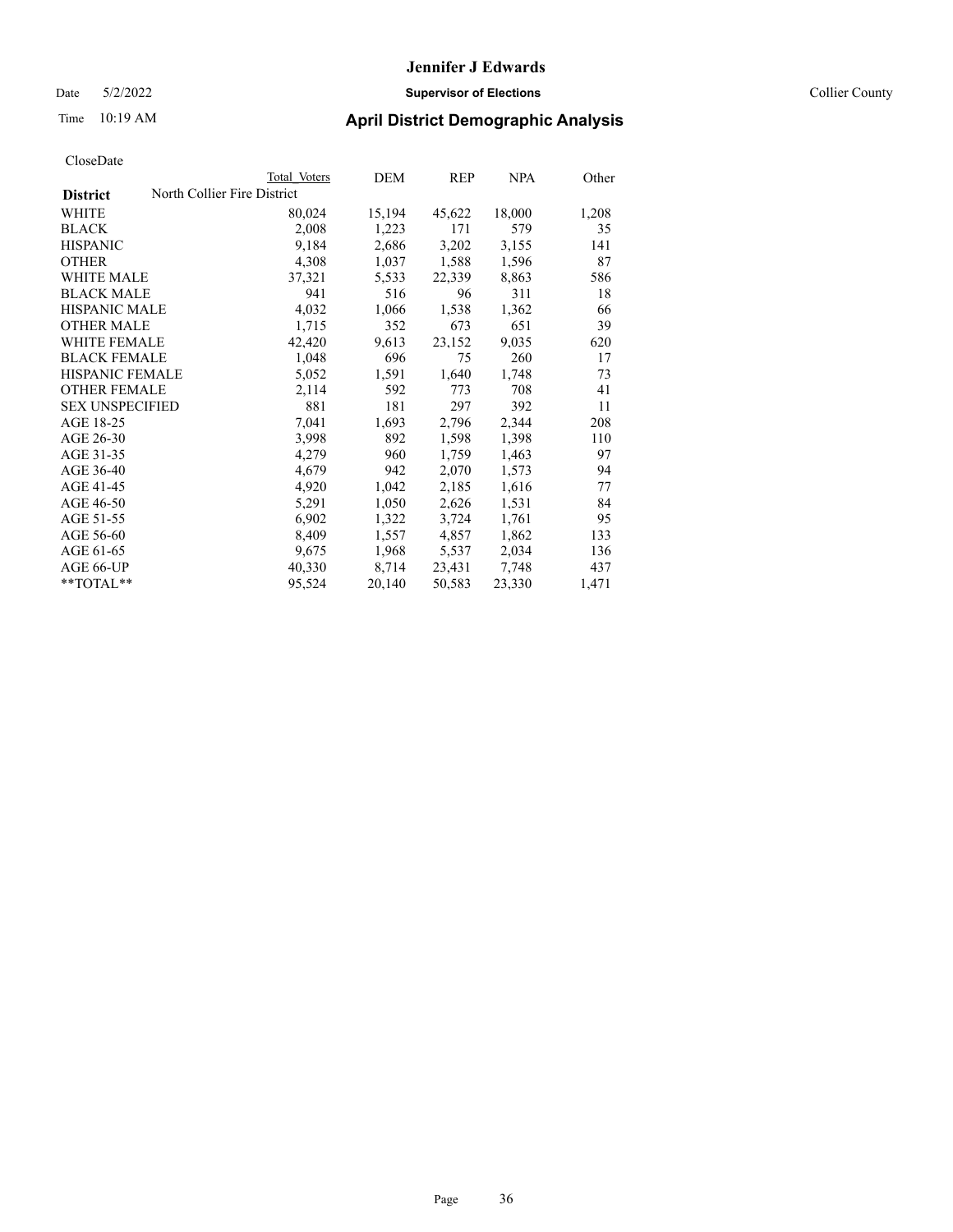Date 5/2/2022 **Supervisor of Elections** Collier County

| CloseDate |
|-----------|
|-----------|

|                                              | Total Voters | DEM    | <b>REP</b> | <b>NPA</b> | Other |
|----------------------------------------------|--------------|--------|------------|------------|-------|
| East Naples Fire District<br><b>District</b> |              |        |            |            |       |
| WHITE                                        | 47,866       | 10,024 | 25,969     | 11,144     | 729   |
| BLACK                                        | 2,425        | 1,654  | 142        | 599        | 30    |
| HISPANIC                                     | 5,569        | 2,006  | 1,505      | 1,966      | 92    |
| OTHER                                        | 2,091        | 581    | 711        | 752        | 47    |
| WHITE MALE                                   | 22,563       | 3,904  | 12,831     | 5,479      | 349   |
| BLACK MALE                                   | 1,137        | 724    | 95         | 302        | 16    |
| HISPANIC MALE                                | 2,413        | 809    | 730        | 839        | 35    |
| OTHER MALE                                   | 814          | 215    | 302        | 279        | 18    |
| WHITE FEMALE                                 | 25,173       | 6,089  | 13,085     | 5,621      | 378   |
| BLACK FEMALE                                 | 1,252        | 905    | 45         | 288        | 14    |
| HISPANIC FEMALE                              | 3,077        | 1,163  | 759        | 1,098      | 57    |
| OTHER FEMALE                                 | 989          | 289    | 339        | 337        | 24    |
| SEX UNSPECIFIED                              | 533          | 167    | 141        | 218        | 7     |
| AGE 18-25                                    | 3,593        | 1,061  | 1,081      | 1,353      | 98    |
| AGE 26-30                                    | 2,421        | 681    | 805        | 877        | 58    |
| AGE 31-35                                    | 2,269        | 658    | 756        | 793        | 62    |
| AGE 36-40                                    | 1,994        | 548    | 733        | 671        | 42    |
| AGE 41-45                                    | 2,069        | 589    | 792        | 656        | 32    |
| AGE 46-50                                    | 2,492        | 653    | 1,063      | 736        | 40    |
| AGE 51-55                                    | 3,734        | 827    | 1,874      | 972        | 61    |
| AGE 56-60                                    | 5,560        | 1,215  | 2,990      | 1,265      | 90    |
| AGE 61-65                                    | 6,697        | 1,550  | 3,572      | 1,470      | 105   |
| AGE 66-UP                                    | 27,122       | 6,483  | 14,661     | 5,668      | 310   |
| $*$ $TOTAL**$                                | 57,951       | 14,265 | 28,327     | 14,461     | 898   |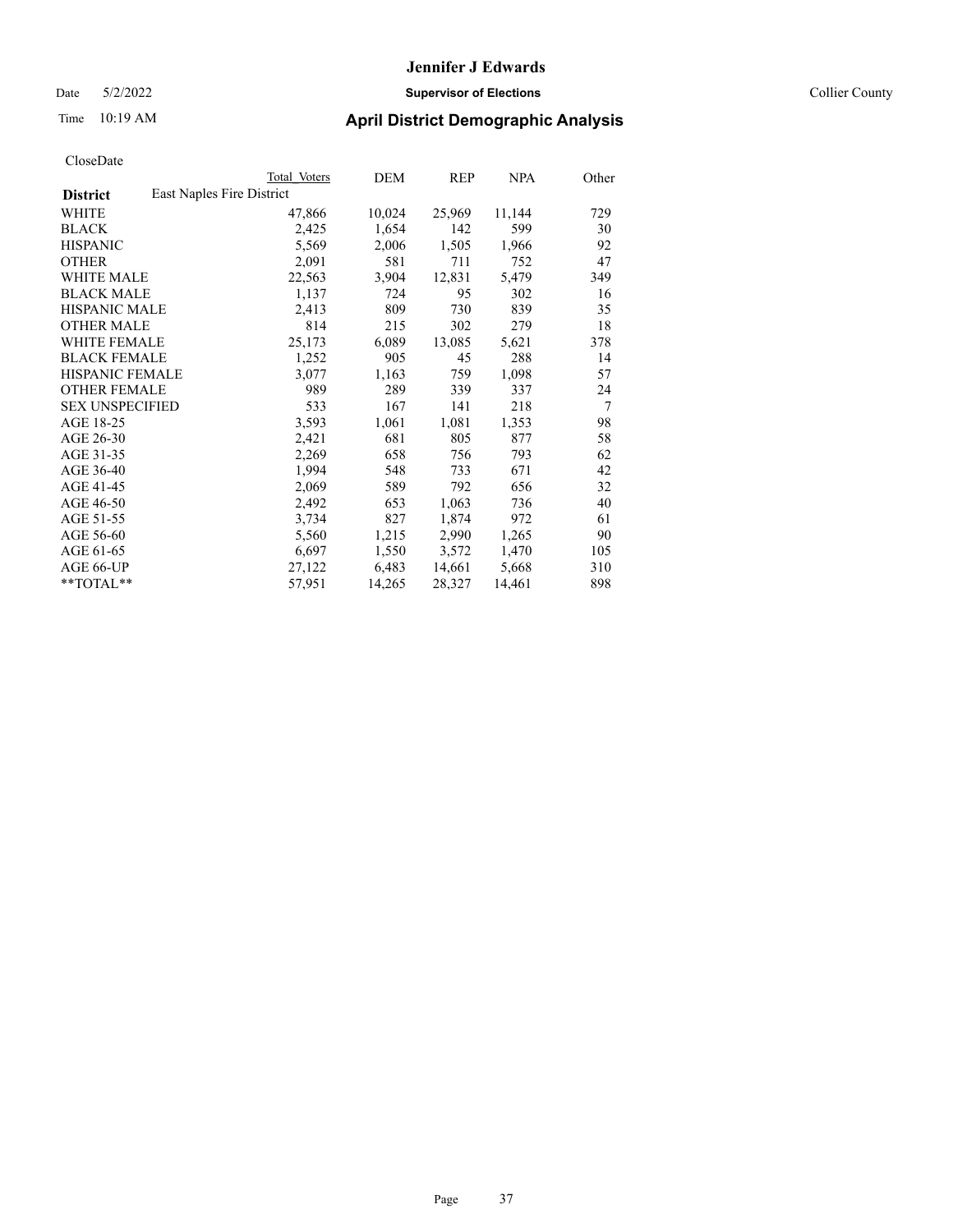Date 5/2/2022 **Supervisor of Elections Supervisor of Elections** Collier County

### Time 10:19 AM **April District Demographic Analysis**

| CloseDate |
|-----------|
|-----------|

| CloseDate              |                           |                     |       |            |            |                |
|------------------------|---------------------------|---------------------|-------|------------|------------|----------------|
|                        |                           | <b>Total Voters</b> | DEM   | <b>REP</b> | <b>NPA</b> | Other          |
| <b>District</b>        | Golden Gate Fire District |                     |       |            |            |                |
| WHITE                  |                           | 34,325              | 6,337 | 19,046     | 8,389      | 553            |
| <b>BLACK</b>           |                           | 3,081               | 2,023 | 213        | 789        | 56             |
| <b>HISPANIC</b>        |                           | 11,264              | 3,571 | 3,609      | 3,947      | 137            |
| <b>OTHER</b>           |                           | 2,649               | 689   | 873        | 1,024      | 63             |
| <b>WHITE MALE</b>      |                           | 16,609              | 2,517 | 9,681      | 4,152      | 259            |
| <b>BLACK MALE</b>      |                           | 1,423               | 828   | 135        | 428        | 32             |
| <b>HISPANIC MALE</b>   |                           | 4,957               | 1,389 | 1,752      | 1,761      | 55             |
| <b>OTHER MALE</b>      |                           | 1,003               | 224   | 379        | 370        | 30             |
| <b>WHITE FEMALE</b>    |                           | 17,549              | 3,790 | 9,286      | 4,179      | 294            |
| <b>BLACK FEMALE</b>    |                           | 1,623               | 1,171 | 77         | 351        | 24             |
| <b>HISPANIC FEMALE</b> |                           | 6,148               | 2,133 | 1,814      | 2,120      | 81             |
| <b>OTHER FEMALE</b>    |                           | 1,289               | 385   | 397        | 477        | 30             |
| <b>SEX UNSPECIFIED</b> |                           | 718                 | 183   | 220        | 311        | $\overline{4}$ |
| AGE 18-25              |                           | 5,418               | 1,451 | 1,703      | 2,096      | 168            |
| AGE 26-30              |                           | 3,072               | 805   | 1,107      | 1,089      | 71             |
| AGE 31-35              |                           | 3,390               | 814   | 1,327      | 1,174      | 75             |
| AGE 36-40              |                           | 3,543               | 811   | 1,471      | 1,196      | 65             |
| AGE 41-45              |                           | 3,604               | 860   | 1,500      | 1,184      | 60             |
| AGE 46-50              |                           | 3,690               | 891   | 1,663      | 1,069      | 67             |
| AGE 51-55              |                           | 4,537               | 1,047 | 2,243      | 1,184      | 63             |
| AGE 56-60              |                           | 4,902               | 1,150 | 2,530      | 1,162      | 60             |
| AGE 61-65              |                           | 4,749               | 1,155 | 2,521      | 1,017      | 56             |
| AGE 66-UP              |                           | 14,413              | 3,635 | 7,676      | 2,978      | 124            |

\*\*TOTAL\*\* 51,319 12,620 23,741 14,149 809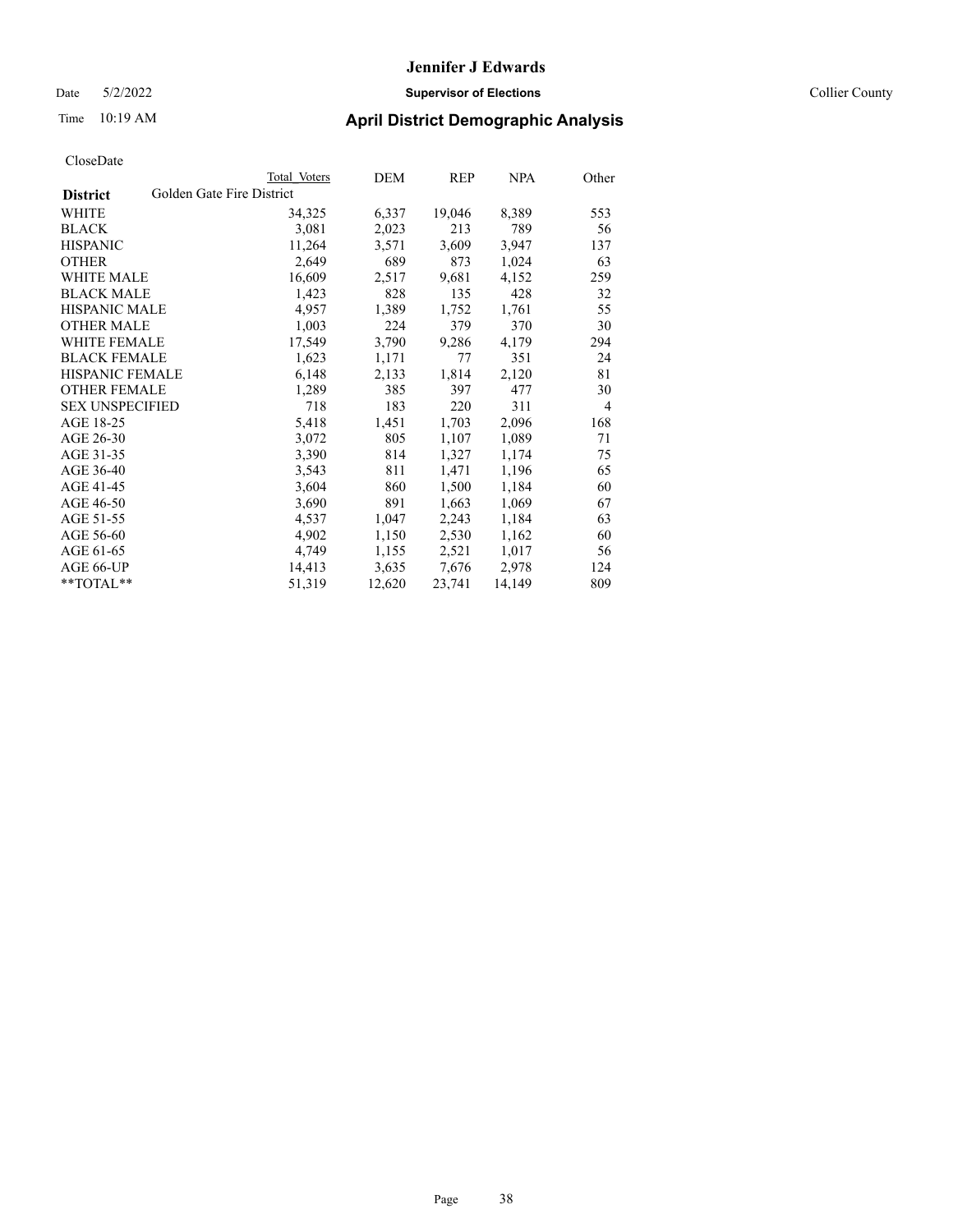#### Date 5/2/2022 **Supervisor of Elections** Collier County

# Time 10:19 AM **April District Demographic Analysis**

|                                            | Total Voters | DEM   | REP   | NPA   | Other |
|--------------------------------------------|--------------|-------|-------|-------|-------|
| Immokalee Fire District<br><b>District</b> |              |       |       |       |       |
| WHITE                                      | 3,299        | 503   | 2,112 | 638   | 46    |
| <b>BLACK</b>                               | 1,628        | 1,248 | 69    | 294   | 17    |
| <b>HISPANIC</b>                            | 4,239        | 2,013 | 842   | 1,332 | 52    |
| <b>OTHER</b>                               | 514          | 183   | 145   | 177   | 9     |
| <b>WHITE MALE</b>                          | 1,581        | 181   | 1,068 | 305   | 27    |
| <b>BLACK MALE</b>                          | 691          | 503   | 42    | 137   | 9     |
| <b>HISPANIC MALE</b>                       | 1,824        | 788   | 421   | 593   | 22    |
| <b>OTHER MALE</b>                          | 168          | 53    | 59    | 53    | 3     |
| WHITE FEMALE                               | 1,708        | 321   | 1,040 | 328   | 19    |
| <b>BLACK FEMALE</b>                        | 925          | 737   | 27    | 153   | 8     |
| <b>HISPANIC FEMALE</b>                     | 2,345        | 1,189 | 411   | 715   | 30    |
| <b>OTHER FEMALE</b>                        | 236          | 82    | 73    | 76    | 5     |
| <b>SEX UNSPECIFIED</b>                     | 202          | 93    | 27    | 81    | 1     |
| AGE 18-25                                  | 1,682        | 656   | 363   | 625   | 38    |
| AGE 26-30                                  | 827          | 381   | 195   | 234   | 17    |
| AGE 31-35                                  | 724          | 328   | 162   | 221   | 13    |
| AGE 36-40                                  | 745          | 302   | 192   | 243   | 8     |
| AGE 41-45                                  | 645          | 248   | 200   | 193   | 4     |
| AGE 46-50                                  | 648          | 238   | 217   | 184   | 9     |
| AGE 51-55                                  | 686          | 256   | 261   | 160   | 9     |
| AGE 56-60                                  | 715          | 287   | 302   | 120   | 6     |
| AGE 61-65                                  | 833          | 345   | 336   | 148   | 4     |
| AGE 66-UP                                  | 2,175        | 906   | 940   | 313   | 16    |
| **TOTAL**                                  | 9,680        | 3,947 | 3,168 | 2,441 | 124   |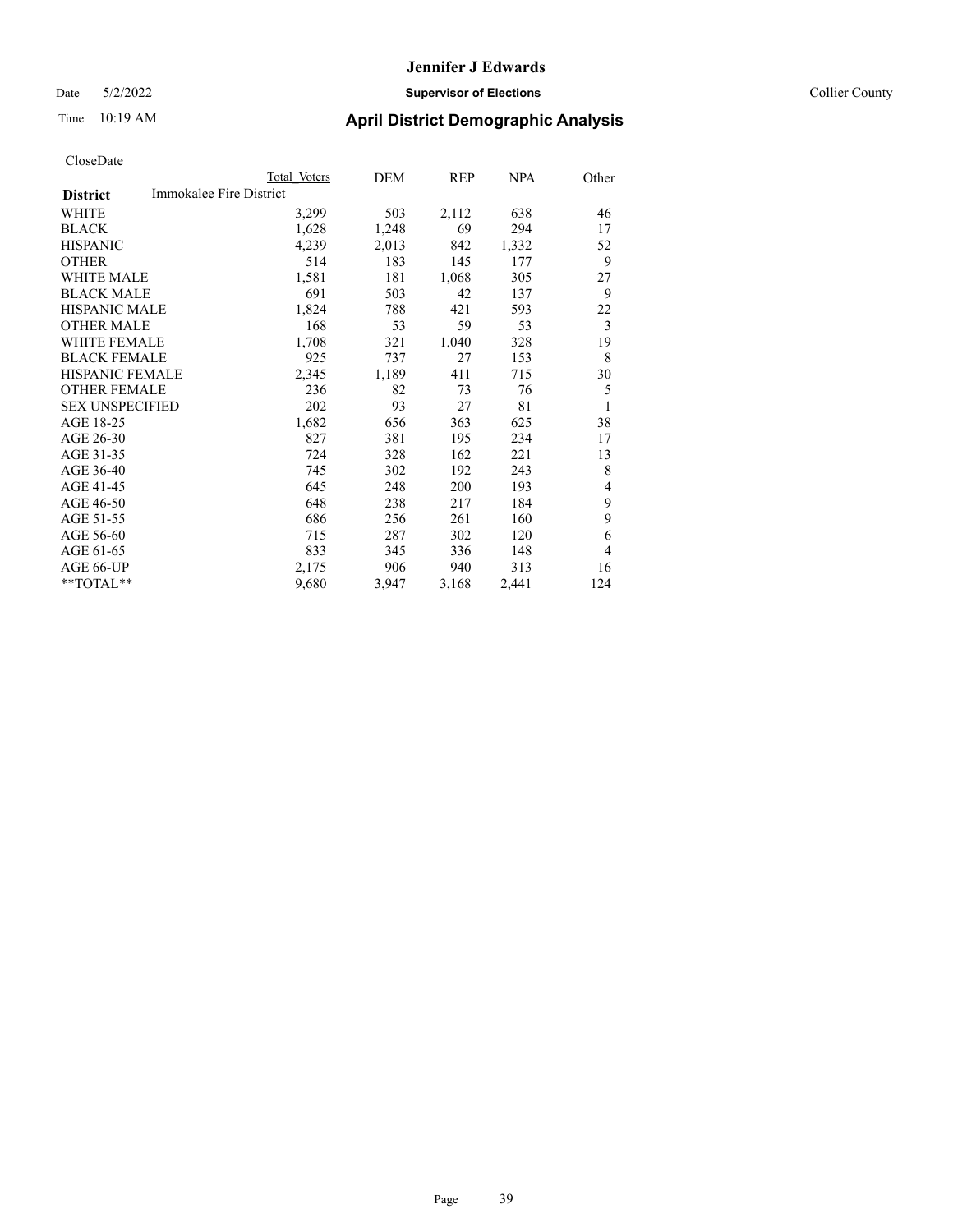Date 5/2/2022 **Supervisor of Elections** Collier County

| CloseDate |
|-----------|
|-----------|

|                                                | Total Voters | DEM    | <b>REP</b> | <b>NPA</b> | Other |
|------------------------------------------------|--------------|--------|------------|------------|-------|
| 80th Florida House District<br><b>District</b> |              |        |            |            |       |
| WHITE                                          | 66,834       | 12,079 | 38,144     | 15,619     | 992   |
| <b>BLACK</b>                                   | 4,136        | 2,798  | 281        | 992        | 65    |
| <b>HISPANIC</b>                                | 16,003       | 5,503  | 4,924      | 5,359      | 217   |
| <b>OTHER</b>                                   | 4,563        | 1,121  | 1,683      | 1,665      | 94    |
| <b>WHITE MALE</b>                              | 31,858       | 4,581  | 19,075     | 7,720      | 482   |
| <b>BLACK MALE</b>                              | 1,836        | 1,132  | 161        | 507        | 36    |
| <b>HISPANIC MALE</b>                           | 6,981        | 2,126  | 2,413      | 2,347      | 95    |
| <b>OTHER MALE</b>                              | 1,723        | 366    | 702        | 613        | 42    |
| <b>WHITE FEMALE</b>                            | 34,733       | 7,455  | 18,954     | 7,816      | 508   |
| <b>BLACK FEMALE</b>                            | 2,263        | 1,640  | 120        | 474        | 29    |
| <b>HISPANIC FEMALE</b>                         | 8,824        | 3,301  | 2,472      | 2,931      | 120   |
| <b>OTHER FEMALE</b>                            | 2,257        | 620    | 824        | 768        | 45    |
| <b>SEX UNSPECIFIED</b>                         | 1,061        | 280    | 311        | 459        | 11    |
| AGE 18-25                                      | 8,851        | 2,368  | 3,103      | 3,125      | 255   |
| AGE 26-30                                      | 4,983        | 1,306  | 1,895      | 1,658      | 124   |
| AGE 31-35                                      | 5,271        | 1,335  | 2,066      | 1,780      | 90    |
| AGE 36-40                                      | 5,722        | 1,284  | 2,433      | 1,904      | 101   |
| AGE 41-45                                      | 5,746        | 1,321  | 2,500      | 1,841      | 84    |
| AGE 46-50                                      | 6,002        | 1,323  | 2,870      | 1,710      | 99    |
| AGE 51-55                                      | 7,351        | 1,525  | 3,893      | 1,836      | 97    |
| AGE 56-60                                      | 8,273        | 1,744  | 4,601      | 1,820      | 108   |
| AGE 61-65                                      | 8,853        | 2,016  | 4,894      | 1,831      | 112   |
| AGE 66-UP                                      | 30,484       | 7,279  | 16,777     | 6,130      | 298   |
| $*$ TOTAL $*$                                  | 91,536       | 21,501 | 45,032     | 23,635     | 1,368 |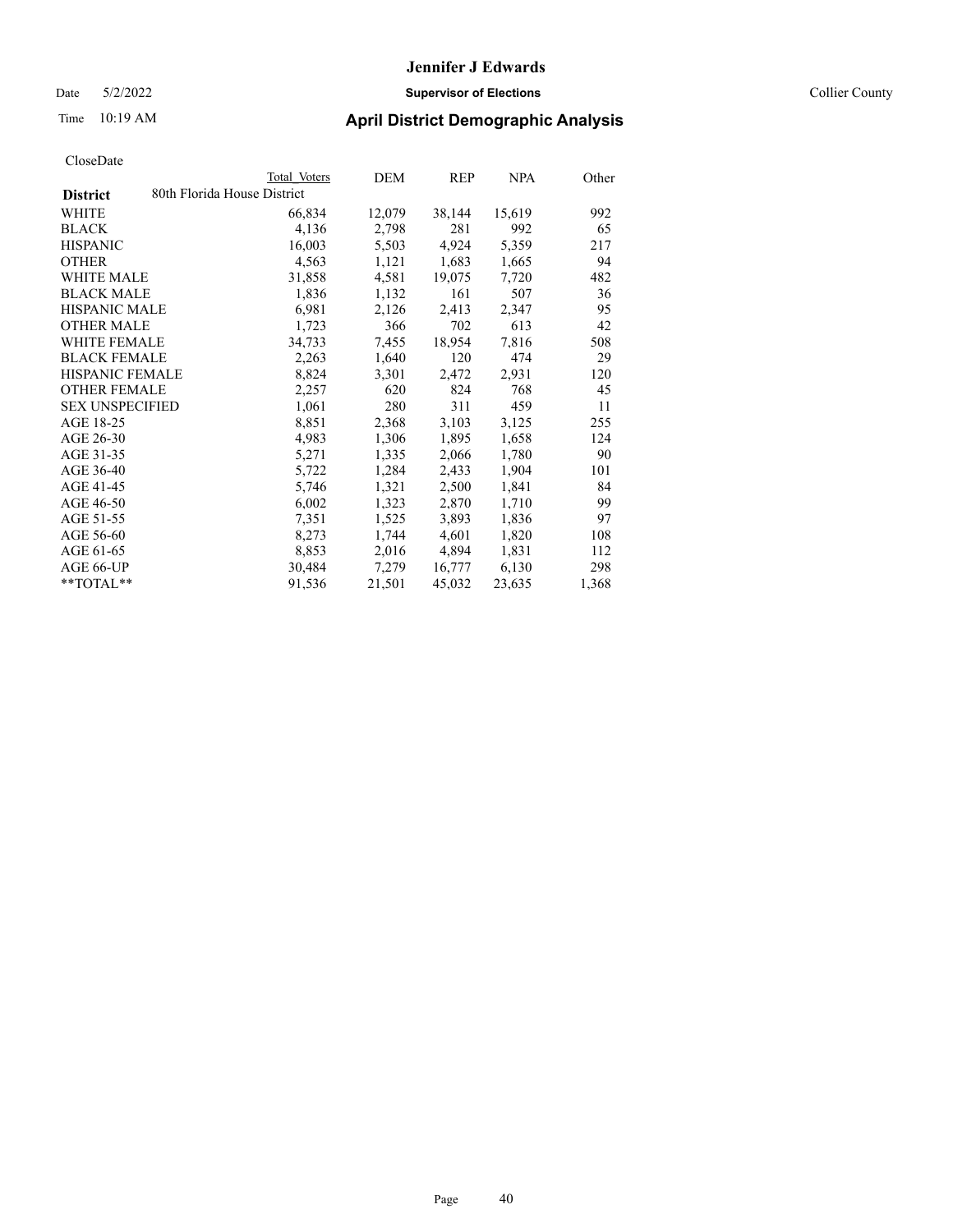#### Date 5/2/2022 **Supervisor of Elections** Collier County

| CloseDate |
|-----------|
|-----------|

|                                                | Total Voters | DEM      | <b>REP</b> | <b>NPA</b> | Other |
|------------------------------------------------|--------------|----------|------------|------------|-------|
| 81st Florida House District<br><b>District</b> |              |          |            |            |       |
| WHITE                                          |              | $\Omega$ | 0          | 0          |       |
| <b>BLACK</b>                                   |              |          | 0          |            |       |
| <b>HISPANIC</b>                                |              |          | 0          |            |       |
| <b>OTHER</b>                                   |              |          |            |            |       |
| <b>WHITE MALE</b>                              |              |          |            |            |       |
| <b>BLACK MALE</b>                              |              |          |            |            |       |
| <b>HISPANIC MALE</b>                           |              |          |            |            |       |
| <b>OTHER MALE</b>                              |              |          |            |            |       |
| <b>WHITE FEMALE</b>                            |              |          |            |            |       |
| <b>BLACK FEMALE</b>                            |              |          |            |            |       |
| <b>HISPANIC FEMALE</b>                         |              |          |            |            |       |
| <b>OTHER FEMALE</b>                            |              |          |            |            |       |
| <b>SEX UNSPECIFIED</b>                         |              |          |            |            |       |
| AGE 18-25                                      |              |          |            |            |       |
| AGE 26-30                                      |              |          |            |            |       |
| AGE 31-35                                      |              |          |            |            |       |
| AGE 36-40                                      |              |          |            |            |       |
| AGE 41-45                                      |              |          |            |            |       |
| AGE 46-50                                      |              |          |            |            |       |
| AGE 51-55                                      |              |          |            |            |       |
| AGE 56-60                                      |              |          |            |            |       |
| AGE 61-65                                      |              |          |            |            |       |
| AGE 66-UP                                      |              |          |            |            |       |
| **TOTAL**                                      |              |          |            |            |       |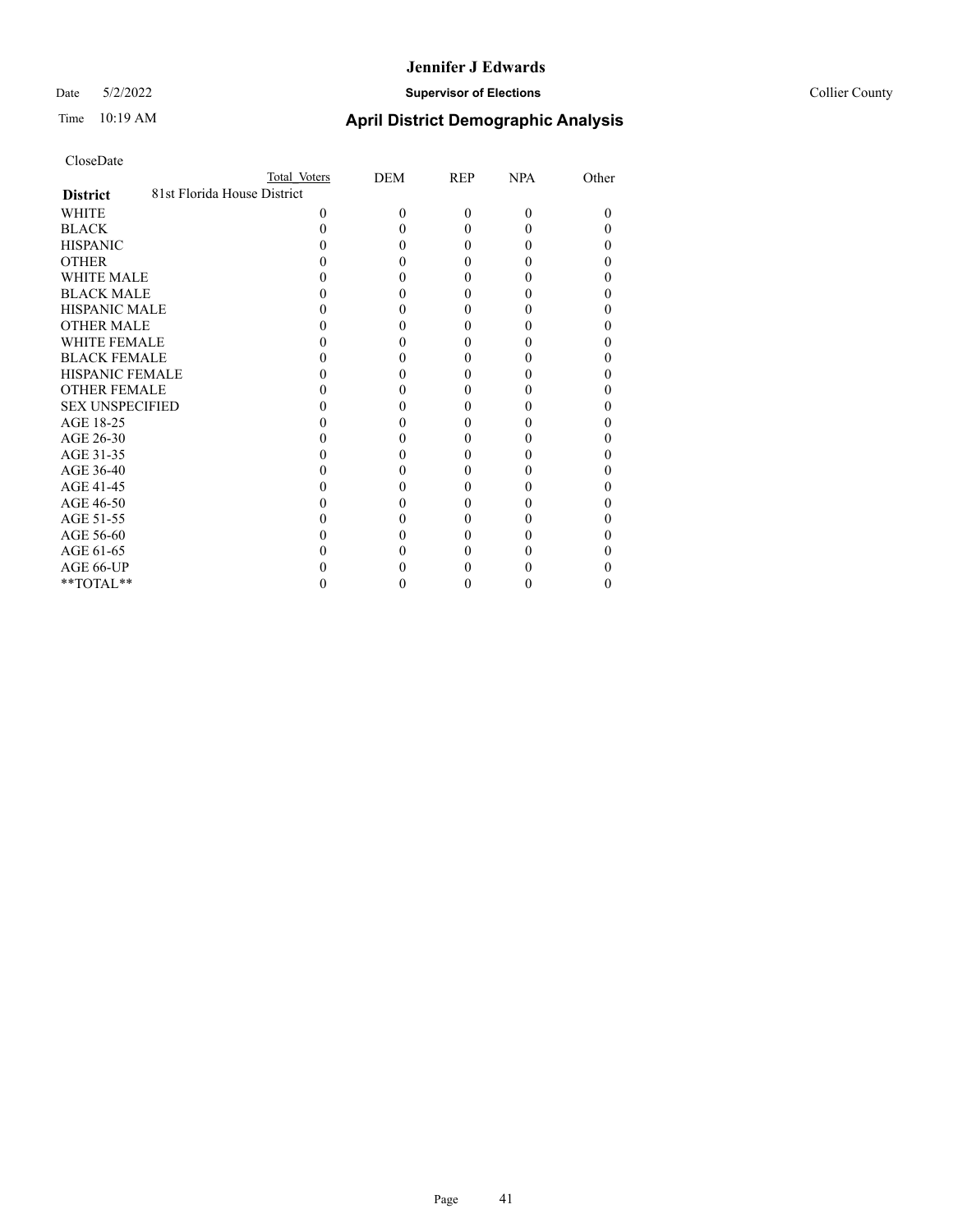#### Date 5/2/2022 **Supervisor of Elections** Collier County

| CloseDate |
|-----------|
|-----------|

|                        |                             | Total Voters | DEM | REP | <b>NPA</b> | Other |
|------------------------|-----------------------------|--------------|-----|-----|------------|-------|
| <b>District</b>        | 82nd Florida House District |              |     |     |            |       |
| WHITE                  |                             |              | 0   | 0   | 0          |       |
| <b>BLACK</b>           |                             |              |     |     |            |       |
| <b>HISPANIC</b>        |                             |              |     |     |            |       |
| OTHER                  |                             |              |     |     |            |       |
| <b>WHITE MALE</b>      |                             |              |     |     |            |       |
| <b>BLACK MALE</b>      |                             |              |     |     |            |       |
| <b>HISPANIC MALE</b>   |                             |              |     |     |            |       |
| <b>OTHER MALE</b>      |                             |              |     |     |            |       |
| <b>WHITE FEMALE</b>    |                             |              |     |     |            |       |
| <b>BLACK FEMALE</b>    |                             |              |     |     |            |       |
| HISPANIC FEMALE        |                             |              |     |     |            |       |
| <b>OTHER FEMALE</b>    |                             |              |     |     |            |       |
| <b>SEX UNSPECIFIED</b> |                             |              |     |     |            |       |
| AGE 18-25              |                             |              |     |     |            |       |
| AGE 26-30              |                             |              |     |     |            |       |
| AGE 31-35              |                             |              |     |     |            |       |
| AGE 36-40              |                             |              |     |     |            |       |
| AGE 41-45              |                             |              |     |     |            |       |
| AGE 46-50              |                             |              |     |     |            |       |
| AGE 51-55              |                             |              |     |     |            |       |
| AGE 56-60              |                             |              |     |     |            |       |
| AGE 61-65              |                             |              |     |     |            |       |
| AGE 66-UP              |                             |              |     |     |            |       |
| **TOTAL**              |                             |              |     |     |            |       |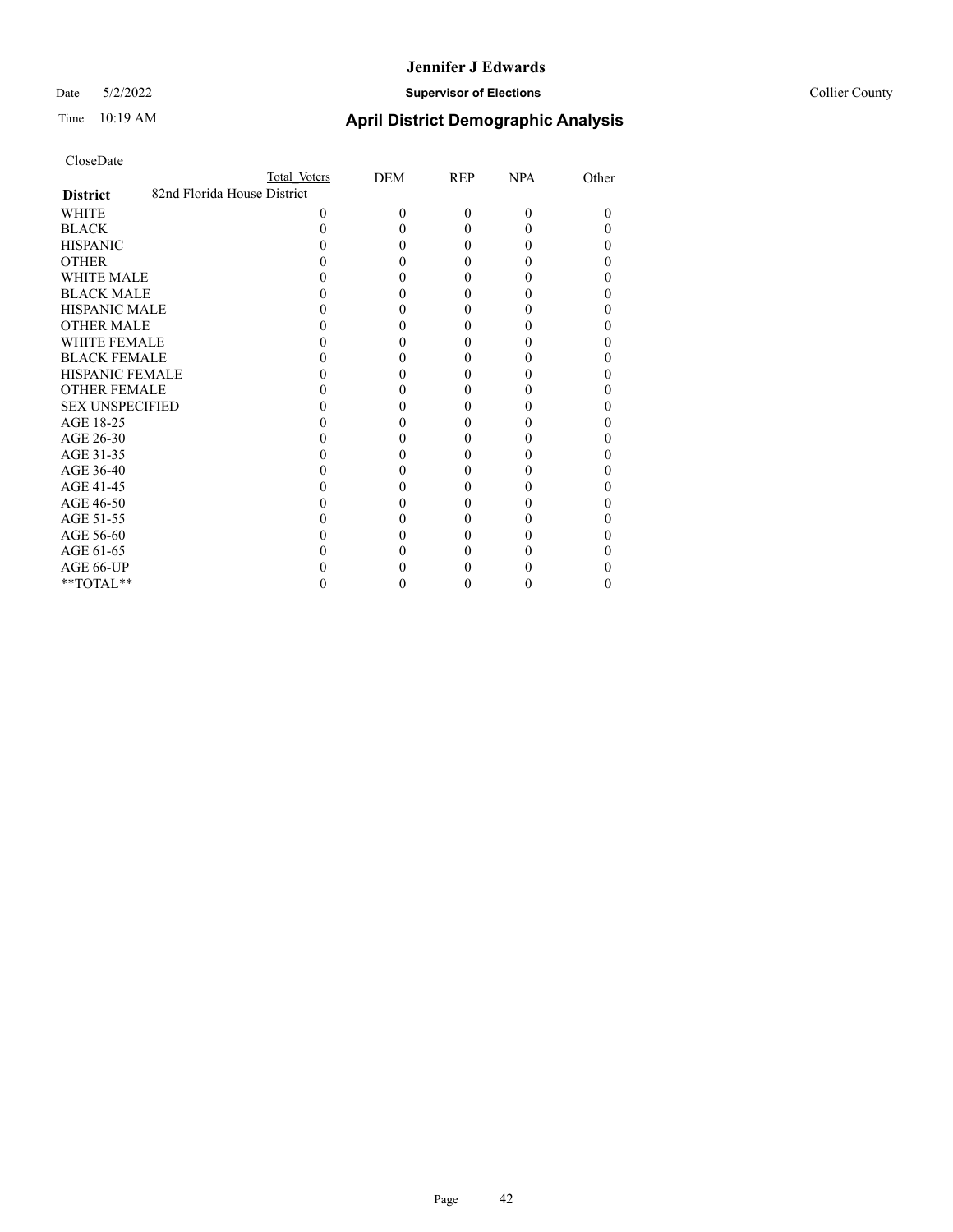Date 5/2/2022 **Supervisor of Elections** Collier County

# Time 10:19 AM **April District Demographic Analysis**

|                                                 | Total Voters | DEM   | REP    | NPA   | Other          |
|-------------------------------------------------|--------------|-------|--------|-------|----------------|
| 105th Florida House District<br><b>District</b> |              |       |        |       |                |
| WHITE                                           | 17,330       | 3,354 | 9,420  | 4,255 | 301            |
| <b>BLACK</b>                                    | 3,027        | 2,084 | 162    | 736   | 45             |
| <b>HISPANIC</b>                                 | 8,225        | 2,821 | 2,379  | 2,918 | 107            |
| <b>OTHER</b>                                    | 1,333        | 409   | 361    | 533   | 30             |
| <b>WHITE MALE</b>                               | 8,309        | 1,343 | 4,771  | 2,053 | 142            |
| <b>BLACK MALE</b>                               | 1,418        | 885   | 114    | 396   | 23             |
| <b>HISPANIC MALE</b>                            | 3,626        | 1,127 | 1,168  | 1,293 | 38             |
| <b>OTHER MALE</b>                               | 516          | 137   | 172    | 192   | 15             |
| <b>WHITE FEMALE</b>                             | 8,946        | 1,994 | 4,620  | 2,173 | 159            |
| <b>BLACK FEMALE</b>                             | 1,568        | 1,170 | 46     | 330   | 22             |
| HISPANIC FEMALE                                 | 4,456        | 1,645 | 1,176  | 1,566 | 69             |
| <b>OTHER FEMALE</b>                             | 584          | 199   | 146    | 226   | 13             |
| <b>SEX UNSPECIFIED</b>                          | 492          | 168   | 109    | 213   | $\overline{2}$ |
| AGE 18-25                                       | 3,391        | 1,092 | 767    | 1,441 | 91             |
| AGE 26-30                                       | 1,897        | 577   | 544    | 737   | 39             |
| AGE 31-35                                       | 1,939        | 568   | 659    | 658   | 54             |
| AGE 36-40                                       | 1,800        | 525   | 621    | 619   | 35             |
| AGE 41-45                                       | 1,813        | 554   | 611    | 623   | 25             |
| AGE 46-50                                       | 1,929        | 593   | 729    | 572   | 35             |
| AGE 51-55                                       | 2,444        | 719   | 1,051  | 638   | 36             |
| AGE 56-60                                       | 2,930        | 821   | 1,380  | 687   | 42             |
| AGE 61-65                                       | 2,980        | 828   | 1,483  | 633   | 36             |
| AGE 66-UP                                       | 8,791        | 2,390 | 4,477  | 1,834 | 90             |
| **TOTAL**                                       | 29,915       | 8,668 | 12,322 | 8,442 | 483            |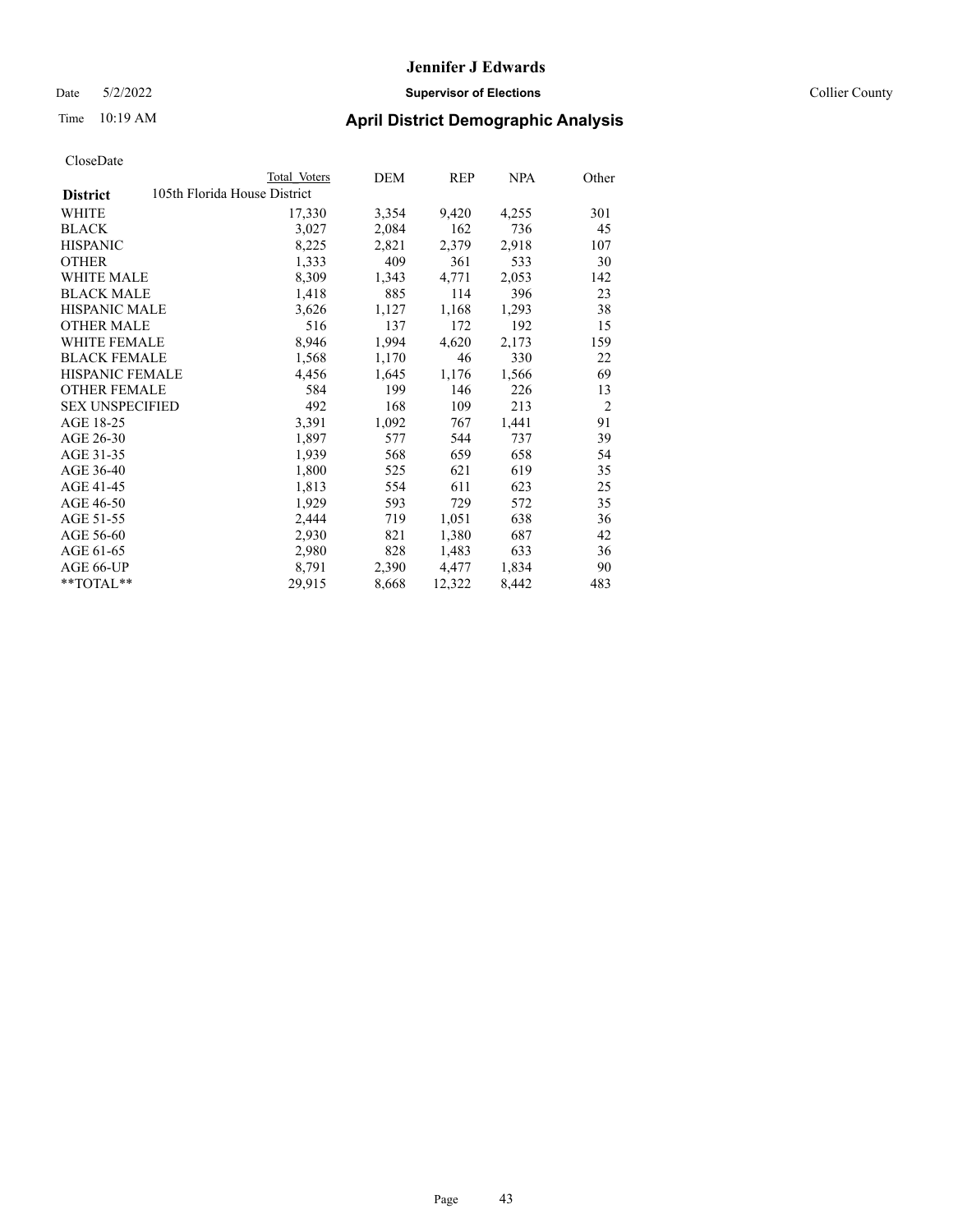Date 5/2/2022 **Supervisor of Elections** Collier County

# Time 10:19 AM **April District Demographic Analysis**

|                        | Total Voters                 | DEM    | REP    | <u>NPA</u> | Other |
|------------------------|------------------------------|--------|--------|------------|-------|
| <b>District</b>        | 106th Florida House District |        |        |            |       |
| WHITE                  | 111,521                      | 21,272 | 64,199 | 24,444     | 1,606 |
| <b>BLACK</b>           | 2,224                        | 1,426  | 174    | 594        | 30    |
| <b>HISPANIC</b>        | 6,882                        | 2,135  | 2,257  | 2,381      | 109   |
| <b>OTHER</b>           | 4,529                        | 1,145  | 1,649  | 1,638      | 97    |
| <b>WHITE MALE</b>      | 52,536                       | 7,991  | 31,647 | 12,111     | 787   |
| <b>BLACK MALE</b>      | 1,052                        | 624    | 109    | 303        | 16    |
| <b>HISPANIC MALE</b>   | 2,983                        | 866    | 1,044  | 1,022      | 51    |
| <b>OTHER MALE</b>      | 1,809                        | 406    | 704    | 657        | 42    |
| <b>WHITE FEMALE</b>    | 58,620                       | 13,212 | 32,384 | 12,208     | 816   |
| <b>BLACK FEMALE</b>    | 1,143                        | 784    | 64     | 281        | 14    |
| HISPANIC FEMALE        | 3,826                        | 1,245  | 1,191  | 1,333      | 57    |
| <b>OTHER FEMALE</b>    | 2,202                        | 631    | 783    | 740        | 48    |
| <b>SEX UNSPECIFIED</b> | 985                          | 219    | 353    | 402        | 11    |
| AGE 18-25              | 6,991                        | 1,708  | 2,801  | 2,282      | 200   |
| AGE 26-30              | 4,131                        | 1,024  | 1,558  | 1,435      | 114   |
| AGE 31-35              | 4,130                        | 1,011  | 1,567  | 1,434      | 118   |
| AGE 36-40              | 4,166                        | 929    | 1,744  | 1,403      | 90    |
| AGE 41-45              | 4,479                        | 1,001  | 1,963  | 1,438      | 77    |
| AGE 46-50              | 5,203                        | 1,061  | 2,545  | 1,517      | 80    |
| AGE 51-55              | 8,031                        | 1,497  | 4,357  | 2,054      | 123   |
| AGE 56-60              | 11,539                       | 2,069  | 6,750  | 2,535      | 185   |
| AGE 61-65              | 14,265                       | 2,809  | 8,181  | 3,061      | 214   |
| AGE 66-UP              | 62,221                       | 12,869 | 36,813 | 11,898     | 641   |
| $*$ $TOTAL**$          | 125,156                      | 25,978 | 68,279 | 29,057     | 1,842 |
|                        |                              |        |        |            |       |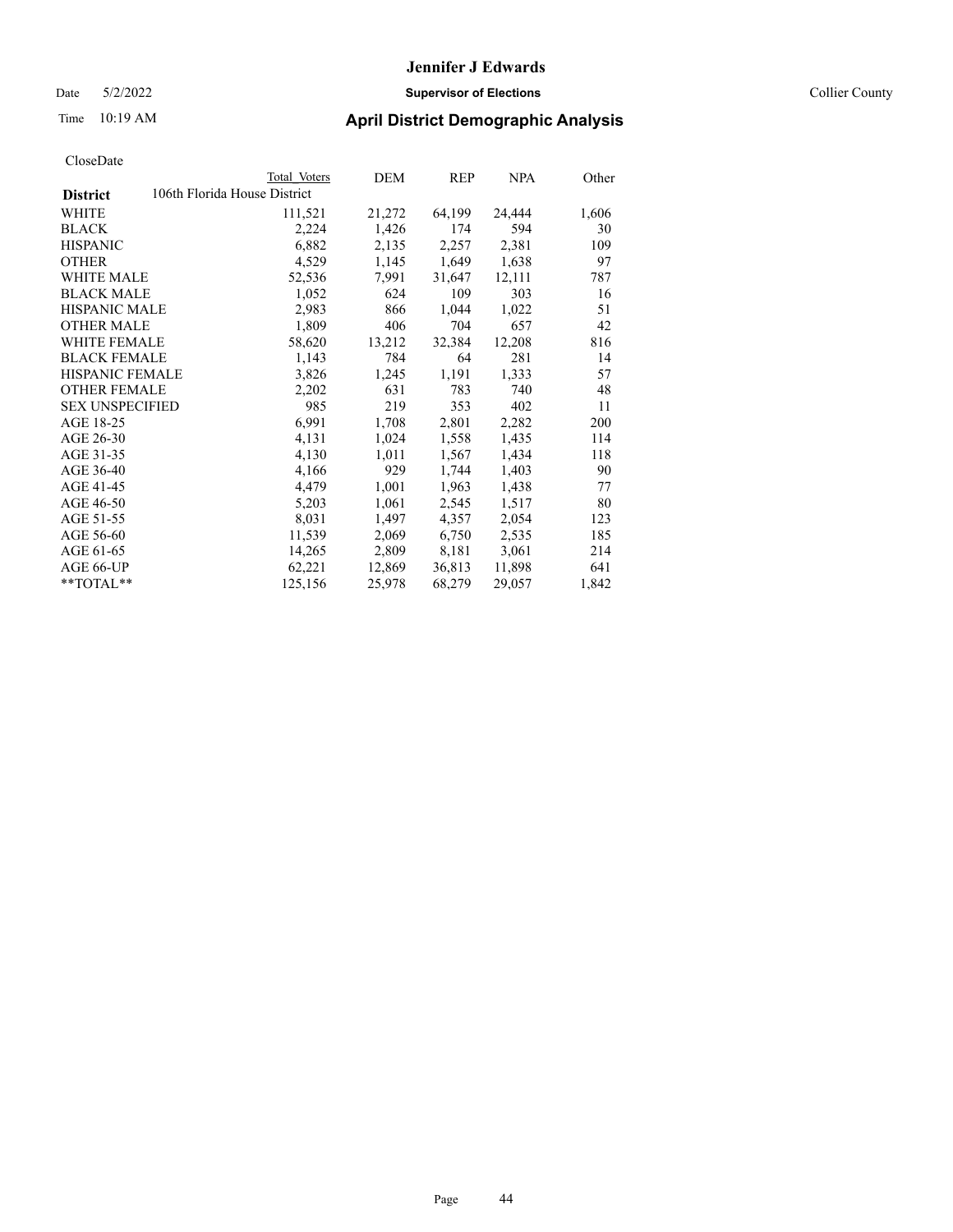Date 5/2/2022 **Supervisor of Elections** Collier County

| CloseDate |
|-----------|
|-----------|

|                        |                           | Total Voters | DEM    | <b>REP</b> | <b>NPA</b> | Other |
|------------------------|---------------------------|--------------|--------|------------|------------|-------|
| <b>District</b>        | Mosquito Control District |              |        |            |            |       |
| WHITE                  |                           | 189,692      | 35,815 | 108,029    | 43,047     | 2,801 |
| BLACK                  |                           | 8,900        | 5,991  | 587        | 2,189      | 133   |
| HISPANIC               |                           | 29,729       | 10,085 | 9,038      | 10,195     | 411   |
| OTHER                  |                           | 10,062       | 2,600  | 3,518      | 3,732      | 212   |
| WHITE MALE             |                           | 89,715       | 13,548 | 53,563     | 21,249     | 1,355 |
| BLACK MALE             |                           | 4,085        | 2,503  | 368        | 1,144      | 70    |
| HISPANIC MALE          |                           | 12,962       | 3,966  | 4,377      | 4,449      | 170   |
| OTHER MALE             |                           | 3,910        | 884    | 1,505      | 1,424      | 97    |
| WHITE FEMALE           |                           | 99,310       | 22,142 | 54,160     | 21,567     | 1,441 |
| <b>BLACK FEMALE</b>    |                           | 4,711        | 3,417  | 216        | 1,015      | 63    |
| HISPANIC FEMALE        |                           | 16,372       | 5,979  | 4,571      | 5,584      | 238   |
| <b>OTHER FEMALE</b>    |                           | 4,864        | 1,409  | 1,668      | 1,687      | 100   |
| <b>SEX UNSPECIFIED</b> |                           | 2,454        | 643    | 744        | 1,044      | 23    |
| AGE 18-25              |                           | 18,558       | 5,052  | 6,322      | 6,651      | 533   |
| AGE 26-30              |                           | 10,645       | 2,827  | 3,822      | 3,735      | 261   |
| AGE 31-35              |                           | 10,926       | 2,806  | 4,121      | 3,745      | 254   |
| AGE 36-40              |                           | 11,193       | 2,598  | 4,622      | 3,756      | 217   |
| AGE 41-45              |                           | 11,564       | 2,780  | 4,845      | 3,756      | 183   |
| AGE 46-50              |                           | 12,606       | 2,886  | 5,884      | 3,636      | 200   |
| AGE 51-55              |                           | 17,163       | 3,636  | 8,909      | 4,376      | 242   |
| AGE 56-60              |                           | 21,928       | 4,491  | 12,226     | 4,888      | 323   |
| AGE 61-65              |                           | 25,079       | 5,435  | 13,987     | 5,306      | 351   |
| AGE 66-UP              |                           | 98,720       | 21,979 | 56,434     | 19,314     | 993   |
| $*$ $TOTAL**$          |                           | 238,383      | 54,491 | 121,172    | 59,163     | 3,557 |
|                        |                           |              |        |            |            |       |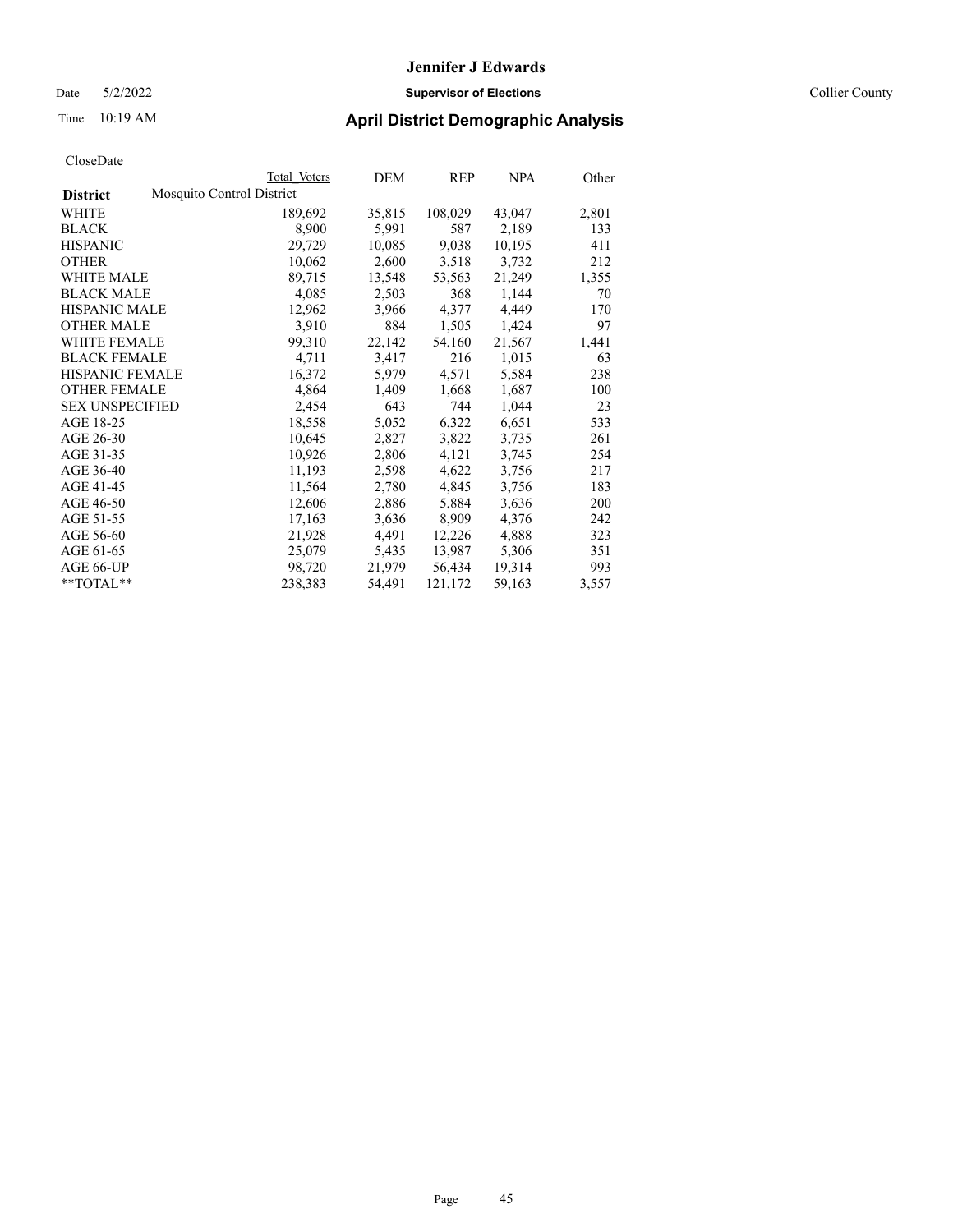Date 5/2/2022 **Supervisor of Elections** Collier County

| CloseDate |
|-----------|
|-----------|

|                        | Total Voters              | DEM    | REP    | <b>NPA</b> | Other          |
|------------------------|---------------------------|--------|--------|------------|----------------|
| <b>District</b>        | 1st School Board District |        |        |            |                |
| WHITE                  | 47,968                    | 9,013  | 27,674 | 10,648     | 633            |
| BLACK                  | 1,960                     | 1,341  | 111    | 485        | 23             |
| HISPANIC               | 4,227                     | 1,442  | 1,220  | 1,500      | 65             |
| OTHER                  | 1,715                     | 463    | 611    | 610        | 31             |
| WHITE MALE             | 22,961                    | 3,559  | 13,834 | 5,268      | 300            |
| BLACK MALE             | 894                       | 566    | 76     | 241        | 11             |
| HISPANIC MALE          | 1,815                     | 574    | 584    | 638        | 19             |
| OTHER MALE             | 659                       | 158    | 255    | 232        | 14             |
| WHITE FEMALE           | 24,871                    | 5,422  | 13,781 | 5,335      | 333            |
| BLACK FEMALE           | 1,036                     | 754    | 32     | 238        | 12             |
| HISPANIC FEMALE        | 2,355                     | 845    | 623    | 841        | 46             |
| OTHER FEMALE           | 831                       | 250    | 286    | 282        | 13             |
| <b>SEX UNSPECIFIED</b> | 448                       | 131    | 145    | 168        | $\overline{4}$ |
| AGE 18-25              | 2,932                     | 835    | 946    | 1,085      | 66             |
| AGE 26-30              | 1,918                     | 541    | 636    | 695        | 46             |
| AGE 31-35              | 1,770                     | 506    | 634    | 586        | 44             |
| AGE 36-40              | 1,592                     | 420    | 608    | 526        | 38             |
| AGE 41-45              | 1,698                     | 504    | 631    | 538        | 25             |
| AGE 46-50              | 2,091                     | 490    | 962    | 607        | 32             |
| AGE 51-55              | 3,510                     | 716    | 1,874  | 867        | 53             |
| AGE 56-60              | 5,361                     | 1,011  | 3,144  | 1,139      | 67             |
| AGE 61-65              | 6,834                     | 1,362  | 3,917  | 1,459      | 96             |
| AGE 66-UP              | 28,164                    | 5,874  | 16,264 | 5,741      | 285            |
| $*$ $TOTAI.**$         | 55,870                    | 12,259 | 29,616 | 13,243     | 752            |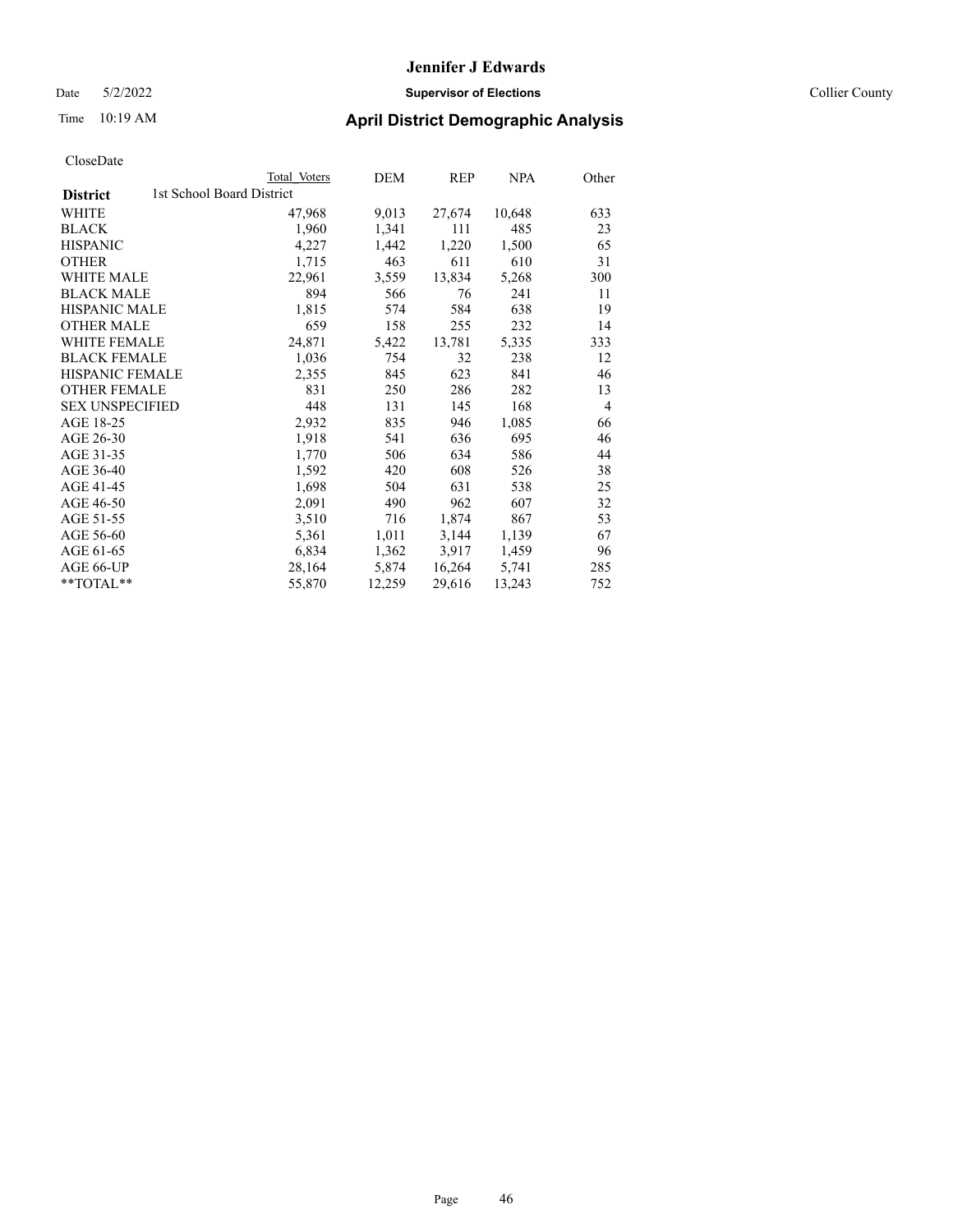Date 5/2/2022 **Supervisor of Elections** Collier County

| CloseDate |
|-----------|
|-----------|

|                                              | Total Voters | DEM    | REP    | NPA    | Other          |
|----------------------------------------------|--------------|--------|--------|--------|----------------|
| 2nd School Board District<br><b>District</b> |              |        |        |        |                |
| <b>WHITE</b>                                 | 46,188       | 9,139  | 26,234 | 10,140 | 675            |
| <b>BLACK</b>                                 | 571          | 332    | 56     | 174    | 9              |
| <b>HISPANIC</b>                              | 2,582        | 742    | 861    | 939    | 40             |
| <b>OTHER</b>                                 | 2,139        | 525    | 776    | 789    | 49             |
| <b>WHITE MALE</b>                            | 21,224       | 3,283  | 12,622 | 4,990  | 329            |
| <b>BLACK MALE</b>                            | 261          | 143    | 32     | 84     | $\overline{2}$ |
| <b>HISPANIC MALE</b>                         | 1,094        | 299    | 373    | 401    | 21             |
| <b>OTHER MALE</b>                            | 857          | 178    | 333    | 326    | 20             |
| <b>WHITE FEMALE</b>                          | 24,805       | 5,834  | 13,530 | 5,096  | 345            |
| <b>BLACK FEMALE</b>                          | 306          | 187    | 24     | 88     | 7              |
| <b>HISPANIC FEMALE</b>                       | 1,464        | 439    | 480    | 526    | 19             |
| <b>OTHER FEMALE</b>                          | 1,068        | 306    | 372    | 365    | 25             |
| <b>SEX UNSPECIFIED</b>                       | 401          | 69     | 161    | 166    | 5              |
| AGE 18-25                                    | 3,127        | 695    | 1,350  | 993    | 89             |
| AGE 26-30                                    | 1,733        | 410    | 667    | 611    | 45             |
| AGE 31-35                                    | 1,817        | 405    | 744    | 615    | 53             |
| AGE 36-40                                    | 1,984        | 424    | 849    | 669    | 42             |
| AGE 41-45                                    | 2,188        | 440    | 996    | 722    | 30             |
| AGE 46-50                                    | 2,424        | 452    | 1,198  | 738    | 36             |
| AGE 51-55                                    | 3,357        | 618    | 1,825  | 858    | 56             |
| AGE 56-60                                    | 4,425        | 794    | 2,599  | 956    | 76             |
| AGE 61-65                                    | 5,350        | 1,080  | 3,092  | 1,099  | 79             |
| AGE 66-UP                                    | 25,075       | 5,420  | 14,607 | 4,781  | 267            |
| $*$ TOTAL $*$                                | 51,480       | 10,738 | 27,927 | 12,042 | 773            |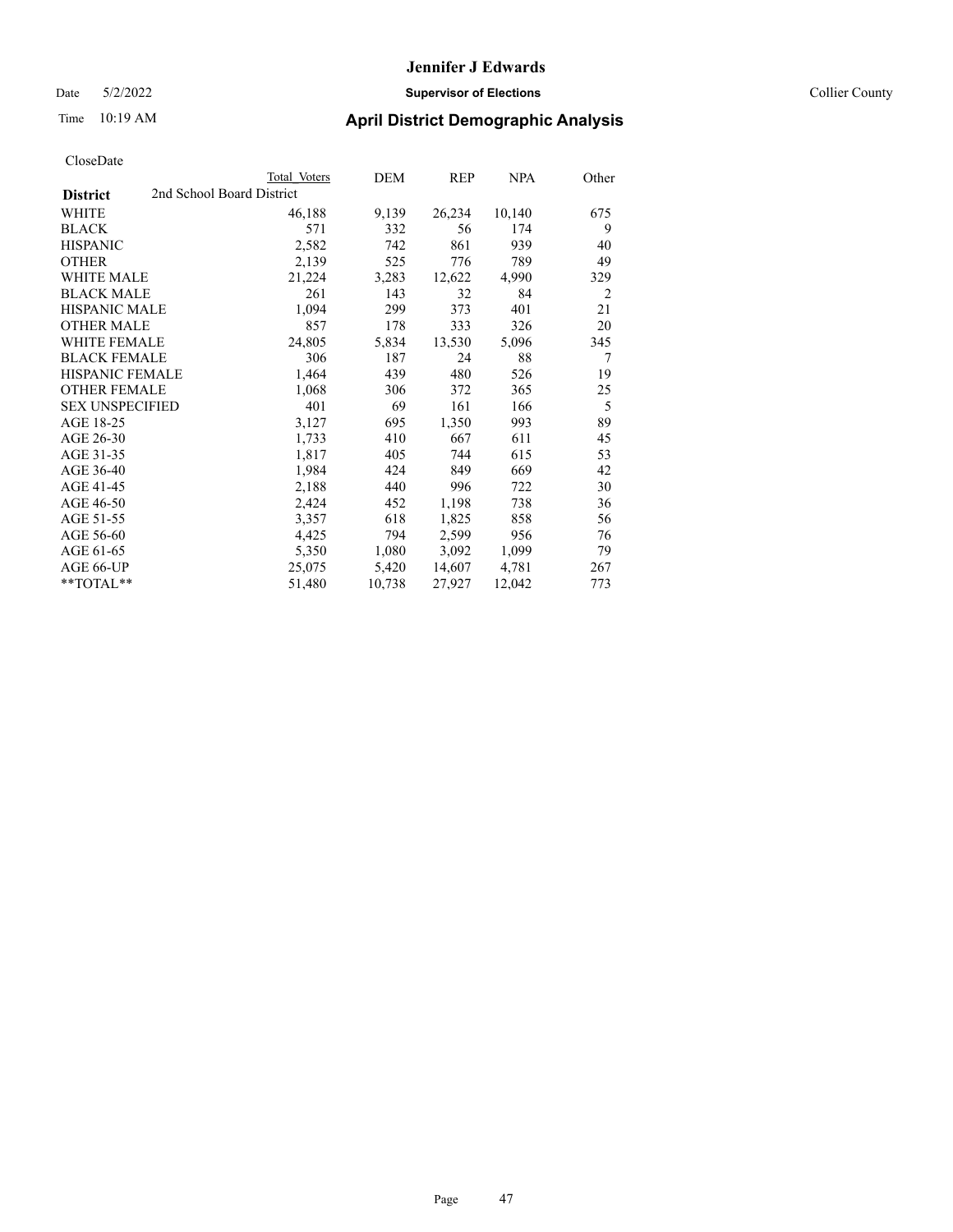Date 5/2/2022 **Supervisor of Elections** Collier County

| CloseDate |
|-----------|
|-----------|

|                                              | Total Voters | DEM    | REP    | NPA    | Other |
|----------------------------------------------|--------------|--------|--------|--------|-------|
| 3rd School Board District<br><b>District</b> |              |        |        |        |       |
| <b>WHITE</b>                                 | 34,294       | 6,514  | 19,114 | 8,121  | 545   |
| <b>BLACK</b>                                 | 2,497        | 1,669  | 167    | 615    | 46    |
| <b>HISPANIC</b>                              | 7,711        | 2,570  | 2,315  | 2,721  | 105   |
| <b>OTHER</b>                                 | 2,395        | 609    | 831    | 903    | 52    |
| <b>WHITE MALE</b>                            | 16,368       | 2,524  | 9,558  | 4,020  | 266   |
| <b>BLACK MALE</b>                            | 1,137        | 683    | 106    | 323    | 25    |
| <b>HISPANIC MALE</b>                         | 3,323        | 978    | 1,104  | 1,200  | 41    |
| <b>OTHER MALE</b>                            | 930          | 207    | 356    | 346    | 21    |
| <b>WHITE FEMALE</b>                          | 17,787       | 3,962  | 9,496  | 4,050  | 279   |
| <b>BLACK FEMALE</b>                          | 1,327        | 964    | 61     | 281    | 21    |
| <b>HISPANIC FEMALE</b>                       | 4,265        | 1,553  | 1,181  | 1,468  | 63    |
| <b>OTHER FEMALE</b>                          | 1,186        | 339    | 399    | 422    | 26    |
| <b>SEX UNSPECIFIED</b>                       | 574          | 152    | 166    | 250    | 6     |
| AGE 18-25                                    | 4,419        | 1,201  | 1,399  | 1,678  | 141   |
| AGE 26-30                                    | 2,246        | 598    | 791    | 787    | 70    |
| AGE 31-35                                    | 2,462        | 661    | 885    | 861    | 55    |
| AGE 36-40                                    | 2,629        | 636    | 1,071  | 875    | 47    |
| AGE 41-45                                    | 2,861        | 707    | 1,164  | 941    | 49    |
| AGE 46-50                                    | 2,954        | 719    | 1,322  | 858    | 55    |
| AGE 51-55                                    | 3,705        | 826    | 1,852  | 974    | 53    |
| AGE 56-60                                    | 4,299        | 968    | 2,232  | 1,039  | 60    |
| AGE 61-65                                    | 4,621        | 1,070  | 2,491  | 1,004  | 56    |
| AGE 66-UP                                    | 16,700       | 3,975  | 9,220  | 3,343  | 162   |
| $*$ TOTAL $*$                                | 46,897       | 11,362 | 22,427 | 12,360 | 748   |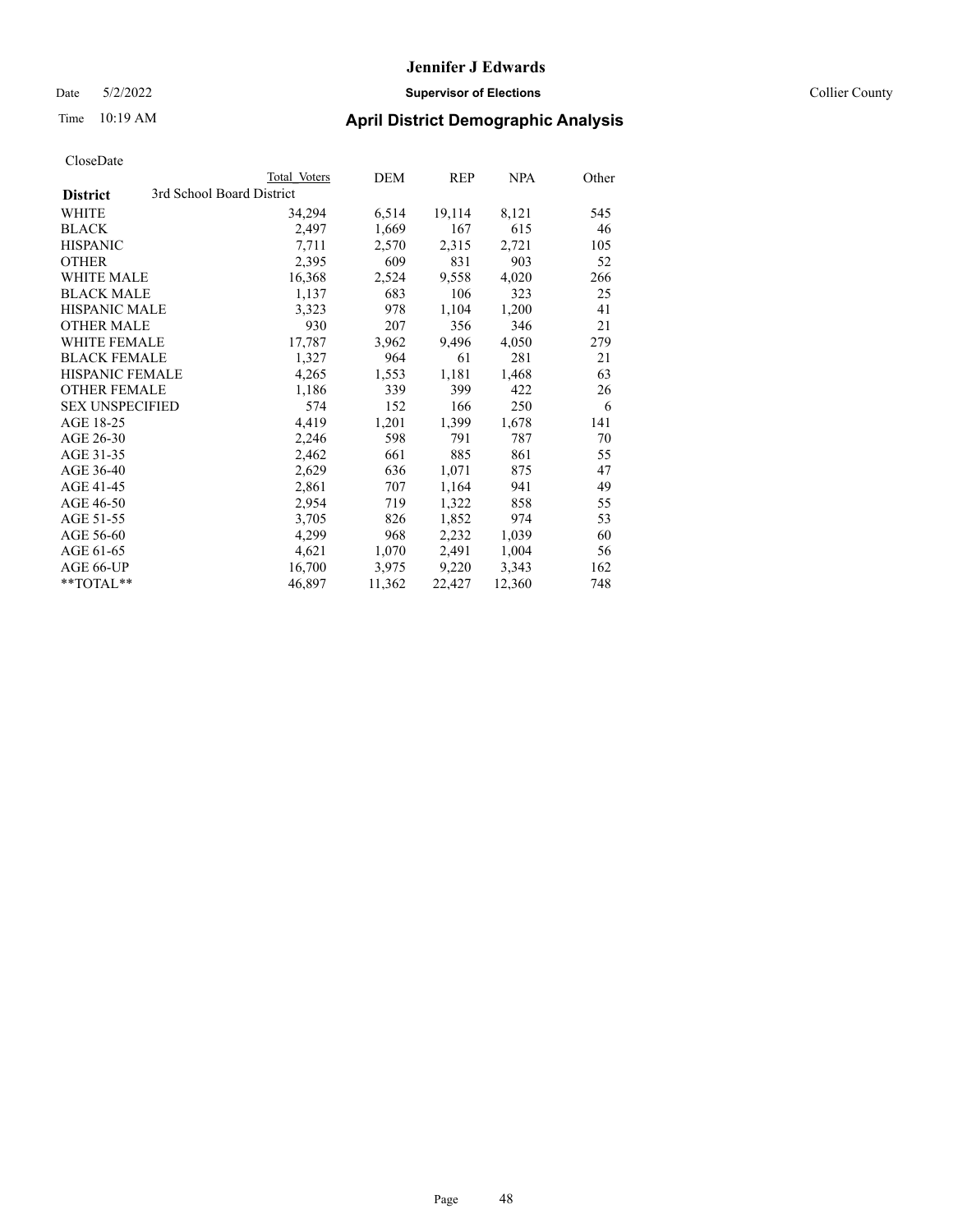Date 5/2/2022 **Supervisor of Elections** Collier County

| CloseDate |
|-----------|
|-----------|

|                                              | Total Voters | DEM    | <b>REP</b> | <b>NPA</b> | Other |
|----------------------------------------------|--------------|--------|------------|------------|-------|
| 4th School Board District<br><b>District</b> |              |        |            |            |       |
| WHITE                                        | 40,517       | 7,800  | 22,957     | 9,131      | 629   |
| BLACK                                        | 1,036        | 664    | 76         | 283        | 13    |
| HISPANIC                                     | 3,391        | 1,152  | 997        | 1,186      | 56    |
| OTHER                                        | 1,854        | 458    | 672        | 683        | 41    |
| WHITE MALE                                   | 18,974       | 2,897  | 11,282     | 4,479      | 316   |
| BLACK MALE                                   | 506          | 304    | 45         | 150        | 7     |
| HISPANIC MALE                                | 1,486        | 472    | 486        | 499        | 29    |
| OTHER MALE                                   | 736          | 174    | 286        | 258        | 18    |
| WHITE FEMALE                                 | 21,402       | 4,872  | 11,616     | 4,605      | 309   |
| BLACK FEMALE                                 | 515          | 350    | 31         | 128        | 6     |
| HISPANIC FEMALE                              | 1,861        | 661    | 504        | 670        | 26    |
| <b>OTHER FEMALE</b>                          | 884          | 229    | 329        | 303        | 23    |
| <b>SEX UNSPECIFIED</b>                       | 434          | 115    | 123        | 191        | 5     |
| AGE 18-25                                    | 3,206        | 817    | 1,222      | 1,061      | 106   |
| AGE 26-30                                    | 1,835        | 451    | 690        | 647        | 47    |
| AGE 31-35                                    | 1,782        | 468    | 621        | 644        | 49    |
| AGE 36-40                                    | 1,791        | 415    | 715        | 626        | 35    |
| AGE 41-45                                    | 1,791        | 399    | 763        | 593        | 36    |
| AGE 46-50                                    | 2,127        | 474    | 997        | 624        | 32    |
| AGE 51-55                                    | 3,135        | 596    | 1,673      | 825        | 41    |
| AGE 56-60                                    | 4,349        | 825    | 2,441      | 1,001      | 82    |
| AGE 61-65                                    | 5,135        | 1,090  | 2,817      | 1,138      | 90    |
| AGE 66-UP                                    | 21,647       | 4,539  | 12,763     | 4,124      | 221   |
| $*$ $TOTAL**$                                | 46,798       | 10,074 | 24,702     | 11,283     | 739   |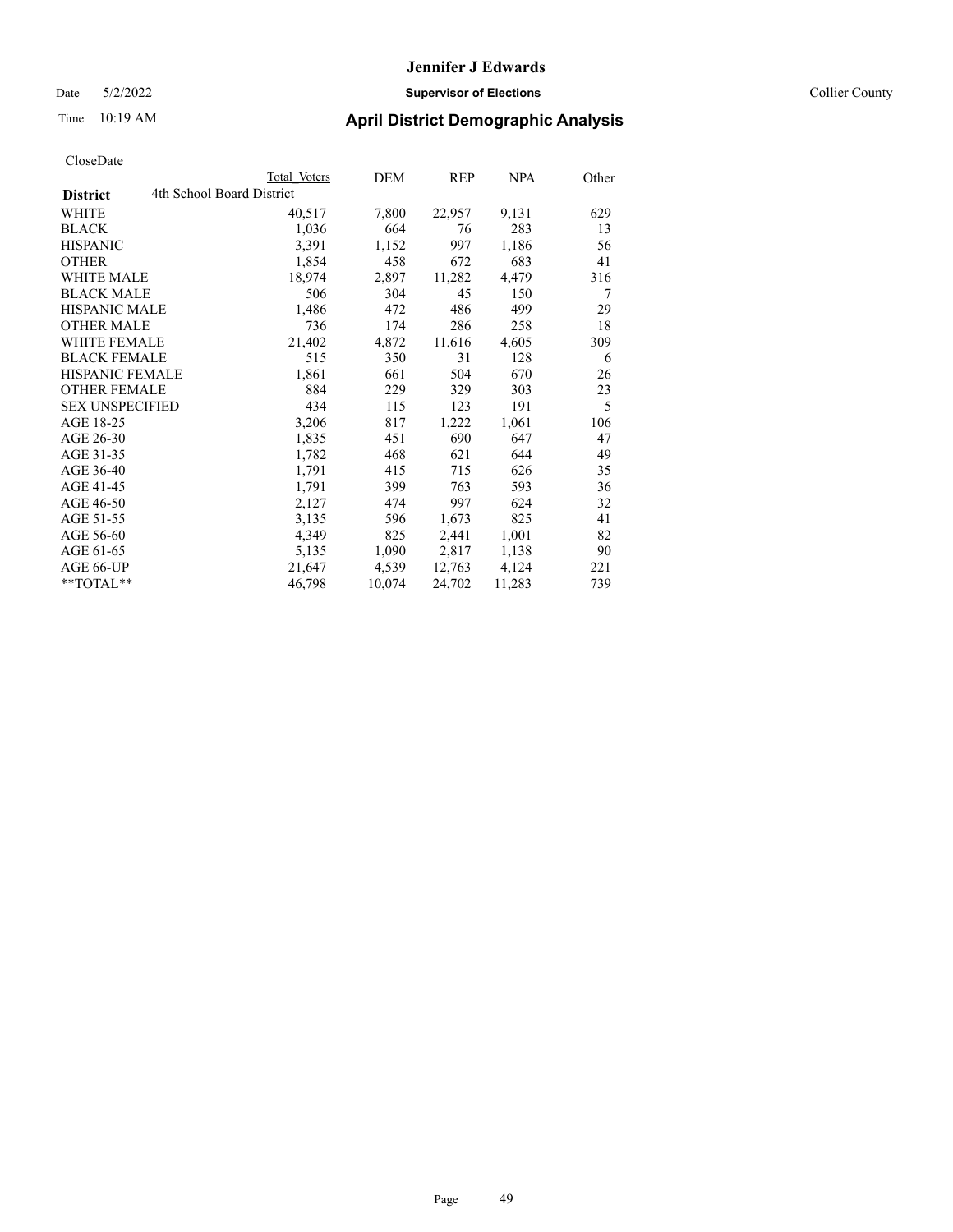Date 5/2/2022 **Supervisor of Elections** Collier County

| CloseDate |
|-----------|
|-----------|

|                                              | Total Voters | DEM    | <b>REP</b> | <b>NPA</b> | Other |
|----------------------------------------------|--------------|--------|------------|------------|-------|
| 5th School Board District<br><b>District</b> |              |        |            |            |       |
| WHITE                                        | 26,718       | 4,239  | 15,784     | 6,278      | 417   |
| <b>BLACK</b>                                 | 3,323        | 2,302  | 207        | 765        | 49    |
| <b>HISPANIC</b>                              | 13,199       | 4,553  | 4,167      | 4,312      | 167   |
| <b>OTHER</b>                                 | 2,322        | 620    | 803        | 851        | 48    |
| <b>WHITE MALE</b>                            | 13,176       | 1,652  | 8,197      | 3,127      | 200   |
| <b>BLACK MALE</b>                            | 1,508        | 945    | 125        | 408        | 30    |
| <b>HISPANIC MALE</b>                         | 5,872        | 1,796  | 2,078      | 1,924      | 74    |
| <b>OTHER MALE</b>                            | 866          | 192    | 348        | 300        | 26    |
| <b>WHITE FEMALE</b>                          | 13,434       | 2,571  | 7,535      | 3,111      | 217   |
| <b>BLACK FEMALE</b>                          | 1,790        | 1,339  | 82         | 350        | 19    |
| HISPANIC FEMALE                              | 7,161        | 2,693  | 2,051      | 2,325      | 92    |
| <b>OTHER FEMALE</b>                          | 1,074        | 326    | 367        | 362        | 19    |
| <b>SEX UNSPECIFIED</b>                       | 681          | 200    | 178        | 299        | 4     |
| AGE 18-25                                    | 5,549        | 1,620  | 1,754      | 2,031      | 144   |
| AGE 26-30                                    | 3,279        | 907    | 1,213      | 1,090      | 69    |
| AGE 31-35                                    | 3,509        | 874    | 1,408      | 1,166      | 61    |
| AGE 36-40                                    | 3,692        | 843    | 1,555      | 1,230      | 64    |
| AGE 41-45                                    | 3,500        | 826    | 1,520      | 1,108      | 46    |
| AGE 46-50                                    | 3,538        | 842    | 1,665      | 972        | 59    |
| AGE 51-55                                    | 4,119        | 985    | 2,077      | 1,004      | 53    |
| AGE 56-60                                    | 4,308        | 1,036  | 2,315      | 907        | 50    |
| AGE 61-65                                    | 4,158        | 1,051  | 2,241      | 825        | 41    |
| AGE 66-UP                                    | 9,910        | 2,730  | 5,213      | 1,873      | 94    |
| $*$ TOTAL $*$                                | 45,562       | 11,714 | 20,961     | 12,206     | 681   |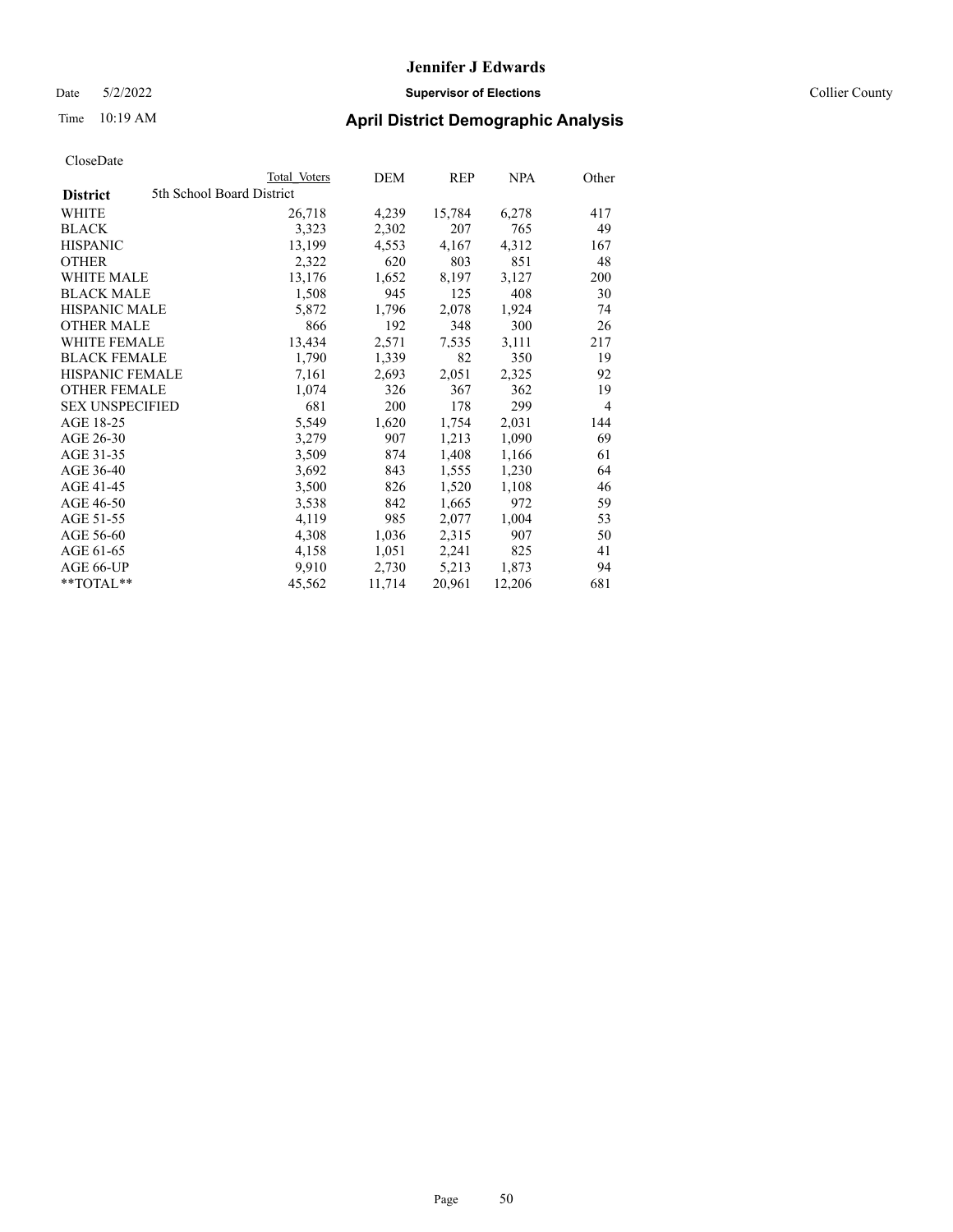Date 5/2/2022 **Supervisor of Elections** Collier County

# Time 10:19 AM **April District Demographic Analysis**

|                        |                              | Total Voters | DEM    | REP     | <u>NPA</u> | Other |
|------------------------|------------------------------|--------------|--------|---------|------------|-------|
| <b>District</b>        | 28th Florida Senatorial Dist |              |        |         |            |       |
| WHITE                  |                              | 195,685      | 36,705 | 111,763 | 44,318     | 2,899 |
| <b>BLACK</b>           |                              | 9,387        | 6,308  | 617     | 2,322      | 140   |
| <b>HISPANIC</b>        |                              | 31,110       | 10,459 | 9,560   | 10,658     | 433   |
| <b>OTHER</b>           |                              | 10,425       | 2,675  | 3,693   | 3,836      | 221   |
| <b>WHITE MALE</b>      |                              | 92,703       | 13,915 | 55,493  | 21,884     | 1,411 |
| <b>BLACK MALE</b>      |                              | 4,306        | 2,641  | 384     | 1,206      | 75    |
| <b>HISPANIC MALE</b>   |                              | 13,590       | 4,119  | 4,625   | 4,662      | 184   |
| <b>OTHER MALE</b>      |                              | 4,048        | 909    | 1,578   | 1,462      | 99    |
| <b>WHITE FEMALE</b>    |                              | 102,299      | 22,661 | 55,958  | 22,197     | 1,483 |
| <b>BLACK FEMALE</b>    |                              | 4.974        | 3,594  | 230     | 1,085      | 65    |
| HISPANIC FEMALE        |                              | 17,106       | 6,191  | 4,839   | 5,830      | 246   |
| <b>OTHER FEMALE</b>    |                              | 5,043        | 1,450  | 1,753   | 1,734      | 106   |
| <b>SEX UNSPECIFIED</b> |                              | 2,538        | 667    | 773     | 1,074      | 24    |
| AGE 18-25              |                              | 19,233       | 5,168  | 6,671   | 6,848      | 546   |
| AGE 26-30              |                              | 11,011       | 2,907  | 3,997   | 3,830      | 277   |
| AGE 31-35              |                              | 11,340       | 2,914  | 4,292   | 3,872      | 262   |
| AGE 36-40              |                              | 11,688       | 2,738  | 4,798   | 3,926      | 226   |
| AGE 41-45              |                              | 12,038       | 2,876  | 5,074   | 3,902      | 186   |
| AGE 46-50              |                              | 13,134       | 2,977  | 6,144   | 3,799      | 214   |
| AGE 51-55              |                              | 17,826       | 3,741  | 9,301   | 4,528      | 256   |
| AGE 56-60              |                              | 22,742       | 4,634  | 12,731  | 5,042      | 335   |
| AGE 61-65              |                              | 26,098       | 5,653  | 14,558  | 5,525      | 362   |
| AGE 66-UP              |                              | 101,496      | 22,538 | 58,067  | 19,862     | 1,029 |
| $*$ $TOTAL**$          |                              | 246,607      | 56,147 | 125,633 | 61,134     | 3,693 |
|                        |                              |              |        |         |            |       |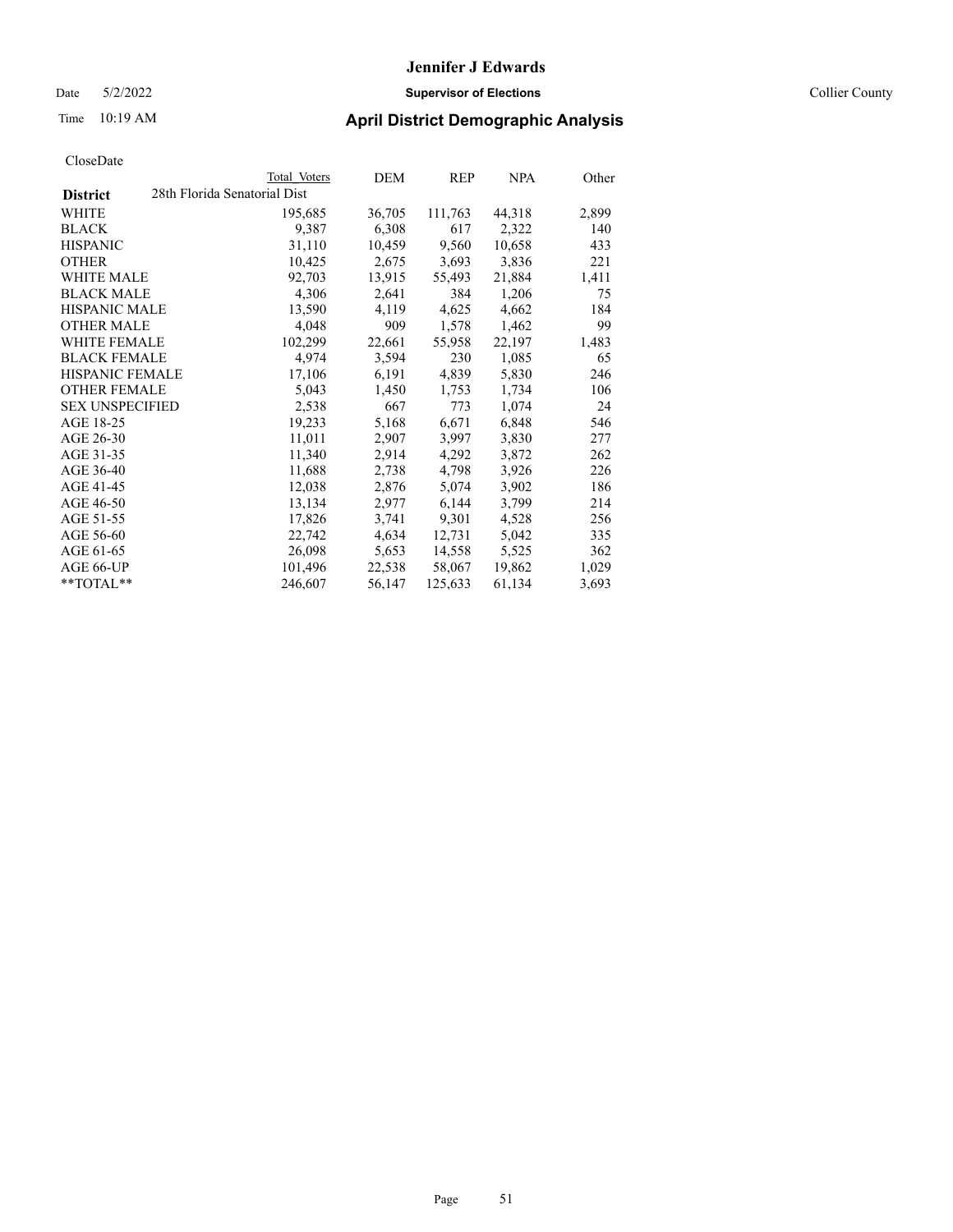#### Date 5/2/2022 **Supervisor of Elections** Collier County

# Time 10:19 AM **April District Demographic Analysis**

|                        |                | Total Voters | DEM   | REP            | NPA   | Other          |
|------------------------|----------------|--------------|-------|----------------|-------|----------------|
| <b>District</b>        | City of Naples |              |       |                |       |                |
| WHITE                  |                | 15,538       | 2,486 | 9,704          | 3,124 | 224            |
| <b>BLACK</b>           |                | 183          | 125   | 12             | 44    | 2              |
| <b>HISPANIC</b>        |                | 333          | 87    | 142            | 101   | 3              |
| <b>OTHER</b>           |                | 496          | 110   | 220            | 155   | 11             |
| WHITE MALE             |                | 7,411        | 911   | 4,835          | 1,548 | 117            |
| <b>BLACK MALE</b>      |                | 73           | 46    | 8              | 19    | $\theta$       |
| <b>HISPANIC MALE</b>   |                | 140          | 31    | 67             | 41    | 1              |
| <b>OTHER MALE</b>      |                | 201          | 38    | 100            | 57    | 6              |
| WHITE FEMALE           |                | 8,080        | 1,565 | 4,847          | 1,562 | 106            |
| <b>BLACK FEMALE</b>    |                | 105          | 74    | $\overline{4}$ | 25    | 2              |
| <b>HISPANIC FEMALE</b> |                | 190          | 55    | 74             | 59    | $\overline{2}$ |
| <b>OTHER FEMALE</b>    |                | 230          | 59    | 94             | 72    | 5              |
| <b>SEX UNSPECIFIED</b> |                | 120          | 29    | 49             | 41    | 1              |
| AGE 18-25              |                | 830          | 181   | 400            | 225   | 24             |
| AGE 26-30              |                | 357          | 78    | 148            | 121   | 10             |
| AGE 31-35              |                | 337          | 89    | 125            | 111   | 12             |
| AGE 36-40              |                | 367          | 64    | 169            | 125   | 9              |
| AGE 41-45              |                | 370          | 57    | 188            | 118   | 7              |
| AGE 46-50              |                | 477          | 84    | 261            | 125   | 7              |
| AGE 51-55              |                | 975          | 152   | 589            | 219   | 15             |
| AGE 56-60              |                | 1,542        | 216   | 964            | 328   | 34             |
| AGE 61-65              |                | 2,091        | 340   | 1,262          | 453   | 36             |
| AGE 66-UP              |                | 9,204        | 1,547 | 5,972          | 1,599 | 86             |
| **TOTAL**              |                | 16,550       | 2,808 | 10,078         | 3,424 | 240            |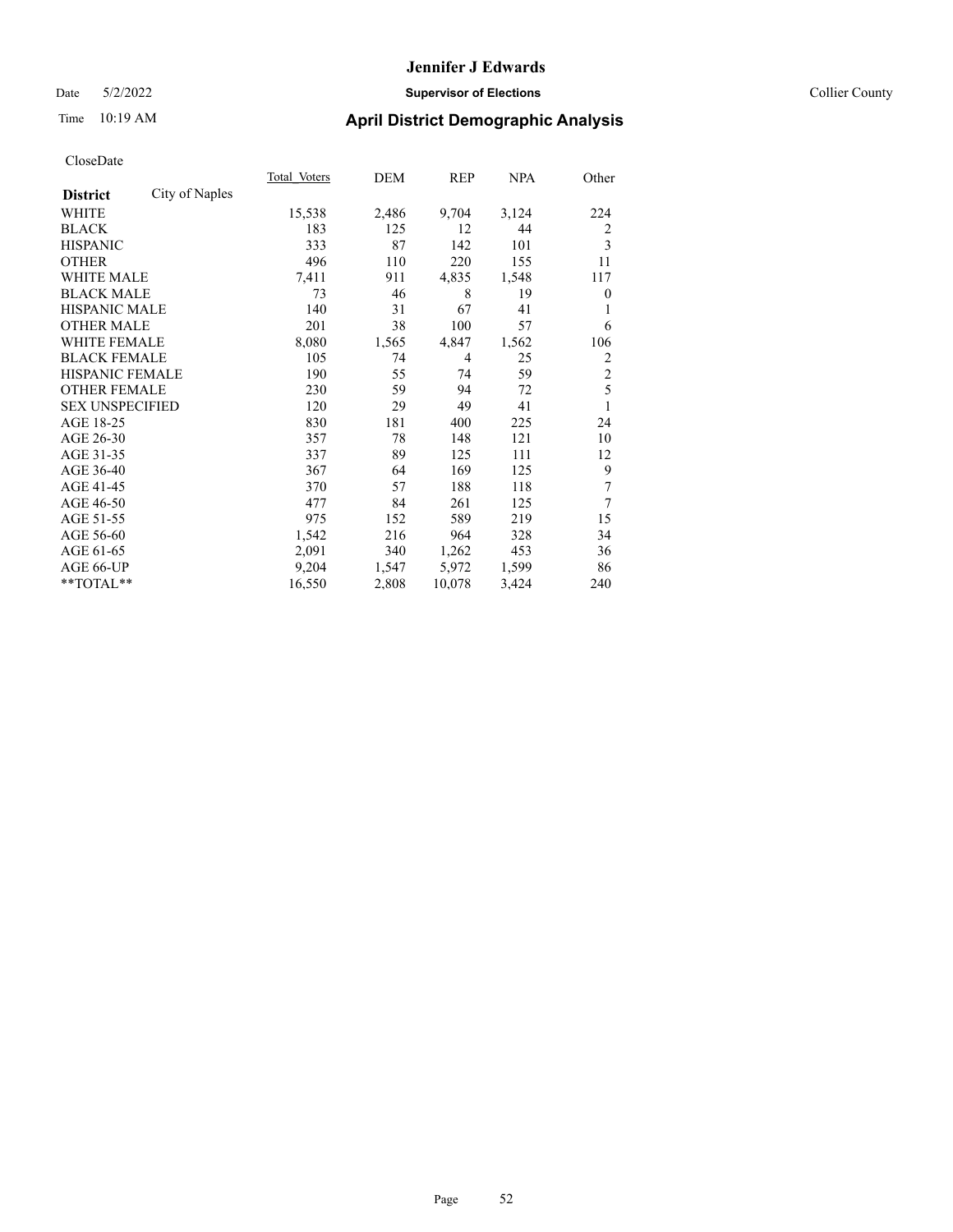#### Date 5/2/2022 **Supervisor of Elections** Collier County

# Time 10:19 AM **April District Demographic Analysis**

|                        |                 | Total Voters | DEM            | <b>REP</b> | <b>NPA</b> | Other    |
|------------------------|-----------------|--------------|----------------|------------|------------|----------|
| <b>District</b>        | Everglades City |              |                |            |            |          |
| WHITE                  |                 | 251          | 44             | 143        | 61         | 3        |
| <b>BLACK</b>           |                 | $\Omega$     | $\theta$       | $\theta$   | 0          | 0        |
| <b>HISPANIC</b>        |                 | 12           | $\theta$       |            | 5          | 0        |
| <b>OTHER</b>           |                 | 8            |                | 4          | 3          | 0        |
| WHITE MALE             |                 | 136          | 22             | 77         | 36         |          |
| <b>BLACK MALE</b>      |                 | $\theta$     | $\theta$       | $\theta$   | 0          | 0        |
| <b>HISPANIC MALE</b>   |                 |              | 0              | 2          | 2          | 0        |
| <b>OTHER MALE</b>      |                 | 5            |                | 4          | $\Omega$   | 0        |
| <b>WHITE FEMALE</b>    |                 | 115          | 22             | 66         | 25         | 2        |
| <b>BLACK FEMALE</b>    |                 | 0            | $\theta$       | $\theta$   | 0          | $\theta$ |
| <b>HISPANIC FEMALE</b> |                 | 8            | $\Omega$       | 5          | 3          | 0        |
| <b>OTHER FEMALE</b>    |                 |              | $\theta$       | 0          | 3          | $\Omega$ |
| <b>SEX UNSPECIFIED</b> |                 |              | 0              | 0          | 0          | $\Omega$ |
| AGE 18-25              |                 | 8            |                | 3          |            | $\theta$ |
| AGE 26-30              |                 | 15           | 5              | 4          | 6          | $\theta$ |
| AGE 31-35              |                 | 9            | $\overline{c}$ | 4          | 3          | 0        |
| AGE 36-40              |                 | 12           | 3              | 3          | 6          | $\theta$ |
| AGE 41-45              |                 | 13           |                | 9          | 3          | 0        |
| AGE 46-50              |                 | 18           |                | 9          |            |          |
| AGE 51-55              |                 | 19           | 4              | 10         | 5          | 0        |
| AGE 56-60              |                 | 32           | 4              | 21         |            | 0        |
| AGE 61-65              |                 | 36           | 7              | 22         |            | 0        |
| AGE 66-UP              |                 | 109          | 17             | 69         | 21         | 2        |
| **TOTAL**              |                 | 271          | 45             | 154        | 69         | 3        |